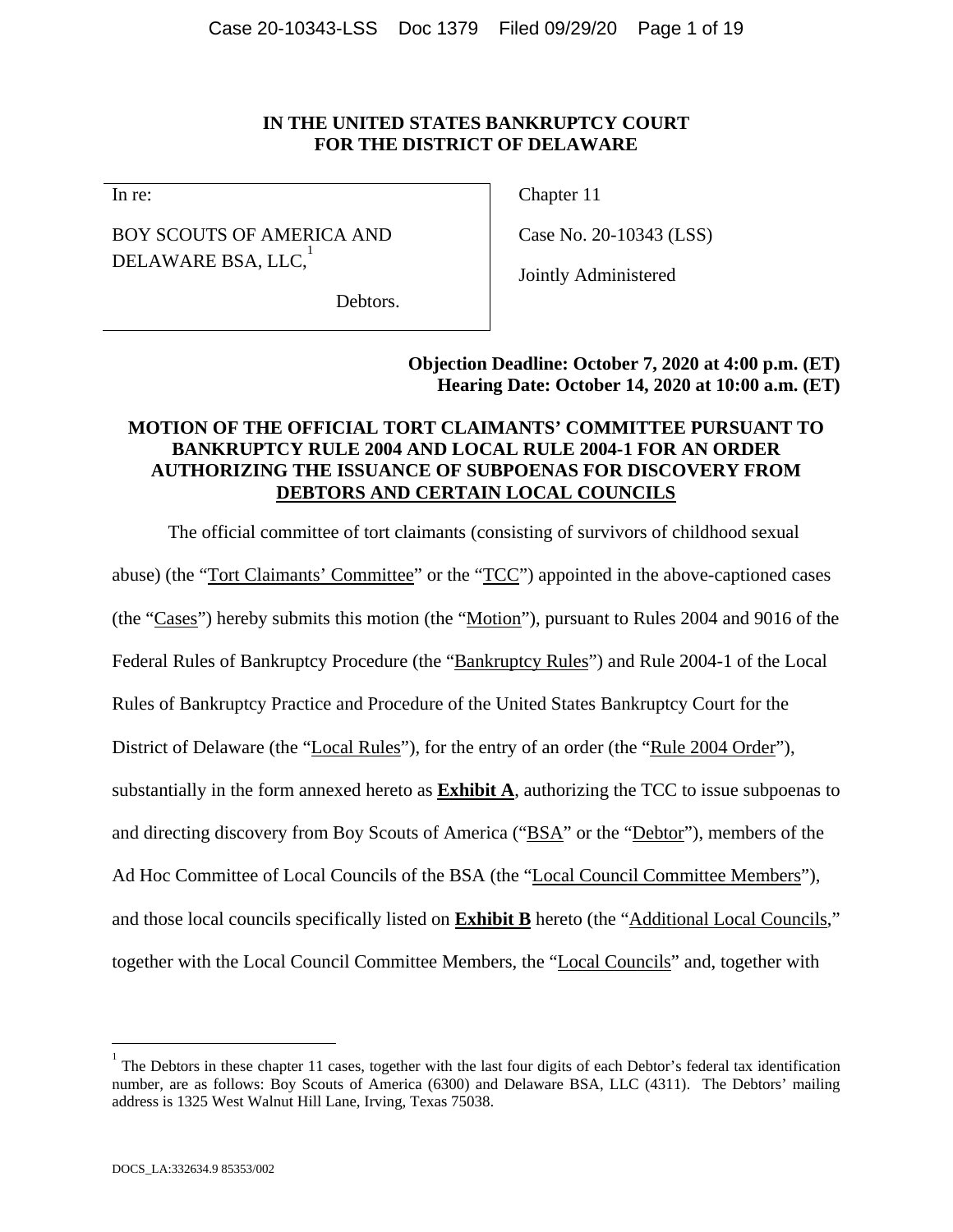the BSA, the "Examinees"). In support of the Motion, the TCC respectfully represents as follows:

#### **PRELIMINARY STATEMENT**

1. The TCC seeks the entry of an order authorizing the issuance of narrowly tailored subpoenas pursuant to Bankruptcy Rules 2004 and 9016 for the production of (a) documents and information regarding assets that the Examinees contend are "restricted assets" (the "Restricted Assets," and the documents and information concerning Restricted Assets, the "Restricted Asset Information"),  $\frac{2}{3}$  (b) troop and camp rosters (the "Rosters"), and (c) Insurance Policies for claims arising from or concerning sexual abuse (the "Insurance Policies" and, together with the Restricted Asset Information and the Rosters, the "Discovery Requests")<sup>3</sup> from the BSA and the Local Councils. The TCC needs to review and analyze this information so that it can participate in substantive discussions regarding a possible global resolution among the Debtors, TCC, the Local Councils, and the other mediation parties.<sup>4</sup>

 $\overline{a}$ 

<sup>&</sup>lt;sup>2</sup> "Restricted Assets" are defined in the Discovery Requests to mean "(a) any real or personal property owned or controlled by [an Examinee], or owned or controlled for [an Examinee's] benefit, (b) that [an Examinee] contend[s] was obtained or received by [the Examinee] with a restriction as to use or purpose, whether by actual or constructive trust or otherwise, (c) that [an Examinee] contends would not constitute "property of the estate" under section 541(a) of the United States Bankruptcy Code if [the Examinee] were a debtor in a bankruptcy case, and (d) that [the Examinee] reasonably believes has a fair market value equal to or in excess of \$250,000." *See* Exhibit C annexed hereto at 3.

<sup>3 &</sup>quot;Insurance Policies" are defined in the Discovery Requests to mean (a) "with respect to the BSA, all general liability or other insurance policies, or evidence of such policies, pursuant to which the BSA has coverage, or may have coverage, for any liability arising from claims of sexual abuse, including but not limited to (1) all such policies for each year prior to 1963, and (2) all policies listed on Schedule A annexed hereto, and (a) with respect to each Local Council, all general liability or other policies, or evidence of such policies, that might provide coverage for sexual abuse claims independent from the coverage provided under the BSA policies or a representation that no such policies exist." *See* Exhibit C annexed hereto at 3.

<sup>&</sup>lt;sup>4</sup> The TCC acknowledges that the BSA and certain of the Examinees have produced a substantial volume of documents to date. But the Restricted Asset Information and Insurance Policies are of such vital importance that the TCC must make sure that all responsive documents and information concerning those topics are produced; and, as discussed below, the Examinees uniformly refuse to produce any of the Rosters. For the avoidance of doubt, the TCC does not seek the production of any documents or information responsive to the Discovery Requests that has previously been produced. *See* Exhibit C, Instructions for Document Requests No. 1 at 7 ("The Document Requests seek only documents that have *not* been previously produced by" each Examinee).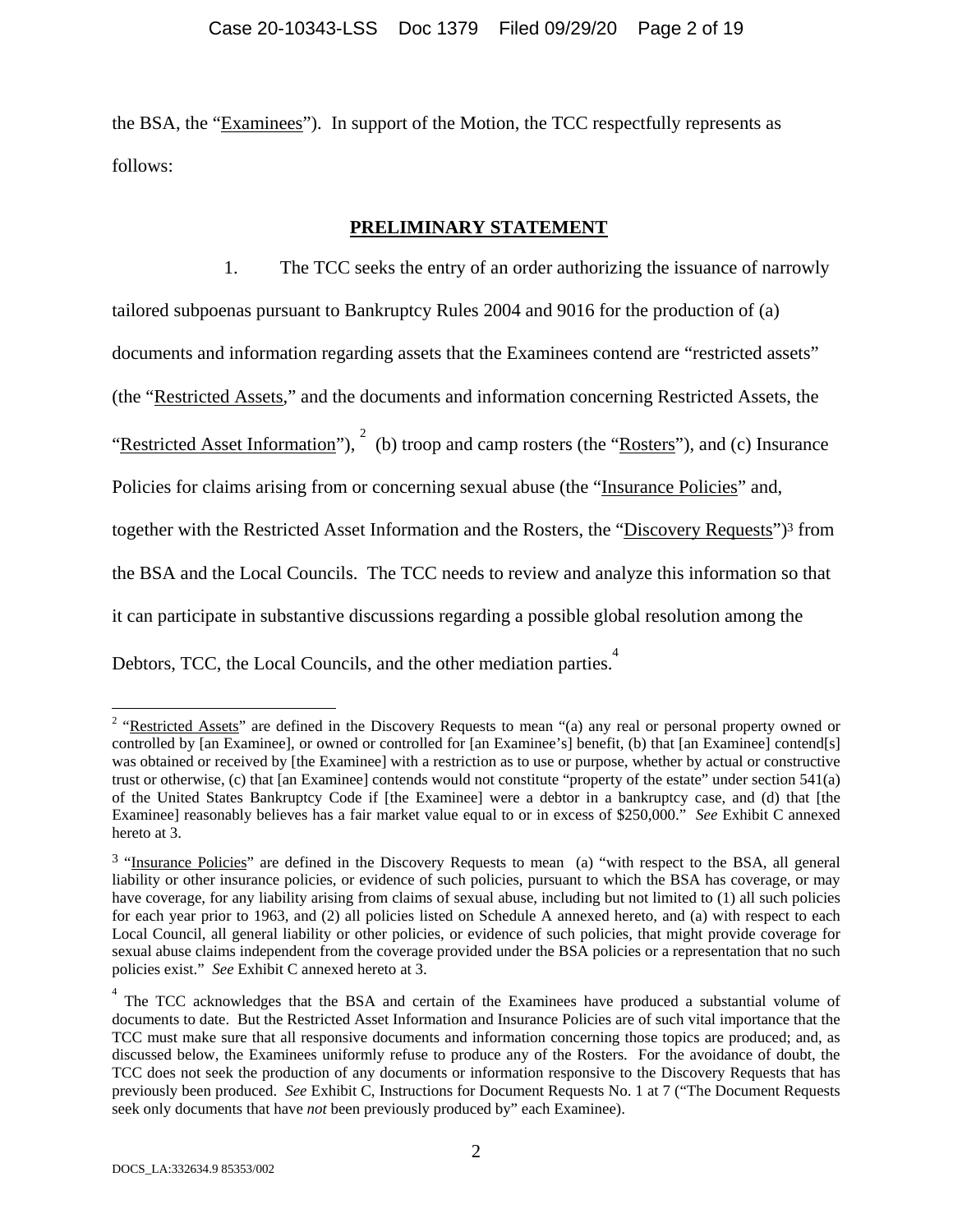#### Case 20-10343-LSS Doc 1379 Filed 09/29/20 Page 3 of 19

2. Specifically, the TCC needs the Restricted Asset Information to, among other things, assess (a) the merits of the Examinees' contentions that certain assets constitute Restricted Assets that are unavailable for distribution to creditors and cannot be considered in formulating a plan, and (b) the Local Councils' assets and liabilities to determine whether the Local Councils have the means to provide a substantial contribution sufficient to support a channeling injunction.

3. The Rosters are critical to the TCC's analysis of the abuse claims against the Local Councils and the determination of whether, and to what extent, other parities may also be liable for the thousands of survivor claims involving the Local Councils. The Rosters identify, among other things, the Local Council, sponsoring organization, troop/unit number, the adult supervisors/volunteers, and the scouts/participants, at particular moments in time. This information will enable the TCC to assess the validity and strength of claims, identify other insurance policies and potential defendants, and analyze any proposed resolution against the "best interests of creditors" test.

4. And, of course, the Insurance Policies are a substantial source of recovery for the sexual abuse survivors.

5. The information sought is extremely narrow in scope and well within the confines of Rule 2004 discovery and is needed by the TCC to participate in a productive mediation. While certain of the Examinees have been working with the TCC regarding the TCC's informal document requests, the Examinees have either (a) provided insufficient information concerning certain of the Restricted Assets; (b) provided a list of Restricted Assets without documentary support for the alleged restrictions; or (c) provided no Restricted Asset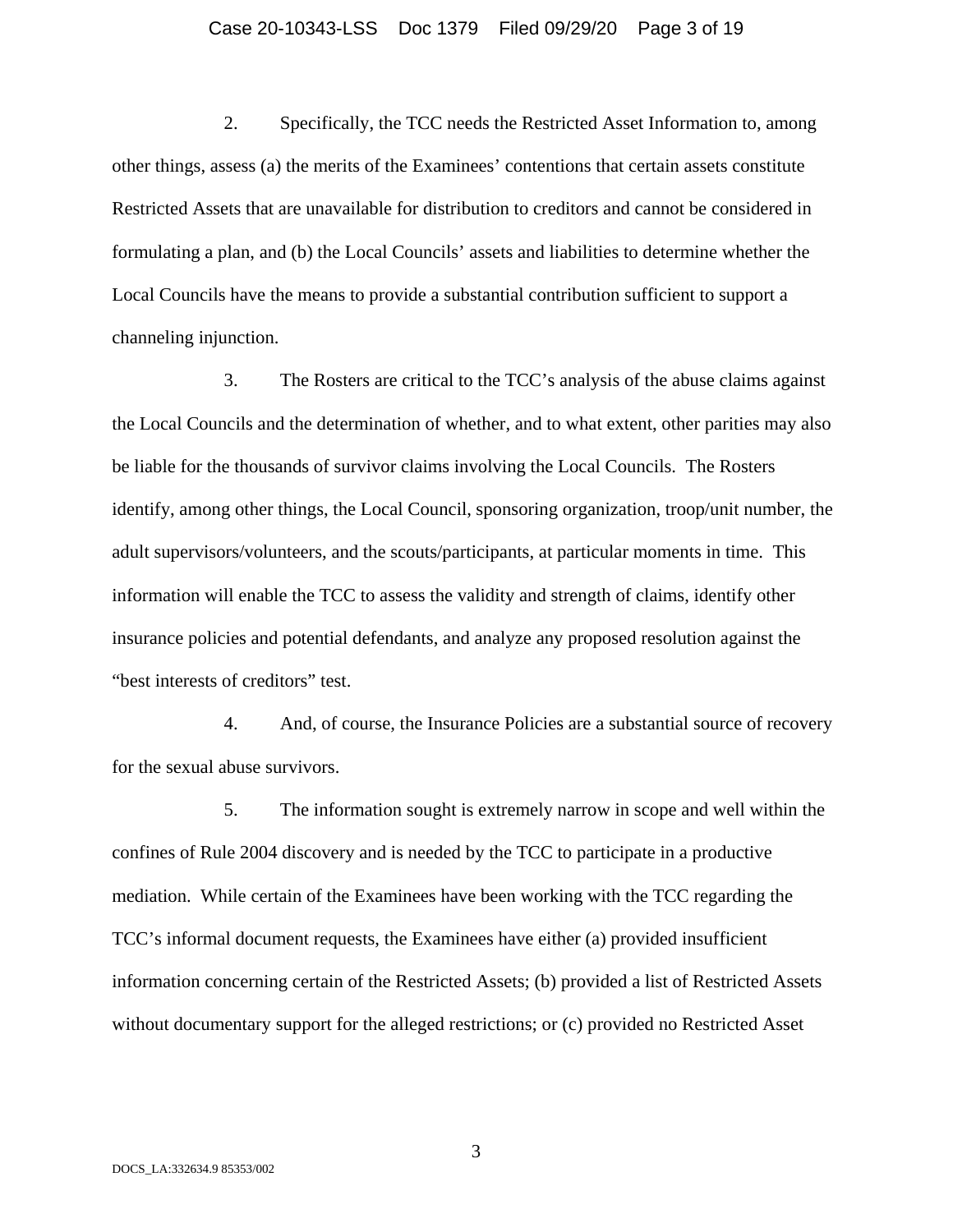#### Case 20-10343-LSS Doc 1379 Filed 09/29/20 Page 4 of 19

Information at all.<sup>5</sup> Moreover, the Examinees have uniformly rejected the TCC's repeated requests for the Rosters. Finally, while the TCC is aware that the BSA has produced certain insurance policies and has retained an "archivist" to assist in identifying Insurance Policies, few, if any, of the Local Councils have provided any Insurance Policies even though they generally had independent insurance coverage prior to 1980. The Examinees must use their best efforts to locate and produce all Insurance Policies.

6. Since the first day of this case, the Debtor has beseeched all of the parties to move quickly towards the negotiation of a plan because it is a nonprofit entity and could not endure a lengthy and expensive chapter 11 process. That message has been echoed by the Ad Hoc Committee of Local Councils. With that exhortation comes the responsibility to provide prompt and fulsome discovery responses. The Examinees have slow-walked information on the Local Councils' Restricted Assets and stonewalled on the Roster requests, and the TCC has no confidence that all of the Insurance Policies have been produced. The Examinees have failed to hold up their end of the bargain and erected roadblocks to the TCC's ability to perform the due diligence required in the performance of its fiduciary duties.

7. For the reasons set forth above and below, the Motion should be granted.

#### **JURISDICTION AND VENUE**

8. This Court has jurisdiction over this matter pursuant to 28 U.S.C. §§ 157 and 1334. This matter is a core proceeding under 28 U.S.C. § 157(b). Venue of the Debtor's bankruptcy case and this Motion is proper pursuant to 28 U.S.C. §§ 1408 and 1409.

<sup>&</sup>lt;sup>5</sup><br>The issue of whether assets are "restricted" is of vital importance because if validly asserted, such assets would be unavailable for distribution to creditors. Thus, the Restricted Asset Information generally includes (a) interrogatories seeking the identity of Restricted Assets and the basis for each Examinee's contentions that such assets are "restricted," and (b) documents and communications concerning the purported Restricted Assets that have not been previously produced.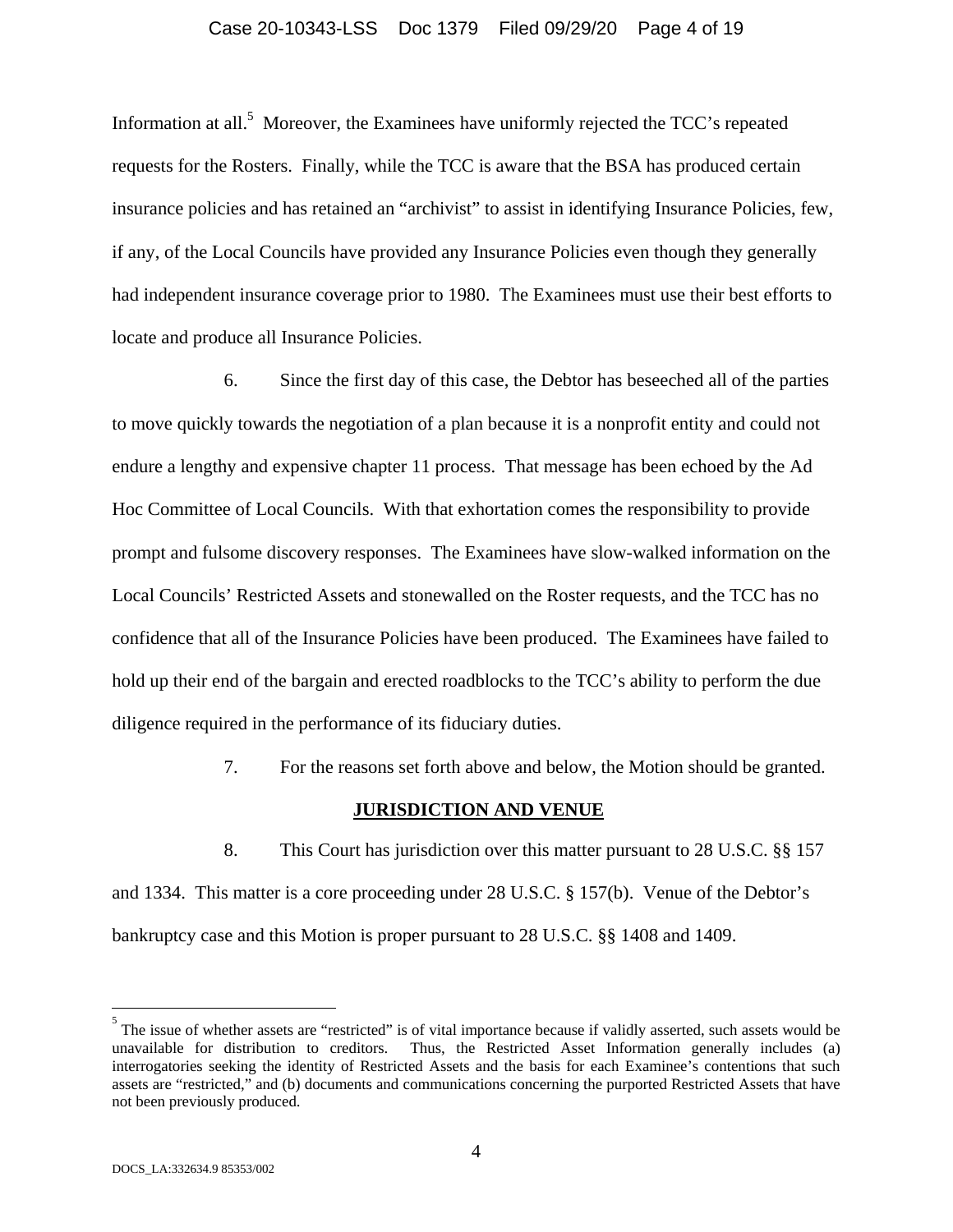9. The statutory predicates for the relief sought herein are section 105 of title 11 of the United States Code (the "Bankruptcy Code"), Bankruptcy Rules 2004 and 9016, and Rule 2004-1 of the Local Rules.

#### **BACKGROUND**

#### **A. Case Background**

10. On February 18, 2020 (the "Petition Date"), the BSA and Delaware BSA, LLC commenced the Cases by filing voluntary petitions for relief under Chapter 11 of Title 11, United States Code (the "Code"). Pursuant to sections  $1107(a)$  and  $1108$  of the Bankruptcy Code, the Debtors continue to operate as debtors in possession.

11. On March 4, 2020 the United States Trustee (the "U.S. Trustee") formed the Tort Claimants' Committee consisting of nine survivors of childhood sexual abuse and the official committee of unsecured creditors (the "UCC").

#### **B. Requests for Production**

12. On March 25, 2020, shortly after its formation, the TCC sent its initial set of informal document requests to the BSA which included, among other things, the following: (a) "[a]sset listings / schedules detailing unrestricted (including designated), temporarily restricted and permanently restricted assets owned or controlled by the BSA or any of the BSA Related Entities," (b) "[a]ll supporting documentation for assets referred to in the prior request, including but not limited to wills, bequests, letters, and correspondence," (c) "[t]roop rosters for the BSA and each of the BSA Related Parties," and (d) "[a]ll insurance policies for the BSA and each of the BSA Related Parties." The Local Councils fell within the definition of "BSA Related Entities."

13. On March 30, 2020, at the BSA's request, the TCC sent a follow-up set of "priority" requests that included, among other things, the following: (a) "[d]etailed asset listings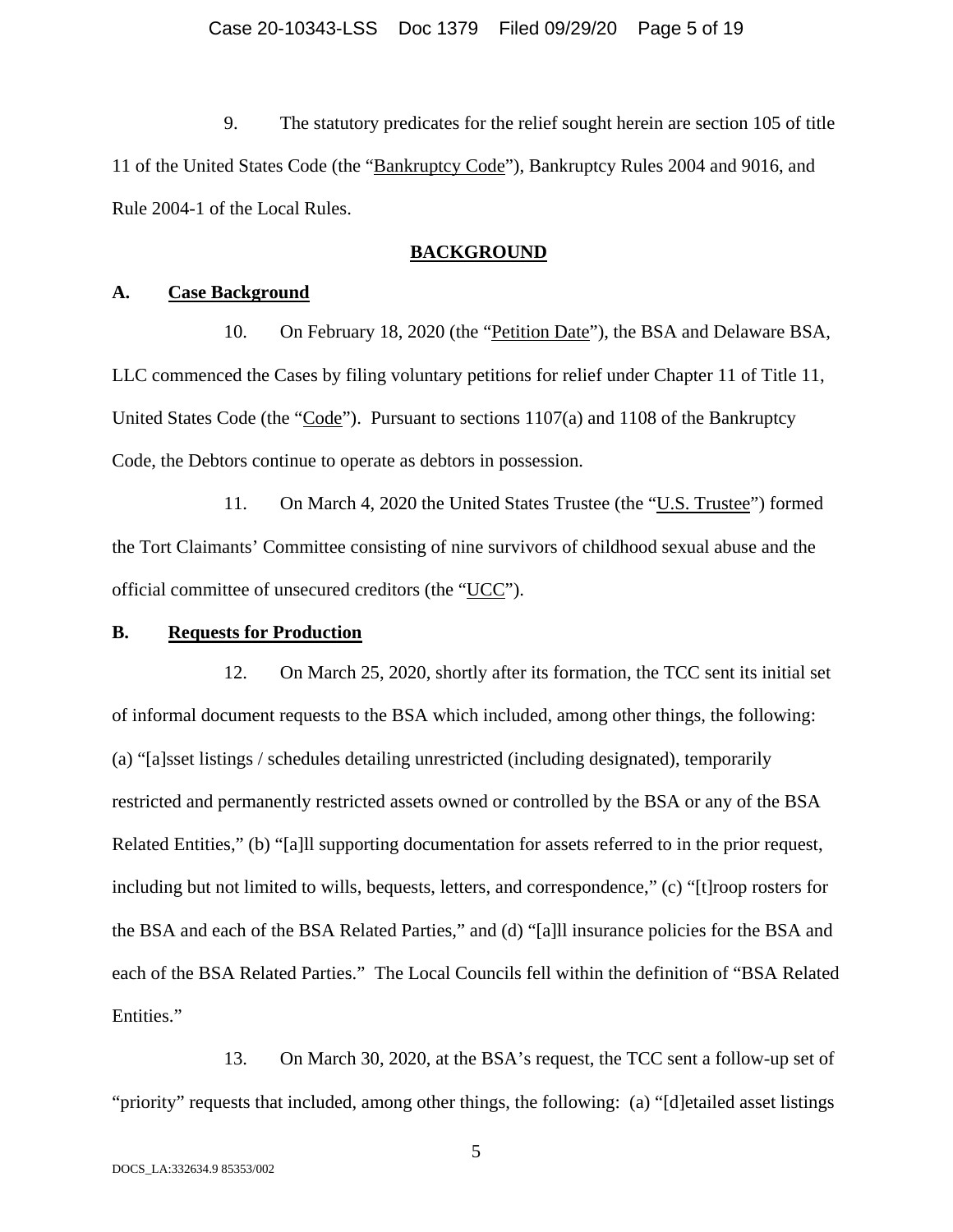#### Case 20-10343-LSS Doc 1379 Filed 09/29/20 Page 6 of 19

/ schedules detailing each and every unrestricted (including board designated and donor advisory funds), temporarily restricted and permanently restricted assets owned or controlled by the BSA or any of the BSA Related Entities," (b) "[t]o the extent not already in the data room, all documents that the Debtors contend support their position that the 'Identified Property' "is subject to enforceable use restrictions," as alleged in the *Debtors' Motion for Entry of an Order (I) Scheduling Certain Deadlines in Connection with Potential Disputes Regarding the Debtors' Identified Property and (II) Granting Related Relief*, filed at Docket No. 19," and (c) "[t]o the extent not already in the data room, all insurance-related documents."

14. On May 10, 2020, the TCC wrote to counsel for the Local Council Committee Members concerning its request for Rosters and stated as follows: "The TCC needs the Troop Rosters from each Local Council going back as far as they are available. This was part of the TCC's original requests and, as we presume [Debtor's counsel] has conveyed to you, an issue we have frequently pressed. The Troop Rosters provide information concerning, among other things, potentially responsible parties (*e.g.*, sponsoring organizations) that is frequently unknown to survivors but that is critical with statutes of limitation expiring in various jurisdictions at various times. We don't believe this is a burdensome request, but note that Troop Rosters were not among the categories of information included in the information spreadsheet provided to Local Councils."<sup>6</sup>

15. On or about July 16, 2020, counsel for the TCC sent letters to each of the Local Council Committee Members requesting the informal production of documents, including,

 $\overline{a}$ 

<sup>6</sup> Without any discussion with the TCC or its advisors, at the outset of these Cases (or perhaps before) counsel to the Ad Hoc Local Council Committee provided a spreadsheet to all of the Local Councils that sought a very narrow set of documents and information. To the TCC's frustration, the responses by the Local Councils to even this narrow set of documents and information have been extremely inconsistent.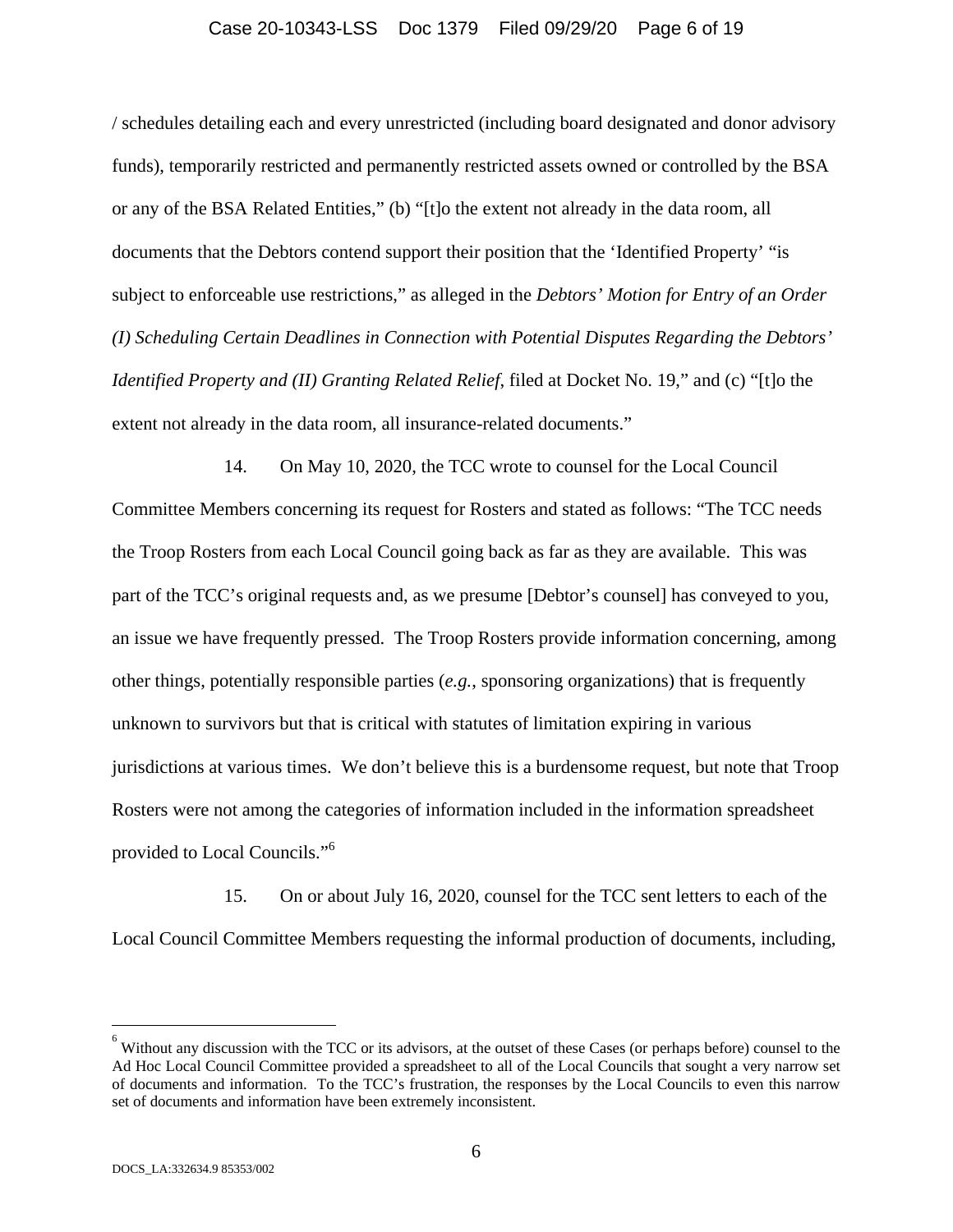#### Case 20-10343-LSS Doc 1379 Filed 09/29/20 Page 7 of 19

among other things, the Restricted Asset Information, the Rosters, and the Insurance Policies. 7 Counsel for the TCC and each Local Council Committee Member have had at least two "meet and confer" telephone conferences and have exchanged numerous written communications regarding the TCC's requests. While each Local Council Committee Member has provided (and in some cases, continues to provide) documents responsive to at least some of the requests, most have not provided the underlying support for asset restrictions (including, for examples, copies of the key source documents such as wills, bequests, and agreements). In addition, none of the Local Council Committee Members have demonstrated an ability to specifically identify and trace restricted funds from origination to current date (including, for example, the identification of the account where the asset was originally deposited, transferred to, or now resides and whether the asset has been commingled with non-Restricted Assets), nor have any of the Local Council Committee Members produced any information concerning the Insurance Policies or any Rosters.

16. On July 28, 2020, after learning from certain Local Council Committee Members that the BSA possessed certain of the documents requested, counsel for the TCC emailed the BSA's counsel regarding the production of documents related to the Local Council Committee Members, including the Rosters. Counsel met and conferred on August 13, 2020. The Debtors have produced certain documents, but have refused to produce the Rosters.

17. On September 4, 2020, the TCC wrote to each of the Additional Local Councils and included informal document requests that specifically sought, among other things,

<sup>&</sup>lt;sup>7</sup> The TCC specifically requested, among other things, (a) copies of all "insurance policies in effect at any time from 1950 through the present issued to, sold to, acquired by, purchased by, or naming or including any Local Council as an insured, named insured or additional," (b) "[a]sset listings / schedules detailing unrestricted (including designated), temporarily restricted and permanently restricted assets owned or controlled by each Local Council," and "[a]ll supporting documentation" for such assets, and (c) "Troop / unit rosters (including names, troop / unit numbers, time periods covered, etc.)."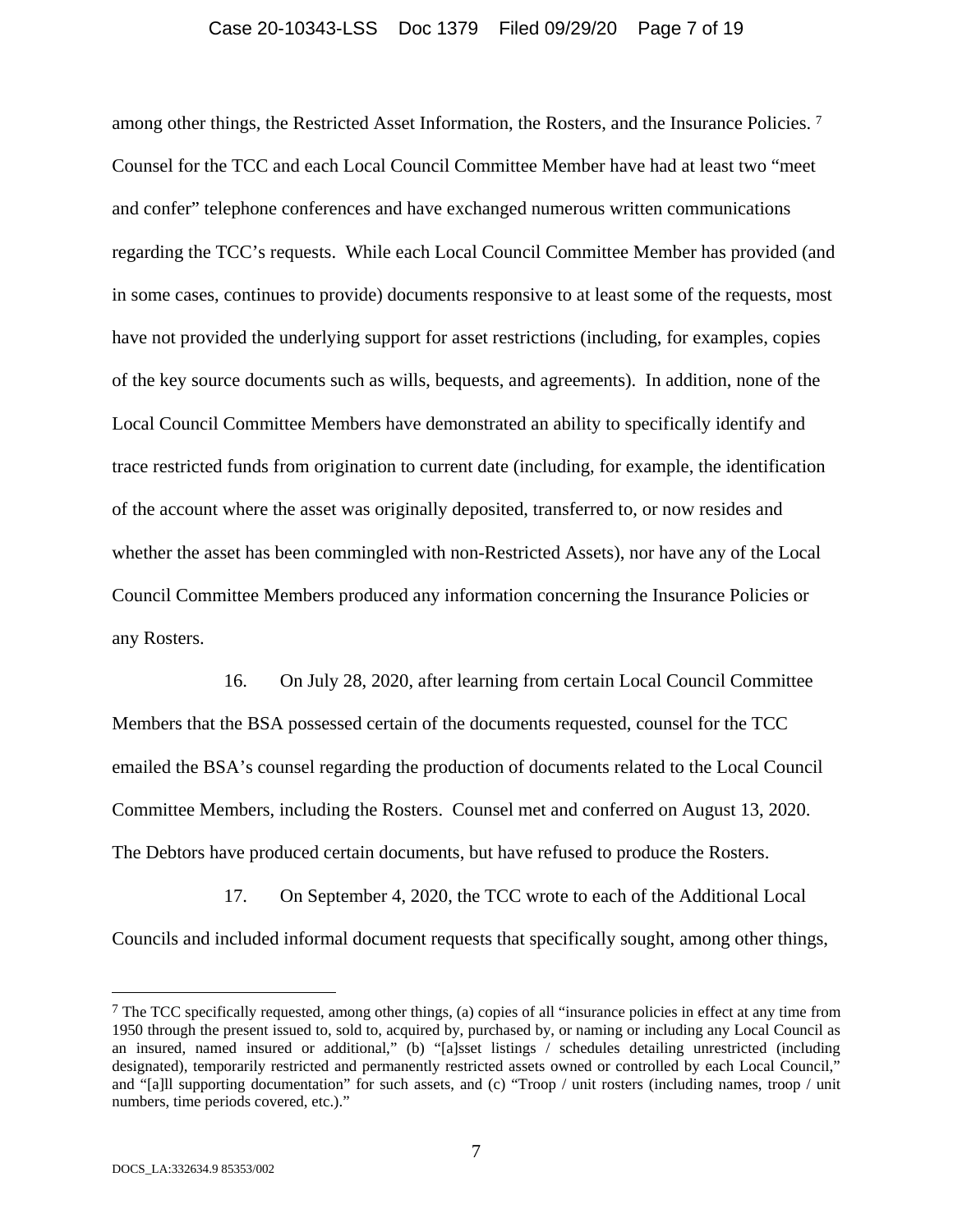#### Case 20-10343-LSS Doc 1379 Filed 09/29/20 Page 8 of 19

the Restricted Asset Information, the Rosters, and the Insurance Policies. None of the Additional Local Councils responded.

### **C. Document Requests**

#### **1. Restricted Asset Information**

18. The TCC seeks Restricted Asset Information from the Examinees. The Additional Local Councils were identified based on the number of claims that have been filed or are currently expected to be asserted against such Additional Local Councils and their respective assets as reported in their IRS Forms 990.

19. The TCC needs the Restricted Asset Information to assess the factual and legal basis for any claimed restriction for the purpose of making an accurate financial assessment of each Local Council. Determination of whether donor-restricted assets should be excluded from a financial analysis is complicated, and may require some or all of the following information:

- The donor or source of the asset;
- The identity of the initial recipient of each asset;
- Whether the recipient entity was independent from BSA or was a trust for which the trustee was unrelated to BSA;
- The source, manner, and timing of conveying any alleged donor restriction;
- The nature and specific language of such alleged donor restriction;
- Whether the donor restriction expressly indicated that BSA or its related party was to hold the asset in trust;
- The type of asset (*e.g.*, cash or real property);
- How the assets were and are now held; and
- Whether the assets were commingled or transferred or spent such that their continued existence cannot be proven.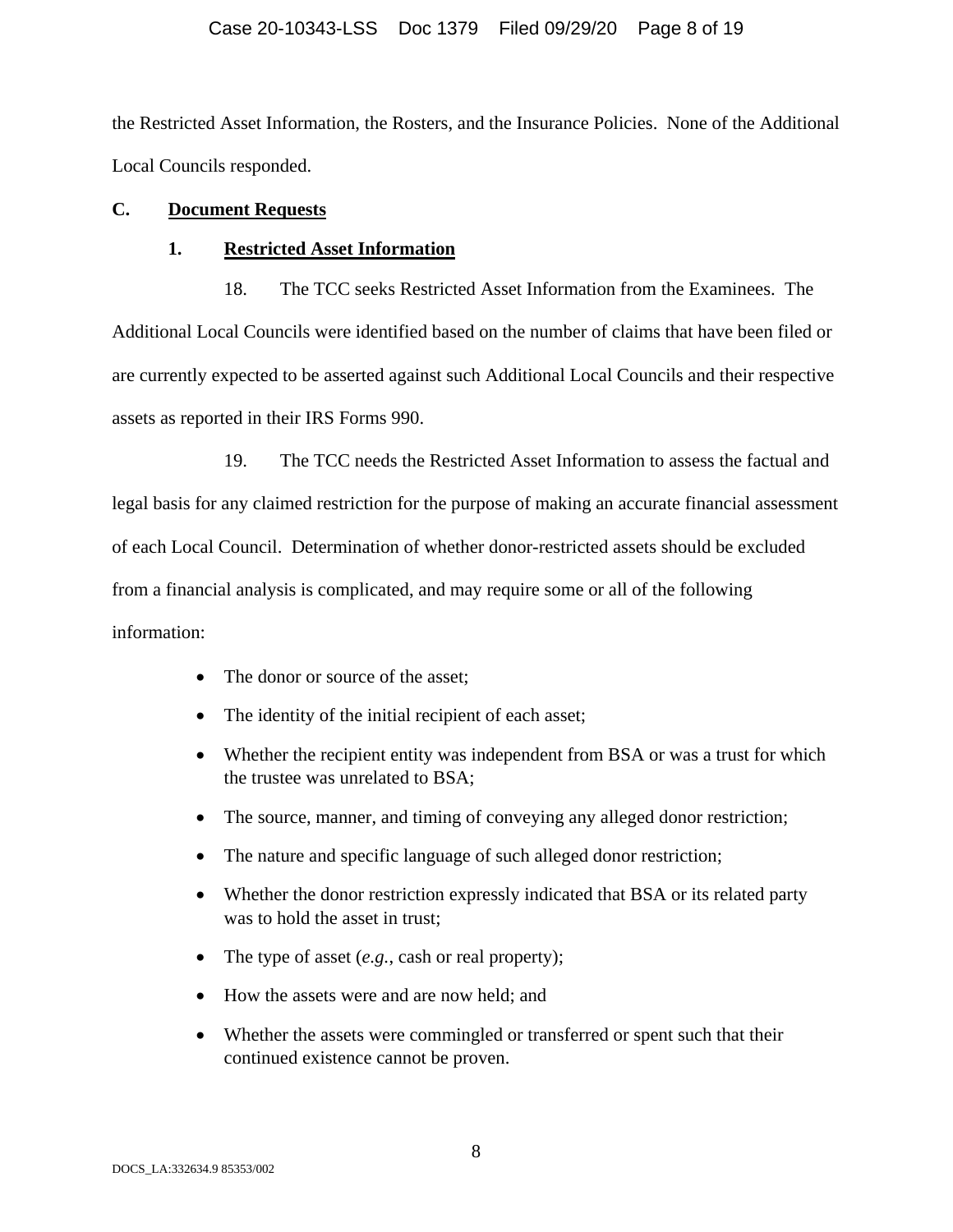#### Case 20-10343-LSS Doc 1379 Filed 09/29/20 Page 9 of 19

20. Donative restrictions may include language in the relevant instrument making a donation an endowment (*e.g.*, only the income or return can be used) or limiting the purposes for which the asset may be used (*e.g*., by mandating it must be used for a particular purpose, such as construction of a building, or by prohibiting its use to pay debts). While donorimposed restrictions on gifts may prevent creditors from being able, non-consensually, to gain access to such funds, the TCC must be able to make an independent assessment rather than being forced to accept the Examinees' contention that any such assets are restricted.

21. Without the facts in hand, the parties' mediation may stall. The Restricted Asset Information will help facilitate a possible global resolution because the TCC will be able to assess whether a Local Council is making a substantial contribution that supports a channeling injunction with respect to that Local Council. Further, BSA creditors may be entitled to be paid from the Local Councils' unrestricted assets because (a) the BSA has the power to revoke or terminate the Local Councils' charters or let them expire by refusing to renew , which causes the Local Councils' assets to revert to BSA in accordance with the BSA's and Local Councils' bylaws and regulations, (b) the BSA may have claims against the Local Councils arising from the BSA's general liability insurance program (GLIP) and / or pension plan or may have received fraudulent transfers that they are obligated to pay over to BSA, or (c) the Local Councils could be directly liable to survivors or BSA's other creditors. It is impossible for the TCC participate in the mediation or other settlement regarding a plan without reviewing the Restricted Asset Information.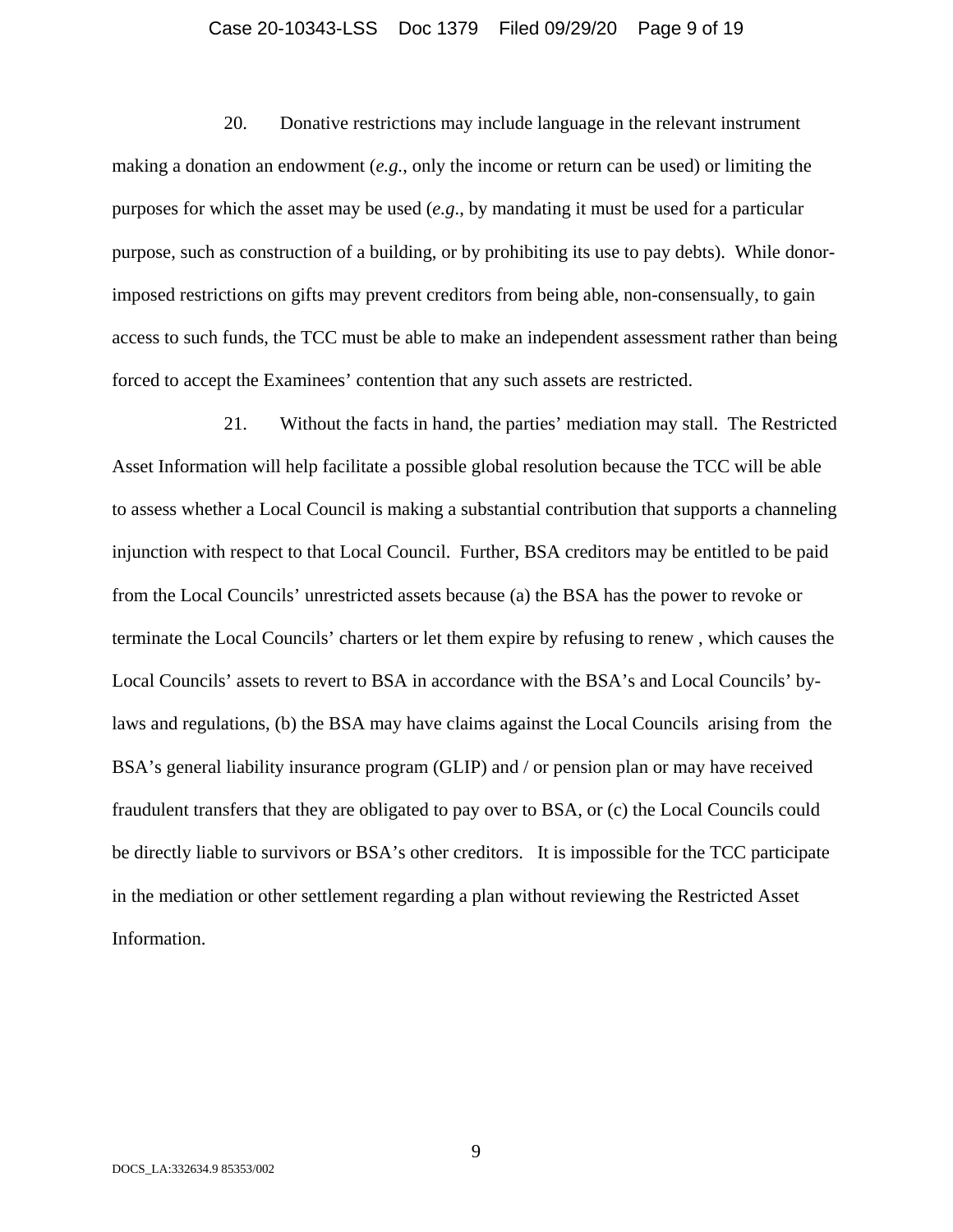### **2. Rosters**

22. The TCC seeks the Rosters from the Local Councils and  $BSA$ ,<sup>8</sup> who the TCC is informed has the Rosters in its possession, custody and control. The Rosters will enable the TCC to verify and assess the value and scope of abuse claims against the BSA, Local Councils, and chartered organizations. In addition, the Rosters will help the TCC determine which sponsoring or chartered organizations may be implicated in abuse claims and whether such organizations have insurance policies available to satisfy the abuse claims.

23. Abuse survivors may have a legal claim against at least three different entities recognized in the BSA Charter and By-laws and its Rules and Regulations: (a) the BSA; (b) a "local council" that managed all Boy Scouting units (*e.g.*, a Boy Scout Troop or a Cub Scout Pack) in a defined geographic area; and (c) a "chartering organization", such as a school or church, that operated a particular Boy Scout unit in conjunction with the Local Council and BSA.

24. Boy Scout units are usually created when a youth-serving organization, such as a ward or parish of a church or community organization decides to offer a Scouting unit to its members. The youth-serving organization visits the Local Council for its geographic area and applies for a "charter" to operate a Scouting unit. The Local Council transmits the application to the BSA for review and approval. If the application for a charter is approved by the BSA, the organization pays a fee and becomes the "chartered organization" for its particular Scouting unit. Pursuant to BSA Rules and Regulations and its Charter and Bylaws, the BSA assigns to the charted organization responsibility (subject to approval by BSA and the Local Council) for staffing its Scouting unit with adult volunteers, including any Scoutmaster,

 $\overline{a}$ 

<sup>8</sup> Through counsel, the BSA has represented that it possesses most Rosters for the past twenty years.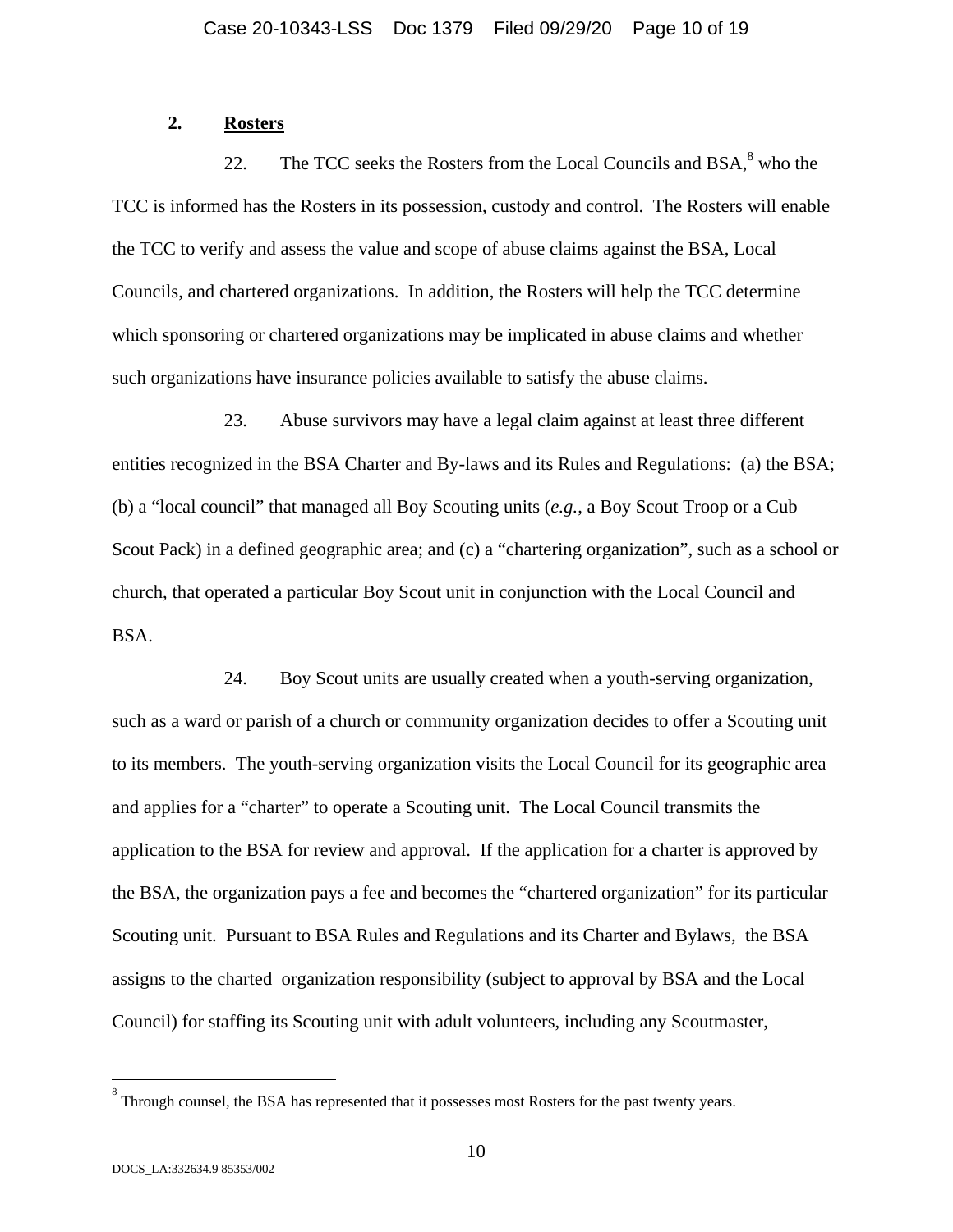#### Case 20-10343-LSS Doc 1379 Filed 09/29/20 Page 11 of 19

Assistant Scoutmasters, and other Scout leaders, and for recruiting children to become Scouts of the Scouting unit.

25. The charter organization is responsible for collecting a fee from every adult volunteer and every child who participates in the Scouting unit. The sponsoring organization then transmits the collected fees to the local council, who then transmits a portion of the fees to the Debtor. This is one of the main ways that the Debtor generates revenue -- by collecting a fee from every adult and every child who participates in the Scouting program.

26. In order to collect the appropriate fees, the Debtor requires the sponsoring organizations to renew their charters on an annual basis and to submit rosters that include the names of each adult volunteer and each child member. This is done every year and the sponsoring organization must submit a fee for each adult and each child. Most Rosters clearly provide the following information for the Scouting unit:

- a. The city, state, and county of the Scouting unit;
- b. The local council responsible for the Scouting unit;
- c. The name, city, state, and address of sponsoring organization responsible for the Scouting unit;
- d. The executive officer or other person from the sponsoring organization who was responsible for the Scouting unit (the "institutional representative");
- e. The location the Scouting unit held its meetings;
- f. Each child member in the Scouting unit, including their name, age, address, and contact information;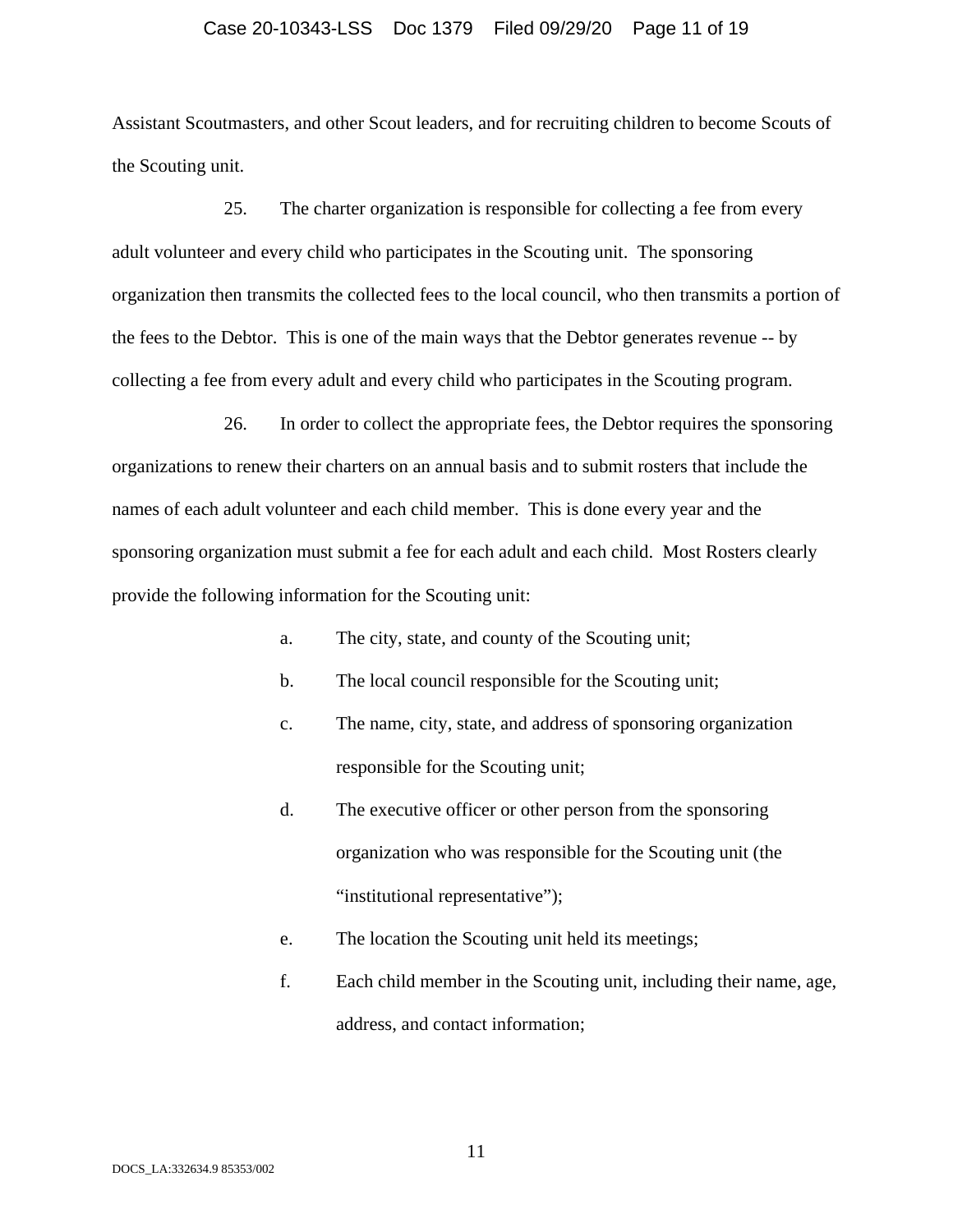- g. Each adult volunteer in the Scouting unit, including their name, address, contact information, and leadership position (e.g., Scoutmaster);
- h. The name of each adult volunteer in the Scouting unit;
- i. The "expiration" date for the roster;
- j. The Troop or Pack or Explorer number.
- 27. As a rule, Rosters clearly identify the local council and charter

organization that may be liable for abuse by a Scout leader on the roster or for abuse of a Scout member on the Roster. Many of these councils and charter organizations may want to participate in the Debtor's bankruptcy and obtain the benefits of a channeling injunction, which means the TCC needs to know their identity and must be able to evaluate their respective liabilities to determine whether they have made a substantial contribution to the cases.

28. Even if a council or charter organization does not choose to participate in the Debtor's bankruptcy, the TCC needs to know their identities so that it can explore whether these entities have insurance that may provide coverage for claims made in the bankruptcy. For example, it appears these entities may have purchased their own insurance separate and apart from the Debtor's insurance, including insurance that may have listed the Debtor as an additional insured.

29. Second, the charters and Rosters will help the TCC, the Debtor, and other interested parties to corroborate certain claims, particularly if a claimant does not recall certain information about their Scouting unit. For example, from the thousands of claims that have already been submitted, the TCC is aware that many claimants do not recall their Scouting unit number (e.g., Boy Scout Troop #23), the name of the local council who was responsible for their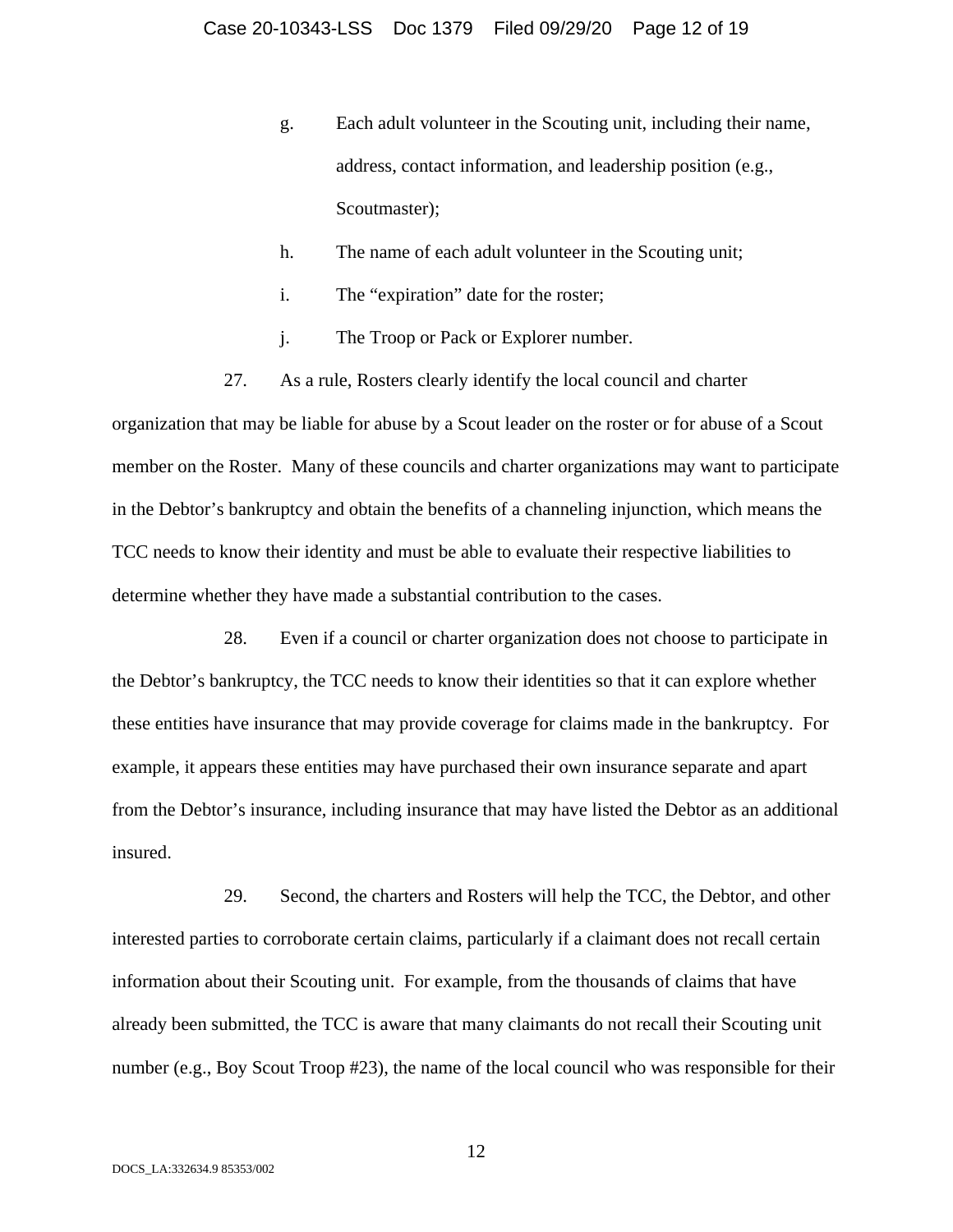#### Case 20-10343-LSS Doc 1379 Filed 09/29/20 Page 13 of 19

Scouting unit, or the name of the chartered organization that sponsored their Scouting unit. Others do not recall the specific year(s) of the sexual abuse (which may be relevant to insurance coverage issues). Some claimants do not recall the names of adults who received complaints and ignored them or saw "red flag" behavior and ignored it.

30. Since the vast majority of claimants were children and teens when they were abused, it is completely understandable that they would not be able to recall this information -- some of the claimants were in second or third grade when they were sexually abused. The claimants also generally lack any meaningful ability to obtain the information because of the automatic stay and the injunction -- claimants who have filed state court actions cannot issue discovery to the Debtor or the Local Councils to obtain this information for use in filling-out their claim forms.

31. On the other hand, these claimants are struggling to recall and provide important information that is contained in the charters and Rosters. For example, Rosters may help such claimants recall or identify information such as the Troop number, the name of the camp, the sponsoring organization, the Scout leader's name, the particular year(s) of abuse or the location of the incident(s). Furthermore, where a claimant alleges he was abused in a Council Camp but cannot recall the name, Roster would also be helpful to identify the name of the Camp and may assist in identifying perpetrators and witnesses not associated with the Camp.

32. Third, and related, the Debtor and other interested parties have suggested they may object to claims if the claimant is unable to provide some of the information that many claimants are already struggling to provide. Not only does the TCC need this information in order to identify third parties who may want to participate in the bankruptcy, or who may have insurance that covered the Debtor and/or parties who choose to participate, but no party has an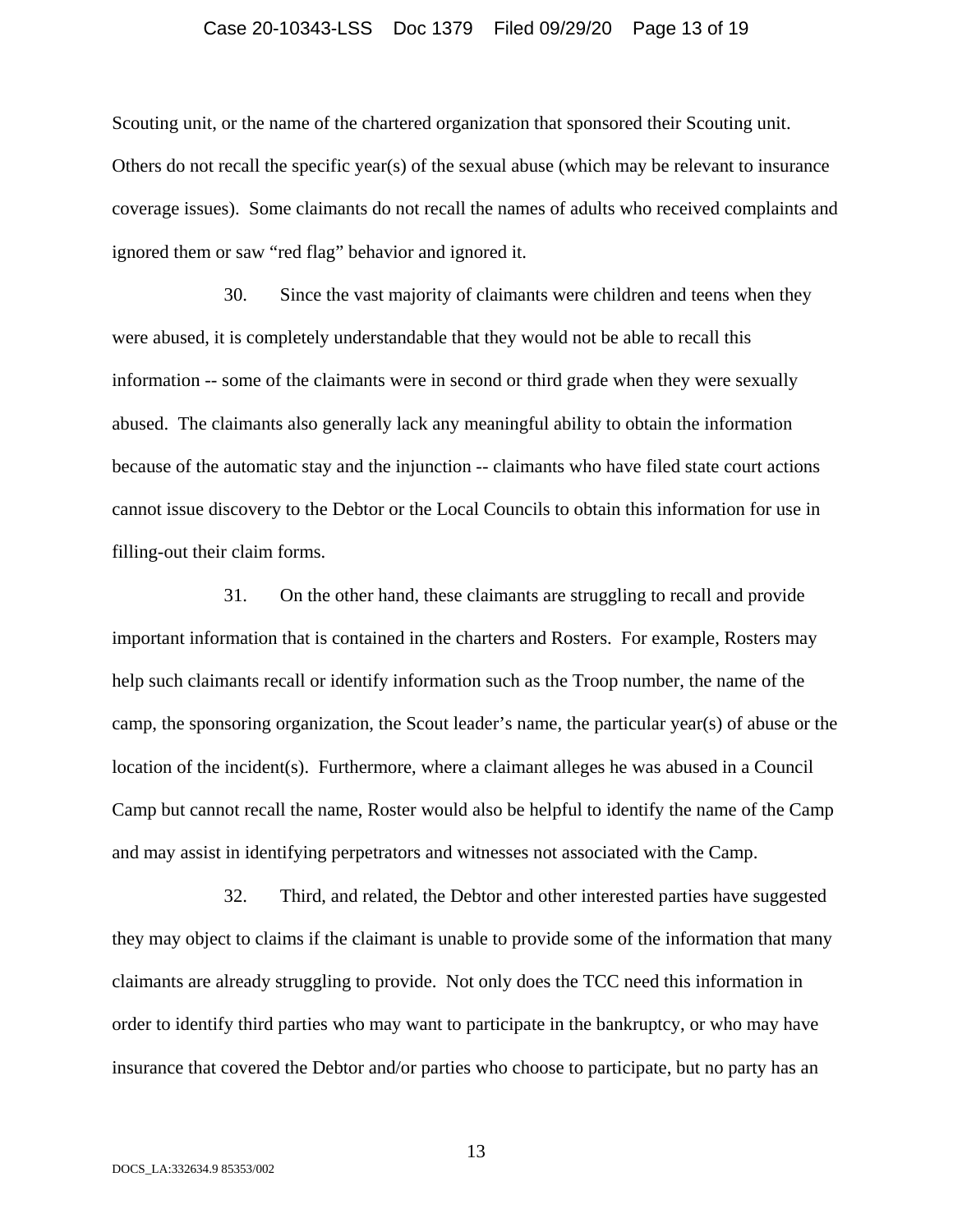#### Case 20-10343-LSS Doc 1379 Filed 09/29/20 Page 14 of 19

interest in waiting to obtain the charters and Rosters until the Debtor or third parties start objecting to claims. The claimants should have a fair opportunity to provide as much information as possible to avoid claim objections and the substantial amount of time and money that could be devoted to objections that will easily be rejected once the claimant is provided with the charters and/or rosters.

33. Fourth, and also related, the Debtor and other interested parties have suggested they may object to claims if a claimant and/or their alleged abuser are not listed on the roster(s) for their Scouting unit. As noted above, for many claimants this could simply be a result of the claimant believing they were a Boy Scout in Troop #75 in 1975 when they were actually a Boy Scout in Troop #75 in 1976. A review of the rosters for Troop #75 would quickly reflect the (understandable) error. On the other hand, many claimants may have joined a Scouting unit in-between the annual registration period, been abused, and then dropped out before the next registration period. Such claimants may not appear on the roster for that Scouting unit, but the other people identified on the unit's roster would be able to corroborate that the person was in the Troop with them.

34. The Rosters are necessary for the TCC to understand the potential claims and contributions, whether from insurance proceeds or third parties, without which the TCC may be unable to support a global resolution of the Debtors' cases. The TCC recognizes that the importance of the Rosters to the validation of claims against the Debtors could be incorporated into trust distribution procedures or a post-confirmation vetting process. However, in light of the insurance companies' incessant attacks on the credibility of the claims, which is subsumed in their Rule 2019 motions/objections, the Rosters should be produced now so that those attacks can be addressed.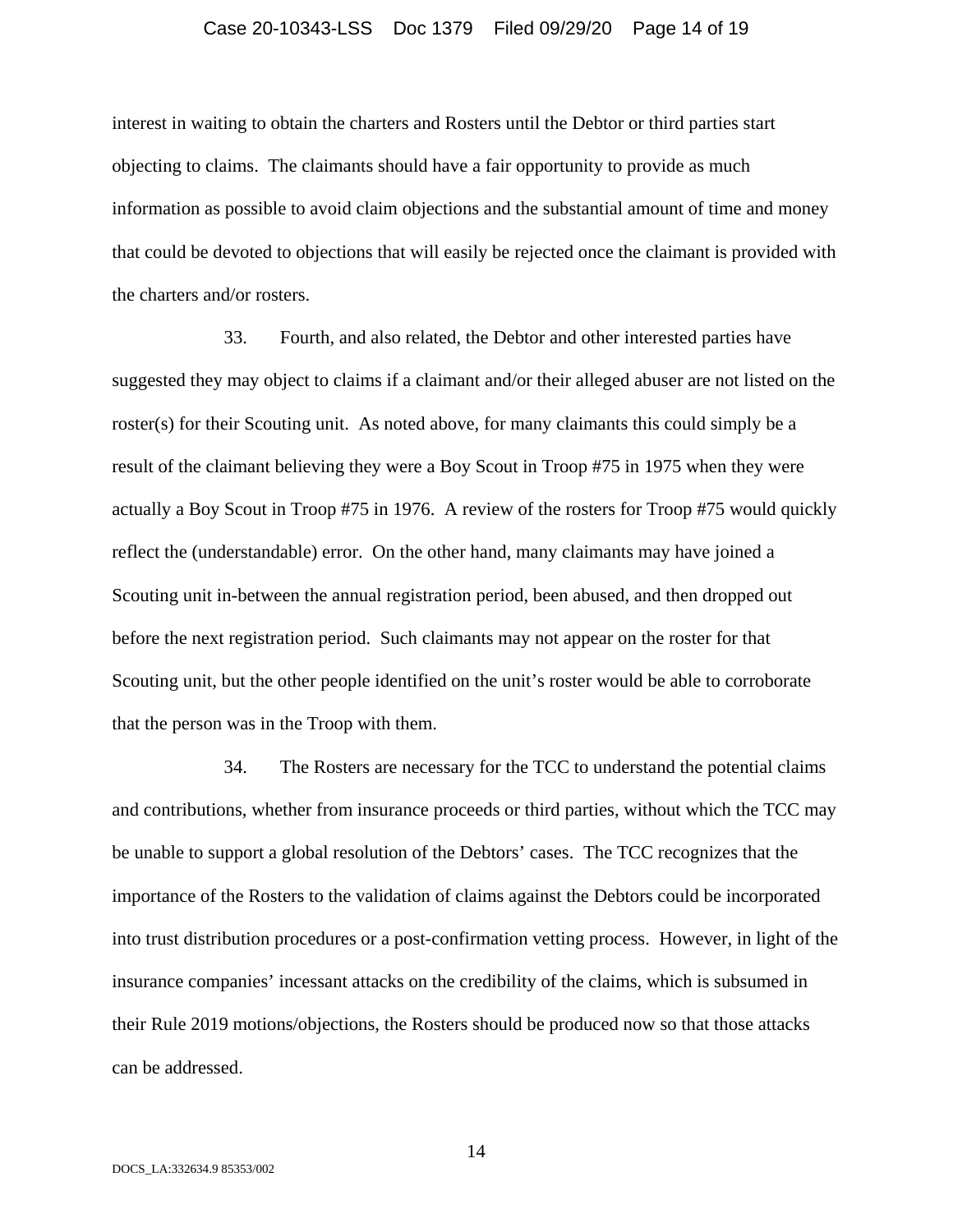### **3. Insurance Policies**

35. There is no dispute that the Insurance Policies are a potential source of recovery for the survivors of sexual abuse.

36. TCC acknowledges that the BSA has produced certain insurance policies and has retained an "archivist" to assist in identifying Insurance Policies. While it remains to be seen what work the "archivist" has done, the BSA has not produced (a) any Insurance Policies from prior to 1963, or (b) any of the Insurance Policies listed on Schedule A of the Discovery Requests. Moreover, none of the Local Councils have provided any Insurance Policies even though they generally had independent insurance coverage prior to 1980.

37. Given the importance of the Insurance Policies, the TCC believes that formal discovery is warranted and that the Examinees must use their best efforts to locate and produce all Insurance Policies.

#### **RELIEF REQUESTED**

38. The TCC moves for the entry of an order authorizing the issuance of subpoenas to each of the Examinees pursuant to Bankruptcy Rules 2004 and 9016 for the production of Restricted Asset Information and Rosters, as set forth in the Discovery Requests attached hereto as **Exhibit C**. The TCC further requests that documents and information responsive to the Discovery Requests be delivered to James E. O'Neill, Pachulski Stang Ziehl & Jones LLP, 919 N. Market Street, 17th Floor, P.O. Box 8705, Wilmington DE 19801 within fourteen (14) days after entry of an order granting this Motion or at such other place and time as the parties may agree.

#### **BASIS FOR RELIEF**

39. Bankruptcy Rule 2004 provides that the Court may order the examination and the production of documentary evidence of "any entity" concerning any matter that relates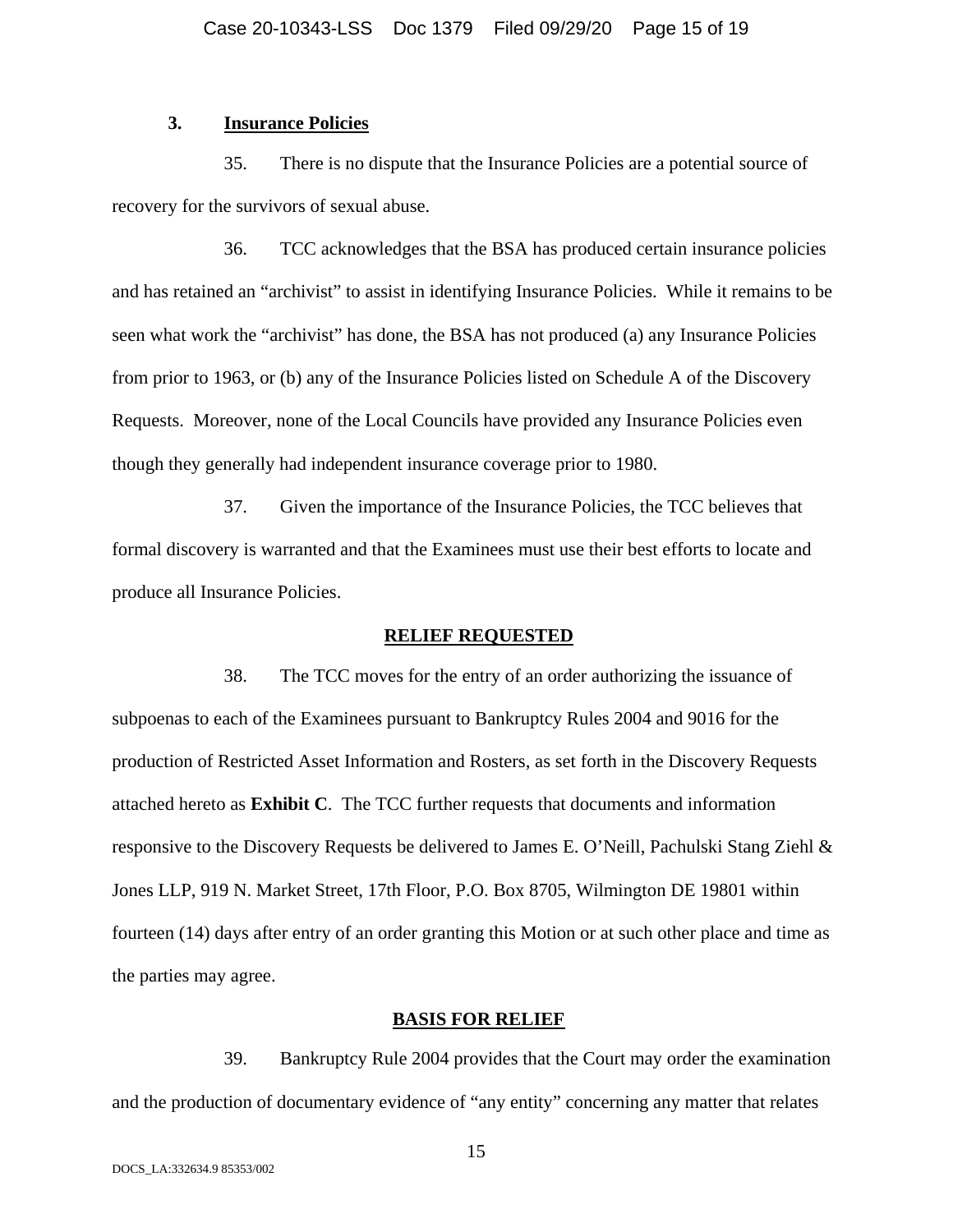#### Case 20-10343-LSS Doc 1379 Filed 09/29/20 Page 16 of 19

"to the liabilities and financial condition of the debtor, or to any matter which may affect the administration of the debtor's estate, or . . . any matter relevant to the case or the formulation of a plan." Fed. R. Bankr. P. 2004(b); *see also Harrow v. Street (In re Fruehauf Trailer Corp.)*, 369 B.R. 817, 827-28 (Bankr. D. Del. 2007) (noting the "extensive document discovery" that occurred pursuant to a subpoena issued under Fed. R. Bankr. P. 2004).

40. The scope of a Rule 2004 examination is "unfettered and broad," as the plain language of the rule indicates. *See In re Countrywide Home Loans, Inc.*, 384 B.R. 373, 400 (Bankr. W.D. Pa. 2008). Indeed, Bankruptcy Rule 2004 affords parties-in-interest an extremely broad right of discovery and "is even broader than that of discovery permitted under [the Federal Rules of Civil Procedure], which themselves contemplate broad, easy access to discovery." *In re Valley Forge Plaza Assocs.*, 109 B.R. 669, 674 (Bankr. E.D. Pa. 1990) (citations omitted). *See also In re Teleglobe Communications Corp.*, 493 F.3d 345, 354 n. 6 (3rd Cir. 2007) (Rule 2004 allows parties with an interest in the bankruptcy estate to conduct discovery into matters affecting the estate); *In re Washington Mutual*, 408 B.R. 45, 50 (Bankr. D. Del. 2009) (a "Rule 2004 [examination] is commonly recognized as more in the nature of a 'fishing expedition'") (citations omitted).

41. Plainly, the broad access afforded by Rule 2004 extends to third parties such as the Local Councils that are critical to the Debtors' "formulation of a plan" and that have information relating to the Debtors' financial affairs and other actions taken on behalf of the Debtors. *See e.g., In re Wilcher,* 56 B.R. 428, 433 (Bankr. N.D. Ill. 1985) (Bankruptcy Rule 2004 examination "may extend to creditors and third parties who have had dealings with the debtor"). This is because "[t]he clear intent of Rule 2004 . . . is to give parties in interest an opportunity to examine individuals having knowledge of the financial affairs of the debtor in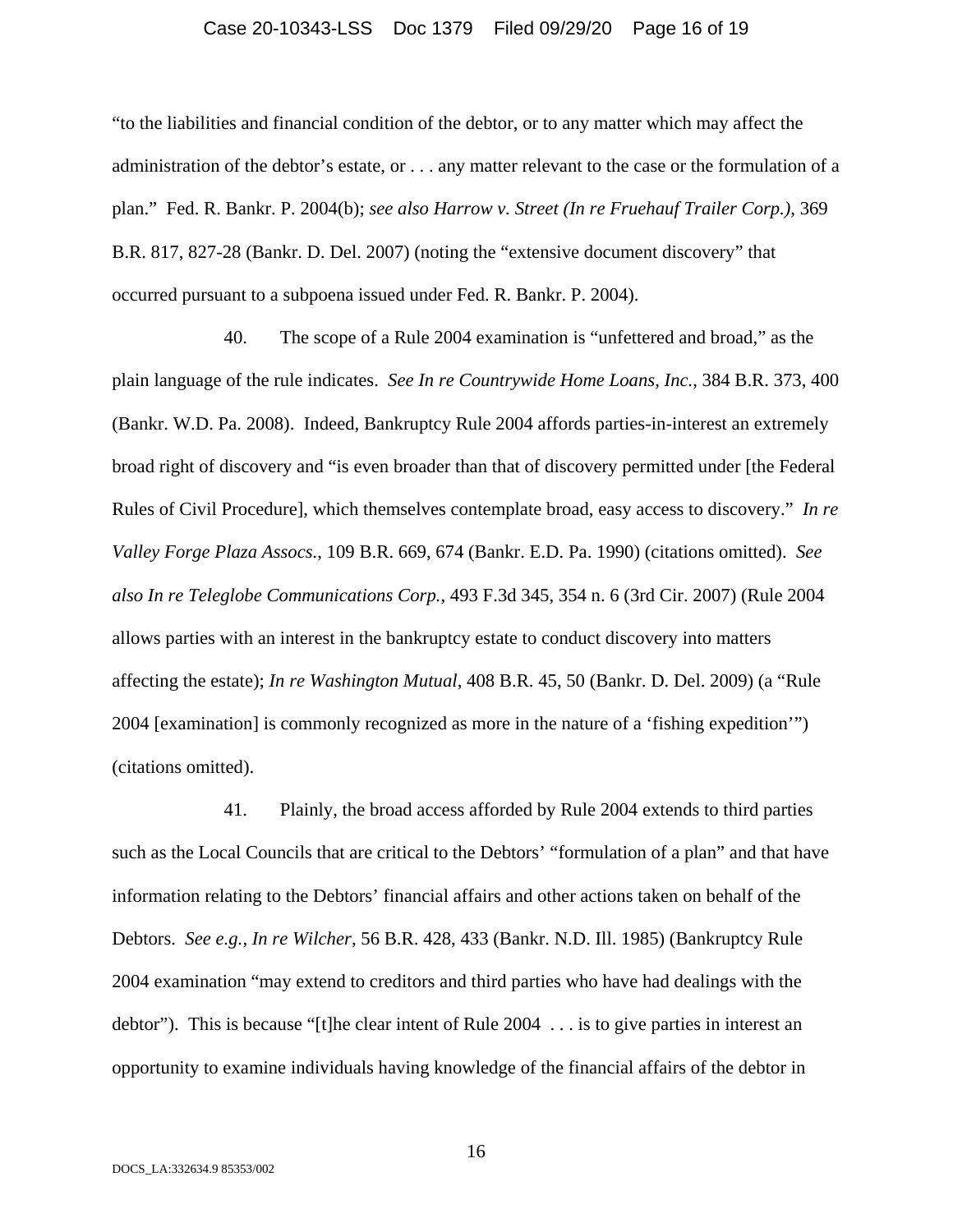#### Case 20-10343-LSS Doc 1379 Filed 09/29/20 Page 17 of 19

order to preserve the rights of creditors." *In re GHR Cos., Inc.*, 41 B.R. 655, 660 (Bankr. D. Mass. 1984).

42. The non-Debtor Local Councils are not just any "third parties." Rather, they are central to the resolution of these Cases as intended beneficiaries of (a) the extension of the automatic stay sought by the Debtors at the outset of these  $\text{Cases}$ <sup>9</sup> and (b) the channeling injunction that is a material element of the Debtors' proposed plan of reorganization.10

43. Thus, an order pursuant to Rule 2004 directed to the Local Councils is both appropriate and necessary. Specifically, the Discovery Requests will enable the TCC to assess the Local Councils' assets and liabilities to determine whether the Local Councils have provided a contribution sufficient enough to support a channeling injunction. The Restricted Asset Information is needed to determine the available *assets* of each Local Council, and the credibility of each Local Council's assertion that certain assets are restricted and should not be considered in assessing its ability to contribute to a plan.

44. The Rosters are critical to analyzing the Local Councils' liabilities. These Rosters identify the Local Council, sponsoring organization, troop/unit number, the adult supervisors/volunteers, and the scouts/participants, and will enable the TCC to resolve claims, identify applicable insurance policies and co-defendants who could be contributing to a global

 $\overline{a}$ 

<sup>9</sup> *See BSA's Opening Brief in Support of Motion for Preliminary Injunction Pursuant to Sections 105(a) and 362 of the Bankruptcy Code*, filed on February 18, 2020, at Docket No. 7 in Adv. Pr. 20-50527 (the "Adversary Proceeding"). *See also* the consent order and stipulations that extended the automatic stay to November 16, 2020, for the benefit of, among others, the Local Councils, filed at Docket Nos. 54, 71, and 77, respectively, in the Adversary Proceeding.

<sup>&</sup>lt;sup>10</sup> See Chapter 11 Plan of Reorganization for Boy Scouts of America and Delaware BSA, LCC, filed on February 18, 2020 [Docket No. 20], Article IV.E at 28 ("From and after the Effective Date, all Abuse Claims shall be subject to the Channeling Injunction . . . [and] the Protected Parties shall not have any obligation with respect to any liability of any nature or description arising out, relating to, or in connection with any Abuse Claims."). The Local Councils are "Protected Parties" under the Debtors' proposed plan. *Id*. Article I.A.107 at 14-15. *See also Id*. Article X.D, E at 50-52 for the exhaustive description of the scope of the Debtors' proposed Channeling Injunction which will inure to the benefit of, among others, each non-Debtor Local Council.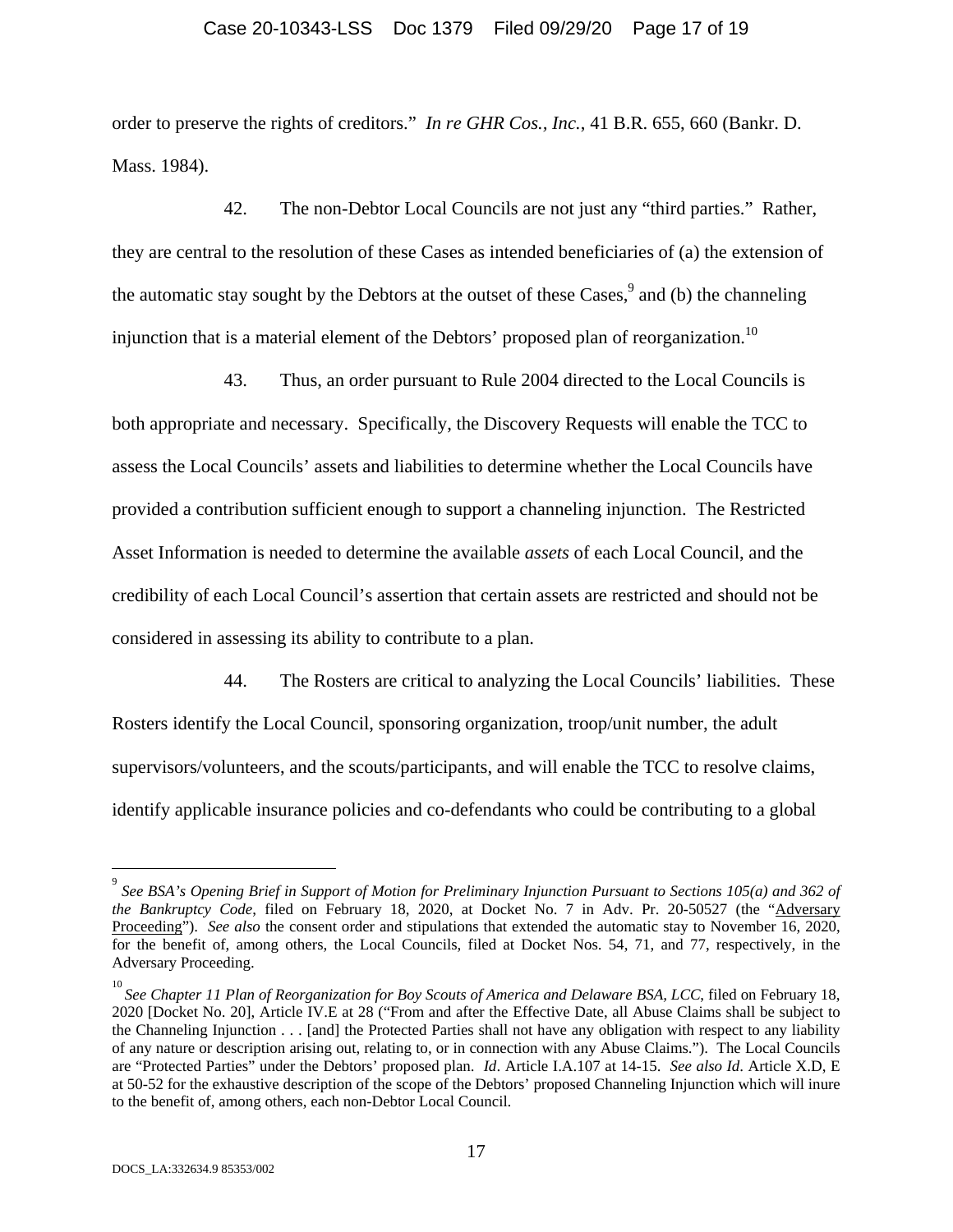#### Case 20-10343-LSS Doc 1379 Filed 09/29/20 Page 18 of 19

settlement or who have liability that must be calculated into the best interests test. This inquiry falls squarely within the permissible scope of discovery under Bankruptcy Rule 2004. Accordingly, issuance of subpoenas to access the Restricted Asset Information and Rosters is necessary for the TCC to obtain the discovery it seeks. $^{11}$ 

45. Finally, the Examinees must identify and produce all Insurance Policies because they are a significant source of recovery for survivors of sexual abuse. Indeed, insurance policies are so fundamental to civil litigation that they "must" be disclosed "without awaiting a discovery request." Fed. R. Civ. P.  $26(a)(1)(A)(iv)$ .

#### **CERTIFICATION OF COMPLIANCE WITH LOCAL RULE 2004-1**

46. Attached hereto as **Exhibit D** is a certification of James E. O'Neill, counsel to the TCC, demonstrating compliance with Local Rule 2004-1, and stating that prior to the filing of this Motion, counsel for the TCC communicated with counsel or representatives of the Examinees with respect to the subject matter of this Motion and no agreement was reached.

#### **NOTICE**

47. Notice of this Motion has been given to the following parties or, in lieu thereof, to their counsel, if known: (a) the Debtor; (b) the Office of the United States Trustee for the District of Delaware; (c) counsel to the Local Council Committee Members; (c) the Additional Local Councils, and their counsel to the extent known; and (d) those persons who have requested notice pursuant to Rule 2002 of the Federal Rules of Bankruptcy Procedure. The TCC submits that, in light of the nature of the relief requested, no other or further notice need be given.

<sup>&</sup>lt;sup>11</sup><br><sup>11</sup> The TCC recognizes that the Rosters contain sensitive and confidential information and proposes that any "below" the line" information (*i.e.*, the identities of boys in a Scouting Troop) be marked as "HIGHLY CONFIDENTIAL" pursuant to the *Order Approving Confidentiality and Protective Order* entered on June 8, 2020, at Docket No. 799.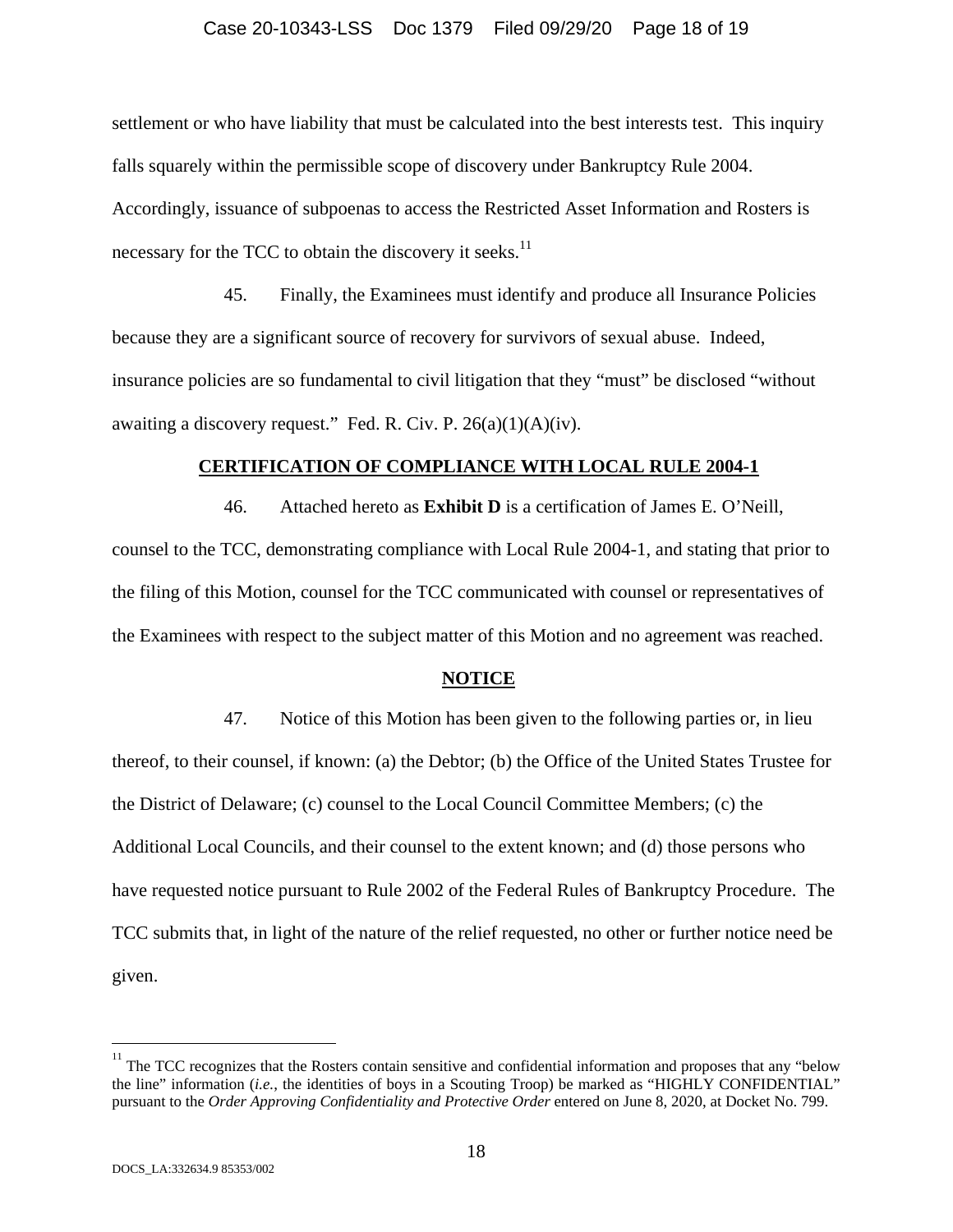#### **NO PRIOR REQUEST**

No prior request for the relief requested herein has been presented to this or any other

court.

#### Date: September 29, 2020 **PACHULSKI STANG ZIEHL & JONES LLP**

*/s/ James E. O'Neill*  James I. Stang (CA Bar No. 94435) John A. Morris (NY Bar No. 2405397) James E. O'Neill (DE Bar No. 4042) John W. Lucas (CA Bar No. 271038) 919 North Market Street, 17th Floor P.O. Box 8705 Wilmington, DE 19899 (Courier 19801) Telephone: 302-652-4100 Facsimile: 302-652-4400 Email: jstang@pszjlaw.com jmorris@pszjlaw.com joneill@pszjlaw.com jlucas@pszjlaw.com

*Counsel for the Tort Claimants' Committee*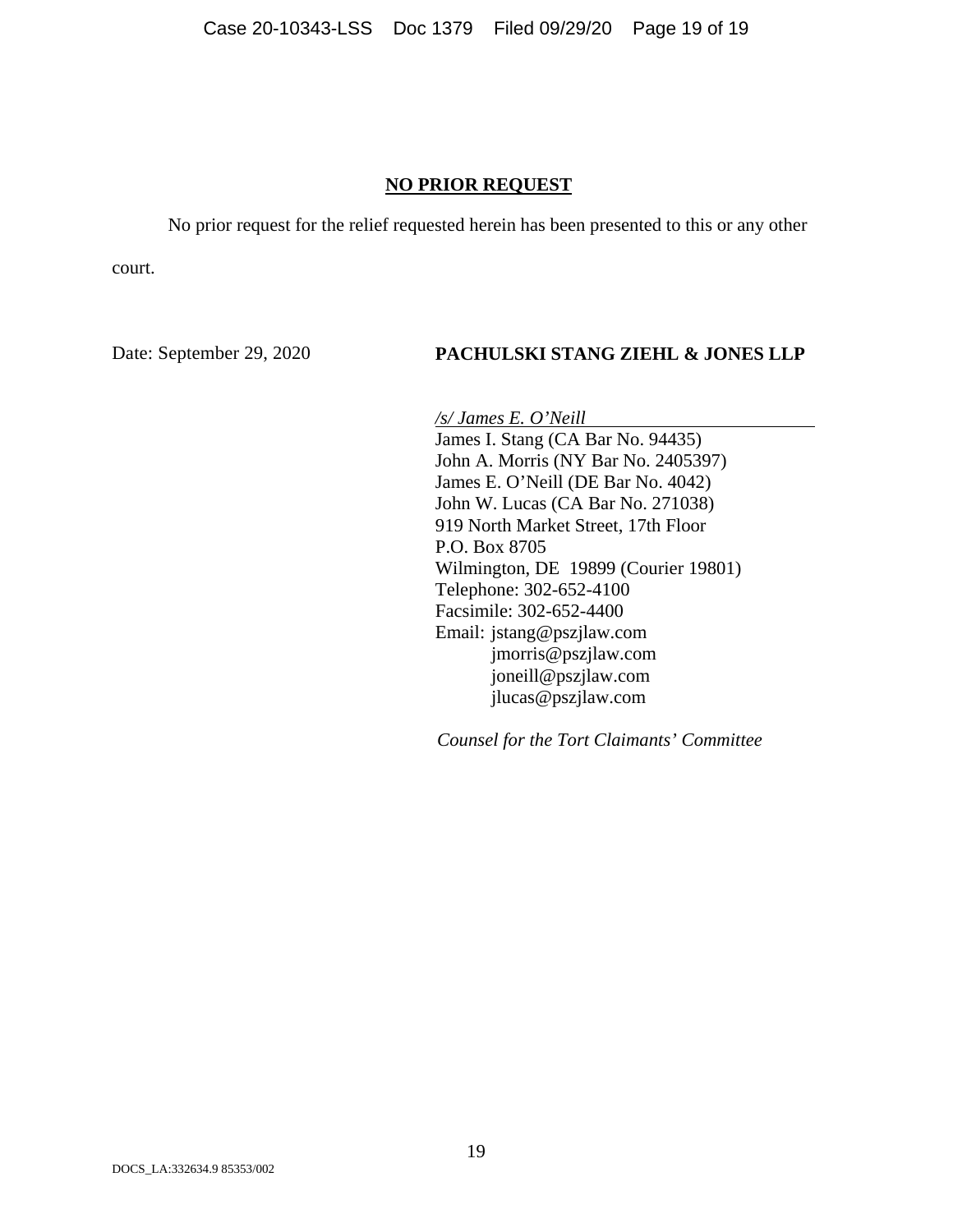# **IN THE UNITED STATES BANKRUPTCY COURT FOR THE DISTRICT OF DELAWARE**

In re:

BOY SCOUTS OF AMERICA AND DELAWARE BSA, LLC,<sup>1</sup>

Chapter 11

Case No. 20-10343 (LSS)

Jointly Administered

Debtors.

**Objection Deadline: October 7, 2020 at 4:00 p.m. (ET) Hearing Date: October 14, 2020 at 10:00 a.m. (ET)** 

# **NOTICE OF MOTION OF THE OFFICIAL TORT CLAIMANTS' COMMITTEE PURSUANT TO BANKRUPTCY RULE 2004 AND LOCAL RULE 2004-1 FOR AN ORDER AUTHORIZING THE ISSUANCE OF SUBPOENAS FOR DISCOVERY FROM DEBTORS AND CERTAIN LOCAL COUNCILS**

**PLEASE TAKE NOTICE** that on September 29, 2020, the official committee of

tort claimants (consisting of survivors of childhood sexual abuse) (the "Tort Claimants'

Committee"), appointed in the above-captioned cases, filed the attached *Motion of the Official* 

*Tort Claimants' Committee Pursuant to Bankruptcy Rule 2004 and Local Rule 2004-1 for an* 

*Order Authorizing the Issuance of Subpoenas for Discovery from Debtors and Certain Local* 

*Councils* (the "Motion") with the United States Bankruptcy Court for the District of Delaware,

824 Market Street, 3rd Floor, Wilmington, Delaware 19801 (the "Bankruptcy Court").

**PLEASE TAKE FURTHER NOTICE** that any response or objection to the

Motion must be filed with the Bankruptcy Court on or before **October 7, 2020 at 4:00 p.m.** 

### **prevailing Eastern Time**.

**PLEASE TAKE FURTHER NOTICE** that at the same time, you must also

serve a copy of the response or objection upon: (i) the Office of the United States Trustee for the

District of Delaware: United States Trustee, J. Caleb Boggs Federal Building, 844 North King

 $\overline{a}$ 

 $1$  The Debtors in these chapter 11 cases, together with the last four digits of each Debtor's federal tax identification number, are as follows: Boy Scouts of America (6300) and Delaware BSA, LLC (4311). The Debtors' mailing address is 1325 West Walnut Hill Lane, Irving, Texas 75038.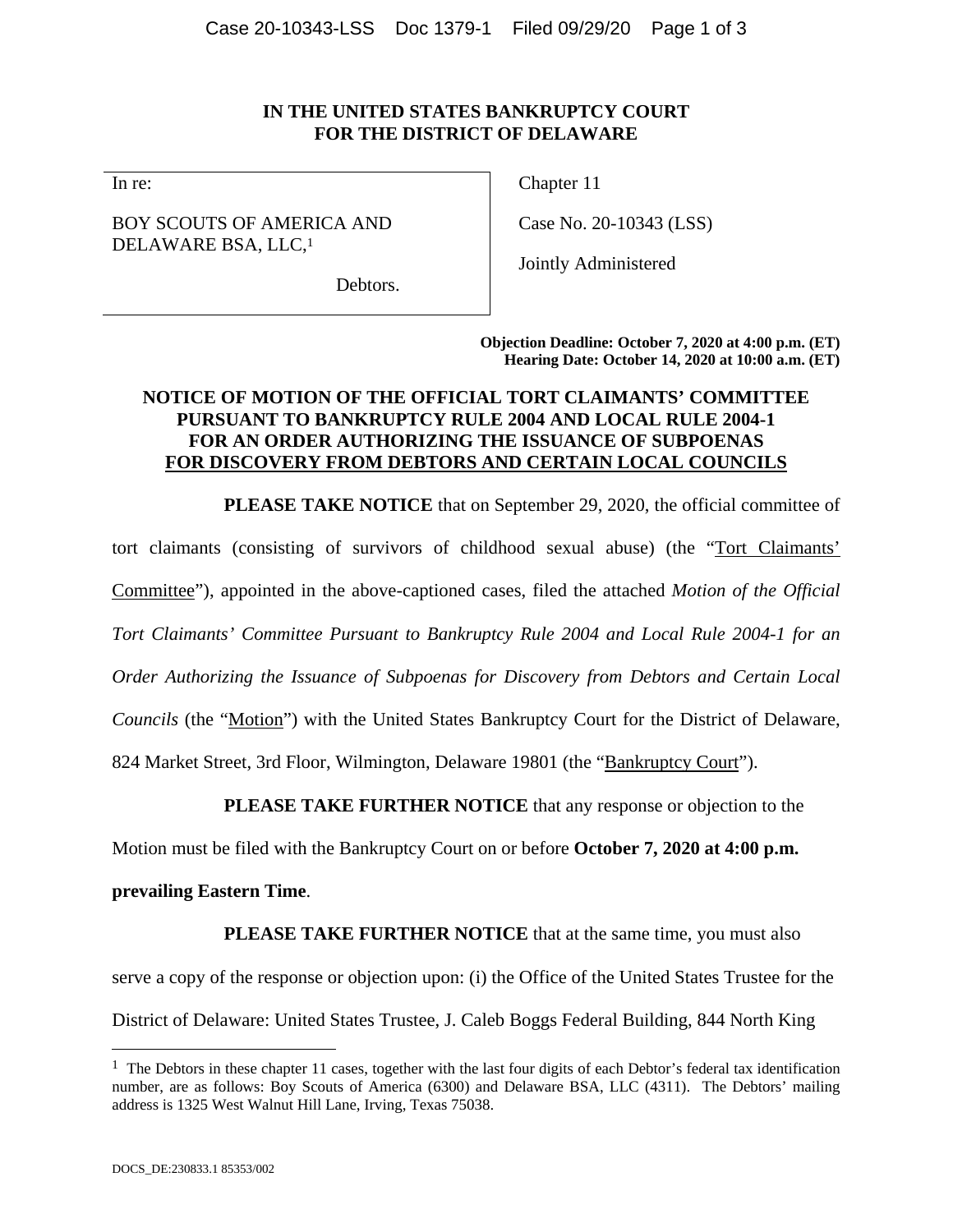Street, Suite 2207, Lockbox #35, Wilmington, DE 19801 (Attn: David L. Buchbinder, Esq. (david.l.buchbinder @usdoj.gov) and Hannah Mufson McCollum, Esq. (hannah.mccollum@usdoj.gov)); and (ii) counsel to the Tort Claimants' Committee: Pachulski Stang Ziehl & Jones LLP, 919 North Market Street, 17th Floor, P.O. Box 8705, Wilmington, DE 19899-8705 (Courier 19801) (Attn: James I Stang, Esq. (jstang@pszjlaw.com) and James E. O'Neill, Esq. (joneill@pszjlaw.com)).

**PLEASE TAKE FURTHER NOTICE** THAT IF YOU FAIL TO RESPOND IN ACCORDANCE WITH THIS NOTICE, THE COURT MAY GRANT THE RELIEF REQUESTED IN THE MOTION WITHOUT FURTHER NOTICE OR HEARING.

**PLEASE TAKE FURTHER NOTICE** THAT A HEARING TO CONSIDER APPROVAL OF THE MOTION WILL BE HELD ON **OCTOBER 14, 2020 AT 10:00 A.M. PREVAILING EASTERN TIME** BEFORE THE HONORABLE LAURIE SELBER SILVERSTEIN, UNITED STATES BANKRUPTCY JUDGE, AT THE UNITED STATES BANKRUPTCY COURT FOR THE DISTRICT OF DELAWARE, 824 MARKET STREET, 6TH FLOOR, COURTROOM NO. 2, WILMINGTON, DELAWARE 19801.

*[Signature on next page.]*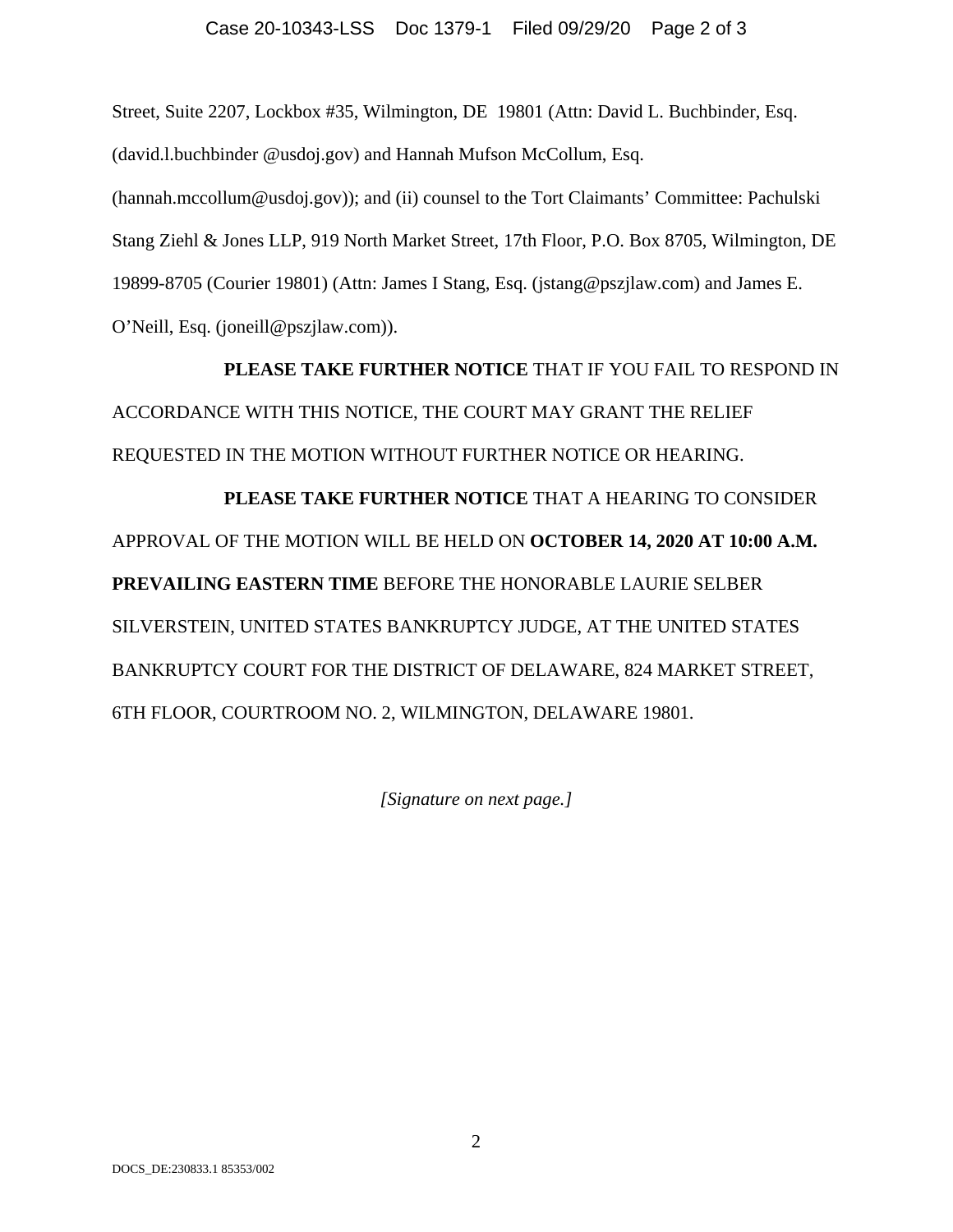# Dated: September 29, 2020 PACHULSKI STANG ZIEHL & JONES LLP

*/s/ James E. O'Neill* 

James I. Stang (CA Bar No. 94435) John A. Morris (NY Bar No. 2405397) James E. O'Neill (DE Bar No. 4042) John W. Lucas (CA Bar No.271038) 919 North Market Street, 17th Floor P.O. Box 8705 Wilmington, DE 19899-8705 (Courier 19801) Telephone: (302) 652-4100 Facsimile: (302) 652-4400 Email: jstang@pszjlaw.com jmorris@pszjlaw.com joneill@pszjlaw.com jlucas@pszjlaw.com

*Counsel for the Tort Claimants' Committee*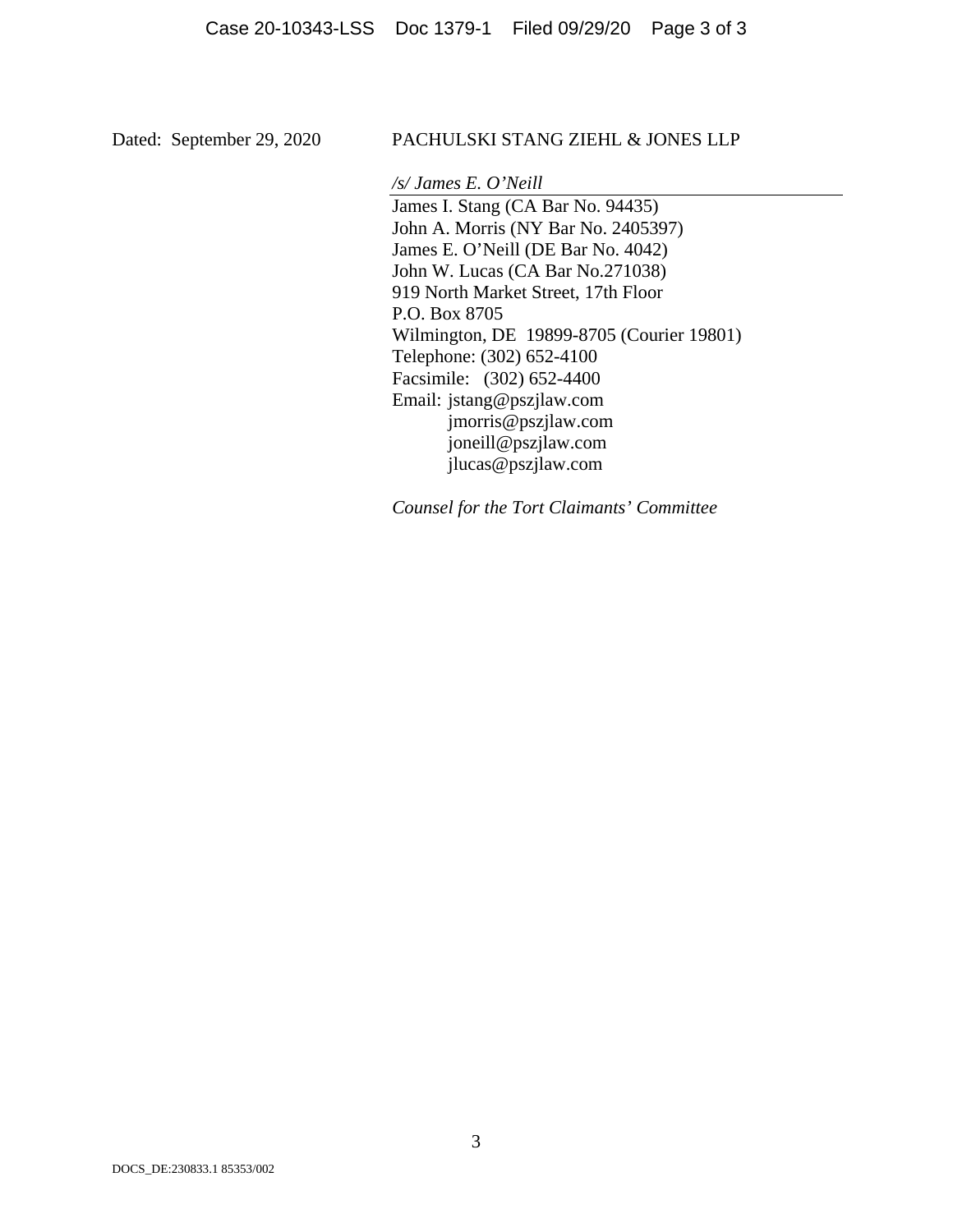# **EXHIBIT A**

**Proposed Rule 2004 Order**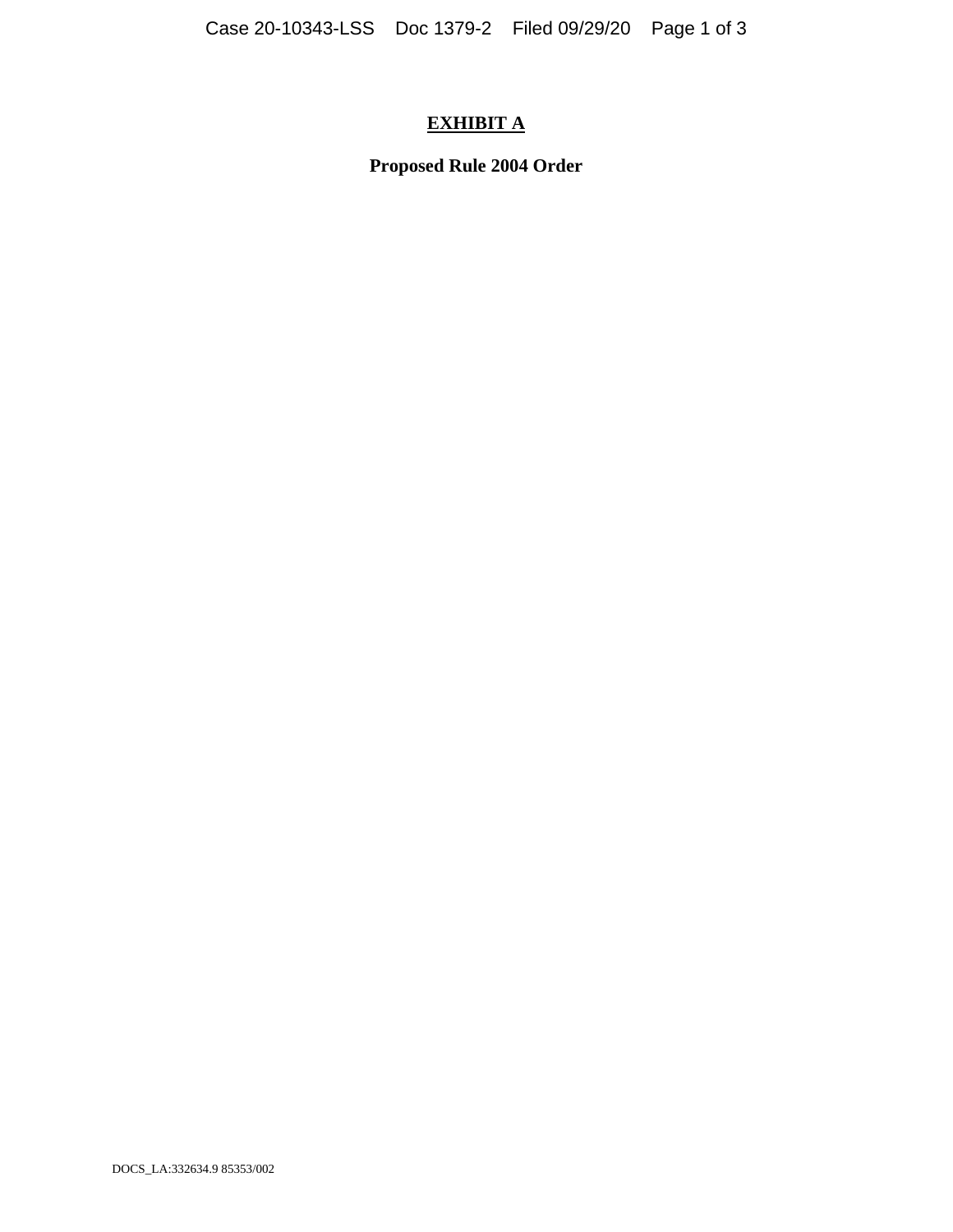#### **IN THE UNITED STATES BANKRUPTCY COURT FOR THE DISTRICT OF DELAWARE**

In re:

BOY SCOUTS OF AMERICA AND DELAWARE BSA, LLC, <sup>1</sup>

Chapter 11

Case No. 20-10343 (LSS)

Jointly Administered

Debtors.

# **ORDER AUTHORIZING THE ISSUANCE OF SUBPOENAS FOR DISCOVERY FROM DEBTORS, MEMBERS OF THE AD HOC COMMITTEE OF LOCAL COUNCILS, AND CERTAIN LOCAL COUNCILS**

Upon consideration of the *Motion of the Official Tort Claimants' Committee Pursuant to Bankruptcy Rule 2004 and Local Rule 2004-1 for an Order Authorizing the Issuance of Subpoenas for the Production of Documents and Discovery from Debtors, Members of the Ad Hoc Committee of Local Councils, and Certain Local Councils (the "Motion")<sup>2</sup> filed by the Tort* Claimants' Committee appointed in the Cases, and any responses to the Motion; and the Court having jurisdiction to consider the Motion and the relief requested therein pursuant to 28 U.S.C. §§ 157 and 1334, and the *Amended Standing Order of Reference from the United States District Court for the District of Delaware* dated February 29, 2012; and consideration of the Motion and the requested relief being a core proceeding pursuant to 28 U.S.C. § 157(b); and venue being proper before this Court pursuant to 28 U.S.C. §§ 1408 and 1409; and due and proper notice of the Motion having been provided to the parties listed therein, and it appearing that no other or further notice need be provided; and the Court having reviewed the Motion; and all objections, if any, to the Motion having been withdrawn, resolved or overruled; and the Court having  $\overline{a}$ 

 $1$  The Debtors in these chapter 11 cases, together with the last four digits of each Debtor's federal tax identification number, are as follows: Boy Scouts of America (6300) and Delaware BSA, LLC (4311). The Debtors' mailing address is 1325 West Walnut Hill Lane, Irving, Texas 75038.

 $2^2$  Capitalized terms not defined herein shall have the meanings set forth in the Motion.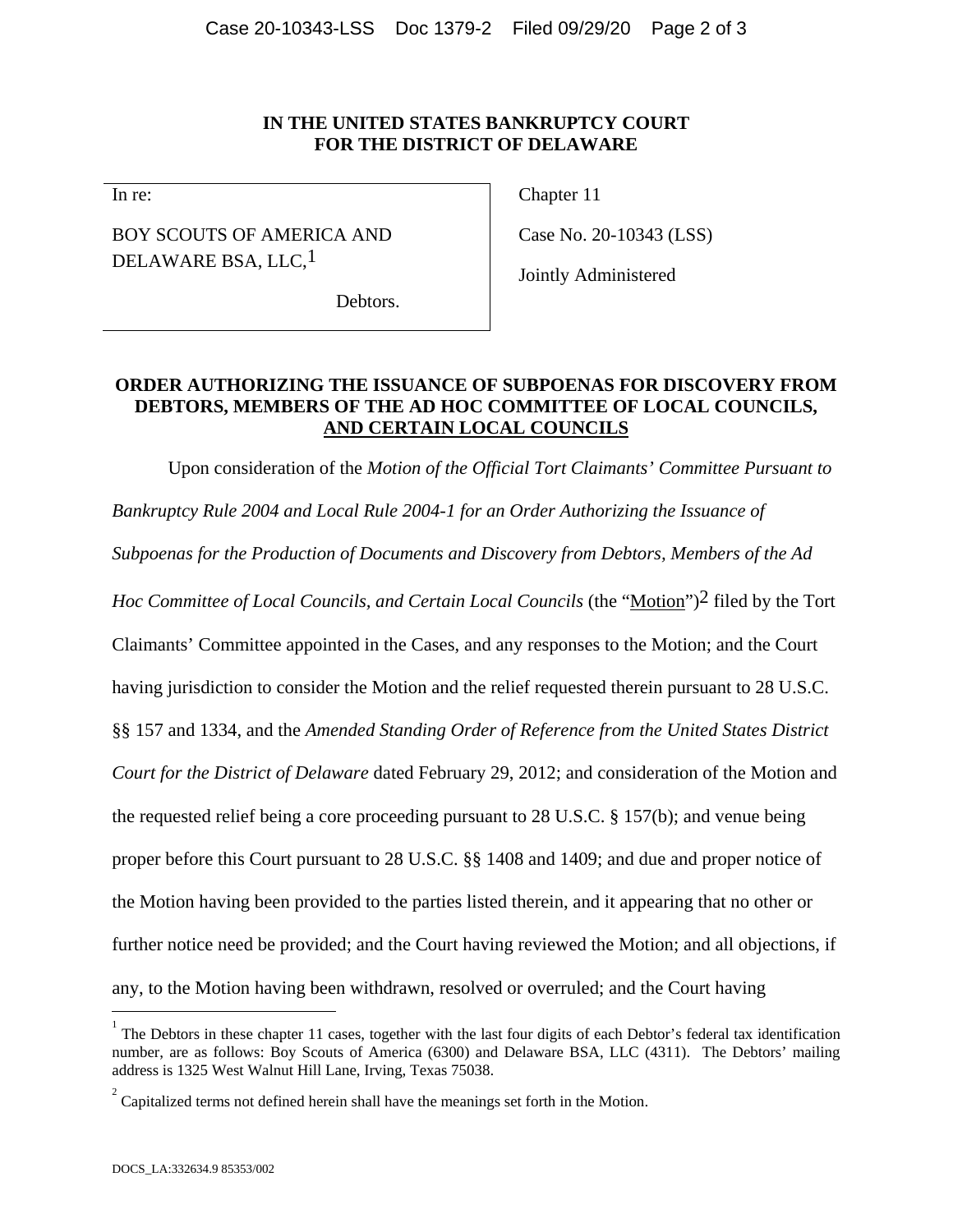#### Case 20-10343-LSS Doc 1379-2 Filed 09/29/20 Page 3 of 3

determined that the legal and factual bases set forth in the Motion establish just cause for the relief granted herein; and it appearing that the relief requested in the Motion is in the best interests of the Debtors' estates and creditors; and upon all of the proceedings had before the Court and after due deliberation and sufficient cause appearing therefor, it is HEREBY ORDERED THAT:

1. The Motion is granted as set forth herein.

2. The TCC is authorized under Bankruptcy Rules 2004 and 9016 to issue such subpoenas as may be necessary to compel the production of documents and information responsive to the Discovery Requests.

3. Each of the Examinees are directed to produce all documents and information responsive to the TCC's Discovery Requests and to deliver such documents and information to the attention of James E. O'Neill, at Pachulski Stang Ziehl & Jones LLP, 919 N. Market Street,  $17<sup>th</sup>$  Floor, P O Box 8705, Wilmington, DE 19801 within fourteen (14) days after entry of this order or at such other place and time as may be agreed upon by the parties.

4. The TCC's rights are reserved to request additional discovery and/or examination in connection with this matter, including, without limitation, requests based on any information that may be revealed as a result of the examination authorized pursuant to this Order.

5. This Court retains jurisdiction to resolve any disputes arising under or related to this Order, including any discovery disputes that may arise between or among the parties, and to interpret, implement and enforce the provisions of this Order.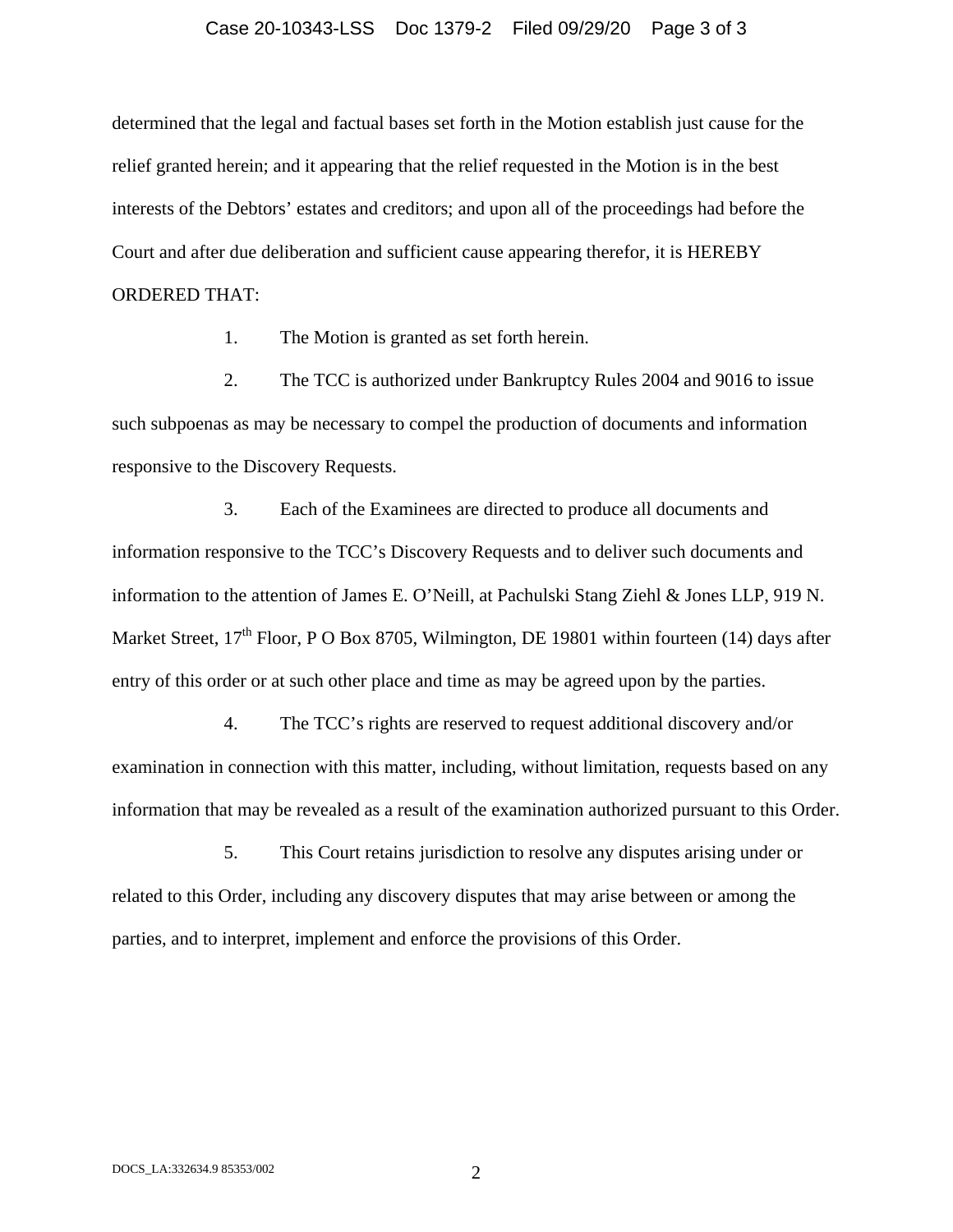# **EXHIBIT B**

**Additional Local Councils**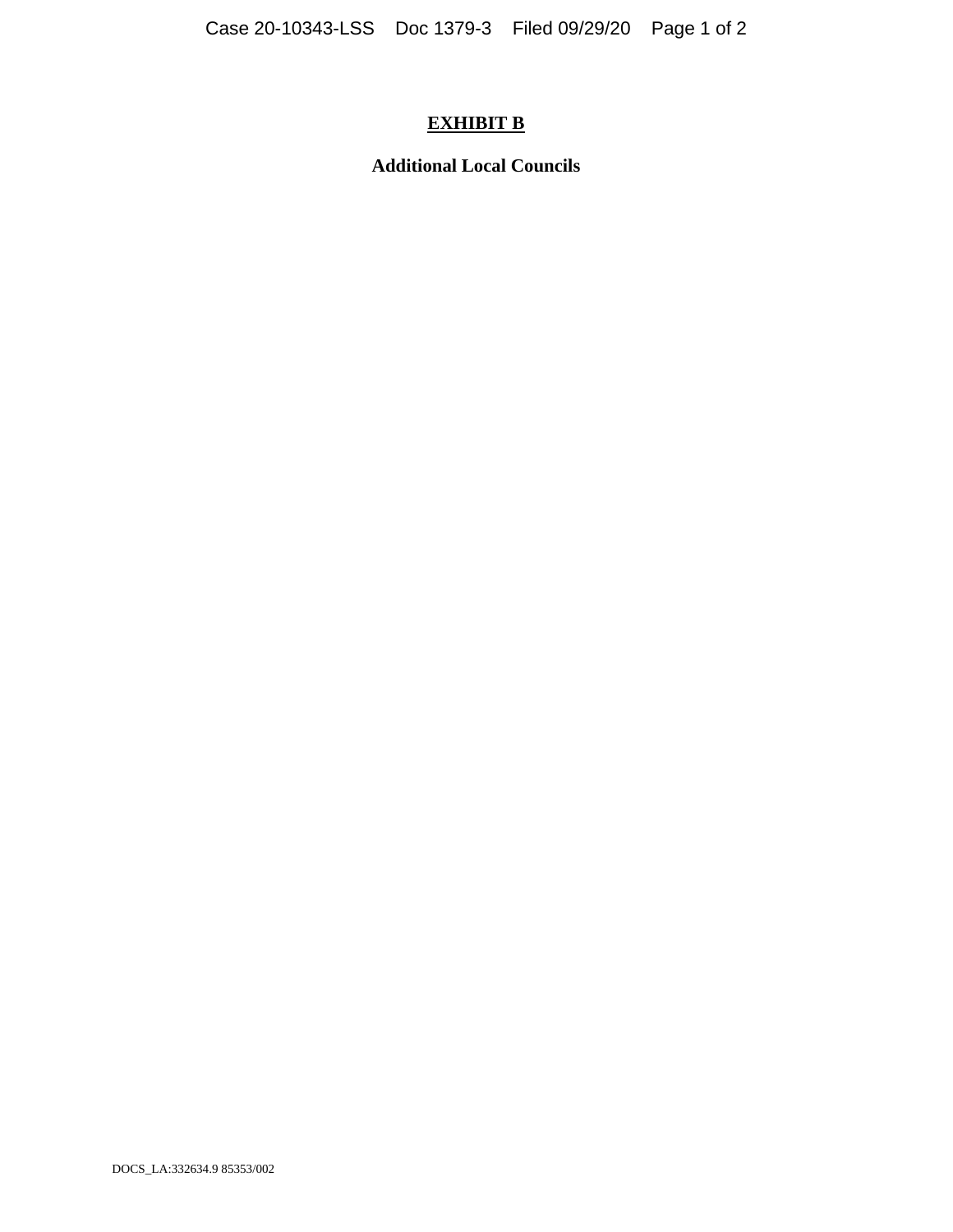# **EXHIBIT B**

#### **Additional Local Councils**

- 1. Alamo Area Council
- 2. Aloha Council
- 3. Andrew Jackson Council**\***
- 4. Atlanta Council**\***
- 5. Baltimore Area Council
- 6. Bay-Lakes Council
- 7. California Inland Empire Council
- 8. Capitol Area Council
- 9. Cascade Pacific Council
- 10. Chief Seattle Council
- 11. Circle Ten Council
- 12. Connecticut Rivers Council
- 13. Cradle Of Liberty Council
- 14. Crossroads of America**\***
- 15. Crossroads of the West Council
- 16. Daniel Webster Council
- 17. Denver Council**\***
- 18. Golden Gate Area Council
- 19. Grand Canyon Council**\***
- 20. Greater Los Angeles Area Council
- 21. Greater New York Council**\***
- 22. Greater Niagara Frontier Council
- 23. Greater St. Louis Area Council
- 24. Greater Tampa Bay Area Council
- 25. Heart of America Council
- 26. Indian Nations Council
- 27. Lake Erie Council
- 28. Last Frontier Council
- 29. Laurel Highlands Council
- 30. Lincoln Heritage Council
- 31. Michigan Crossroads Council
- 32. Mid-America Council**\***
- 33. Middle Tennessee Council
- 34. Minsi Trails Council**\***
- 35. Montana Council
- 36. Narragansett Council
- 37. National Capital Area Council
- 38. Northern New Jersey Council, BSA
- 39. Northern Star Council
- 40. Orange County Council
- 41. Pathway to Adventure Council
- 42. Patriots' Path Council
- 43. Sam Houston Area Council
- 44. San Diego Imperial Council
- 45. Silicon Valley Monterey Bay Council
- 46. Simon Kenton Council
- 47. The Spirit of Adventure Council

### **\* Indicates member of the Ad Hoc Local Council Committee**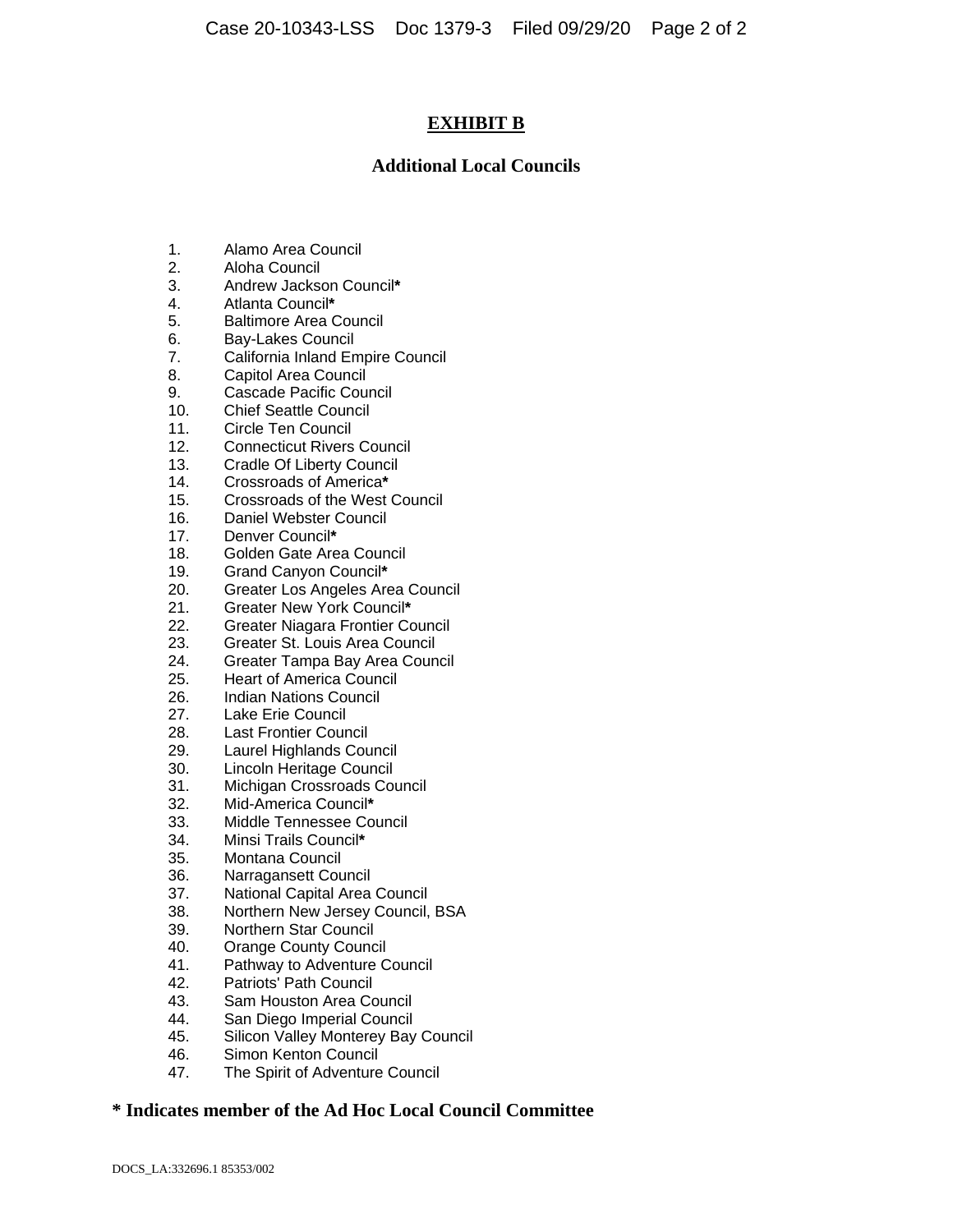# **EXHIBIT C**

**Discovery Requests**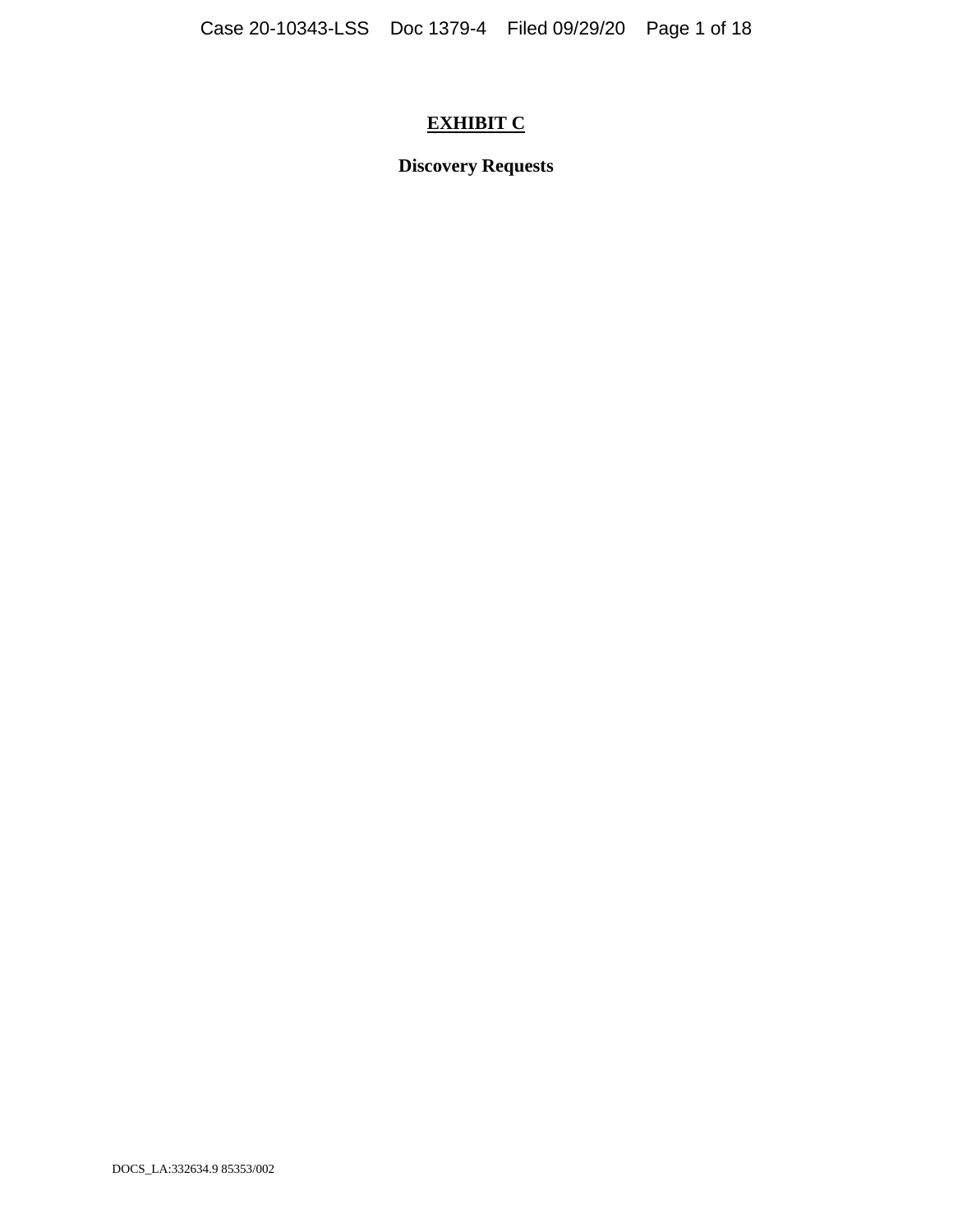#### **IN THE UNITED STATES BANKRUPTCY COURT FOR THE DISTRICT OF DELAWARE**

In re:

BOY SCOUTS OF AMERICA AND DELAWARE BSA, LLC,1

Chapter 11

Case No. 20-10343 (LSS)

Jointly Administered

Debtors.

# **TORT CLAIMANTS' COMMITTEE'S FIRST SET OF DISCOVERY REQUESTS TO THE BSA AND CERTAIN LOCAL COUNCILS**

The official committee of survivors of childhood sexual abuse (the "Tort Claimants' Committee" or the "TCC"), hereby requests, pursuant to Federal Rules of Civil Procedure ("Fed. R. Civ. P.") 26, 33, and 34, as made applicable herein by Federal Rules of Bankruptcy Procedure ("Fed. R. Bank. P.") 7026, 7033, and 7034, that the debtor, Boy Scouts of America ("BSA") and each of the Local Councils (as that term is defined below) (a) produce all documents and things responsive to the requests (the "Document Requests"), and (b) respond to the interrogatories (the "Interrogatories" and together with the Document Requests, the "Discovery Requests"), as set forth herein.

 $\overline{a}$ 

<sup>&</sup>lt;sup>1</sup> The Debtors in these chapter 11 cases, together with the last four digits of each Debtor's federal tax identification number, are as follows: Boy Scouts of America (6300) and Delaware BSA, LLC (4311). The Debtors' mailing address is 1325 West Walnut Hill Lane, Irving, Texas 75038.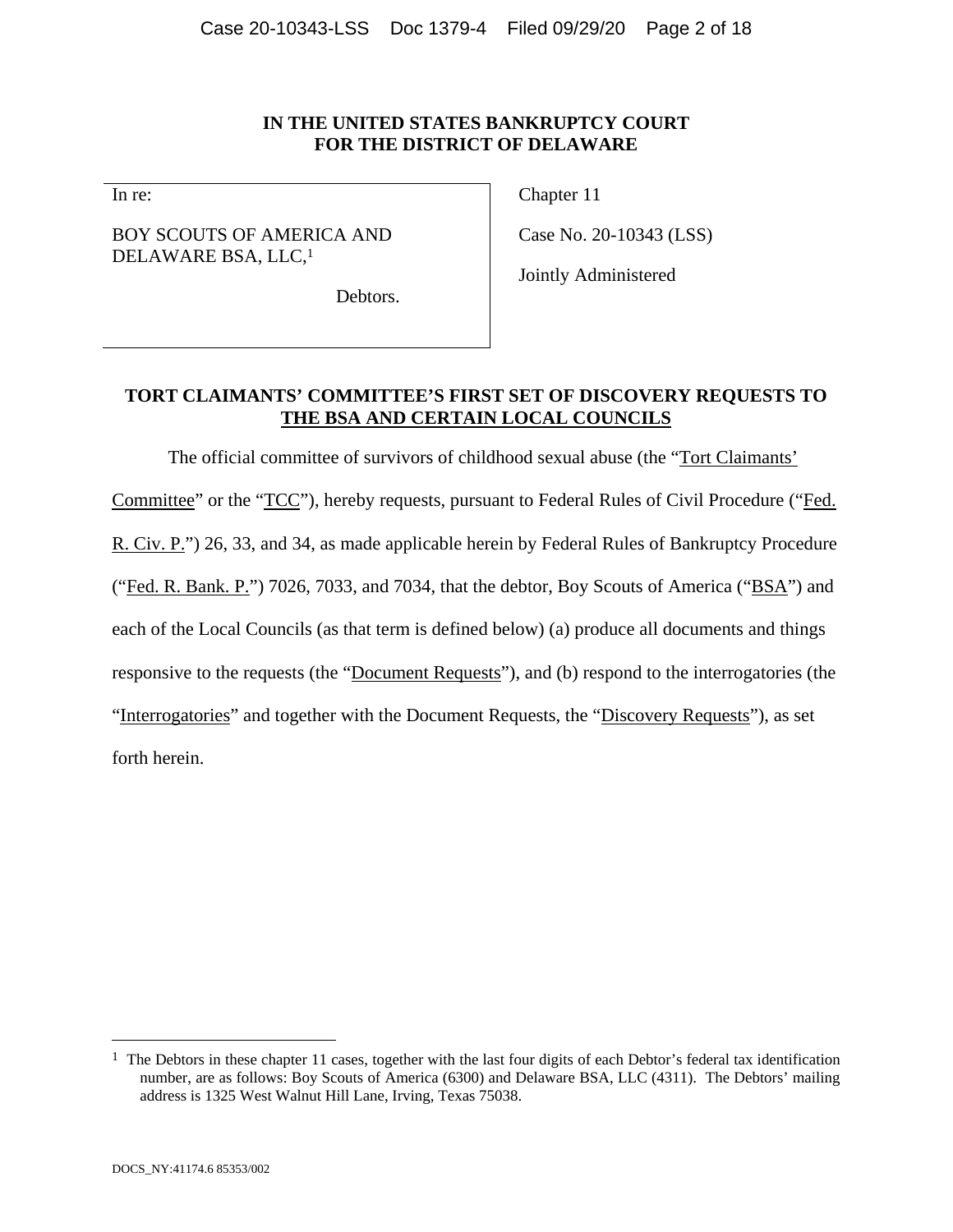#### **DEFINITIONS APPLICABLE TO THE DOCUMENT REQUESTS AND INTERROGATORIES**

1. "Communication(s)" means the transmittal of information (in the form of facts, ideas, inquiries or otherwise, either orally or in writing), including but not limited to correspondence, packages, conversations, meetings, discussions, telephone calls, telegrams, telexes, telecopies, seminars, conferences, text messages (whether by SMS, applications such as "WhatsApp," or otherwise), messages, notes, e-mails and memoranda. The transmission of documents or things by mail, courier or electronic service or otherwise is included, without limitation, in the definition of "Communication(s)."

2. "Concerning" or "concerning" shall mean relating to, referring to, in connection with, in respect of, describing, evidencing, or constituting.

3. "Document(s)" shall include ESI (as defined below) and is used in its customary broad sense. It shall not be limited in any way with respect to the process by which any Document was created, generated, or reproduced, or with respect to the medium in which the Document is embodied; and shall include, by way of example and without any limitation, all "documents," "electronically stored information," or "tangible things" as referenced in Rule 34 of the Federal Rules of Civil Procedure, as well as all "writings," "recordings," and "photographs" as defined by Rule 1001 of the Federal Rules of Evidence, and any kind of tangible material in any medium of any type, upon which intelligence or information is recorded, or from which intelligence or information can be perceived, whether in writing, recorded, stored, microfilmed, microfiched, photographed, computerized, reduced to electronic or magnetic impulse, or otherwise preserved or rendered. Documents further include, without limitation, materials maintained in electronic, magnetic or other storage media, including those maintained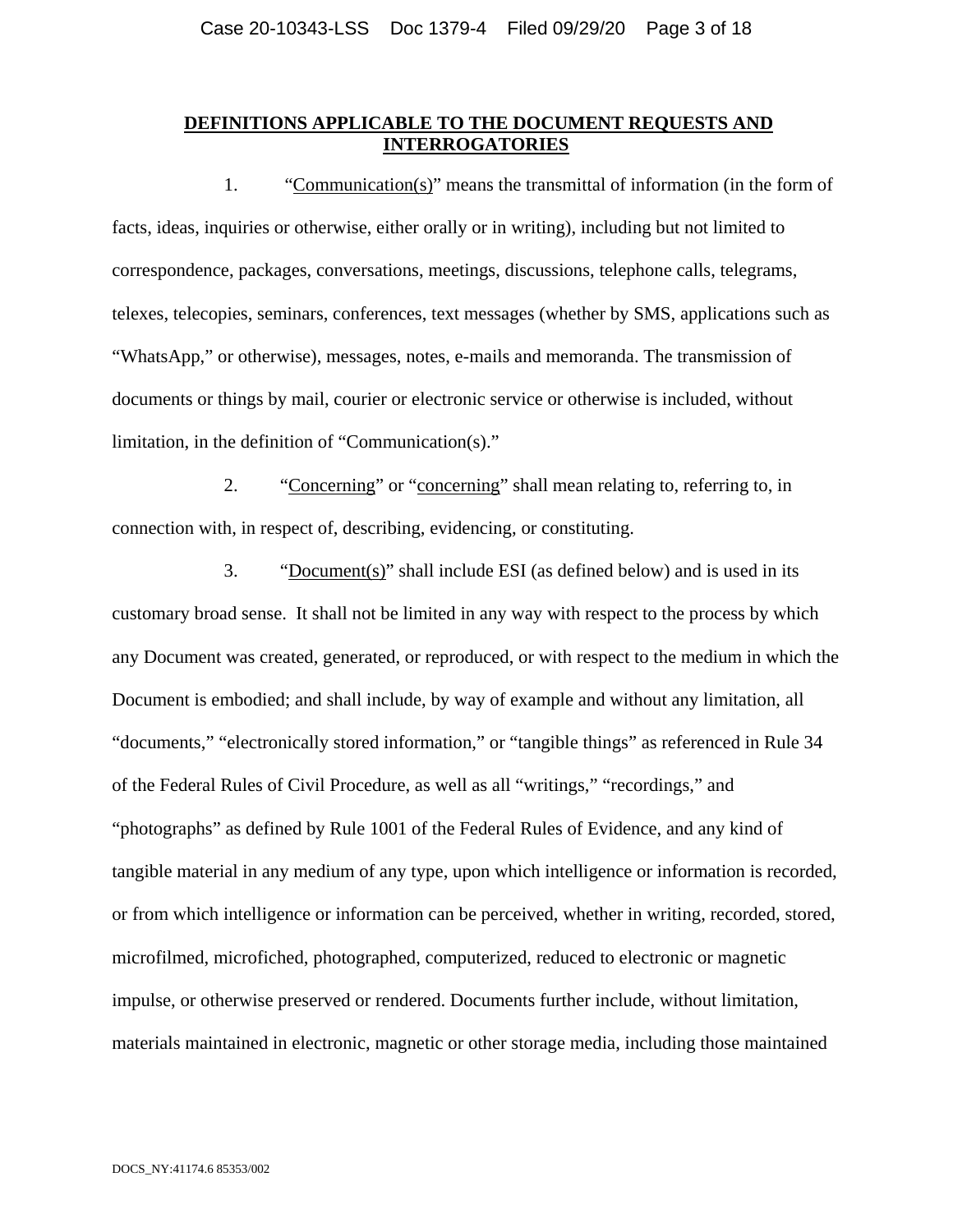#### Case 20-10343-LSS Doc 1379-4 Filed 09/29/20 Page 4 of 18

in computers, electronic or magnetic tapes or diskettes, and any on-site or off-site backup or socalled "erased" or "deleted" computer information that may be susceptible to retrieval.

4. "ESI" has the meaning ascribed to that term in Fed. R. Civ. P. 16, 26, and 34(a).

5. "Insurance Policies" means (a) with respect to the BSA, all general liability or other insurance policies, or evidence of such policies, pursuant to which the BSA has coverage, or may have coverage, for any liability arising from claims of sexual abuse, including but not limited to (1) all such policies for each year prior to 1963, and (2) all policies listed on Schedule A annexed hereto, and (a) with respect to each Local Council, all general liability or other policies, or evidence of such policies, that might provide coverage for sexual abuse claims independent from the coverage provided under the BSA policies or a representation that no such policies exist.

6. "Local Council" means each Local Council served with the Rule 2004 Motion.

7. "Restricted Asset" means (a) any real or personal property owned or controlled by You, or owned or controlled for Your benefit, (b) that You contend was obtained or received by You with a restriction as to use or purpose, whether by actual or constructive trust or otherwise, (c) that You contend would not constitute "property of the estate" under section 541(a) of the United States Bankruptcy Code if You were a debtor in a bankruptcy case, and (d) that You reasonably believe has a fair market value equal to or in excess of \$250,000.

8. "Restricted Asset Account" means any bank account, trust, investment or similar account that holds or contains assets that You contend are Restricted Assets.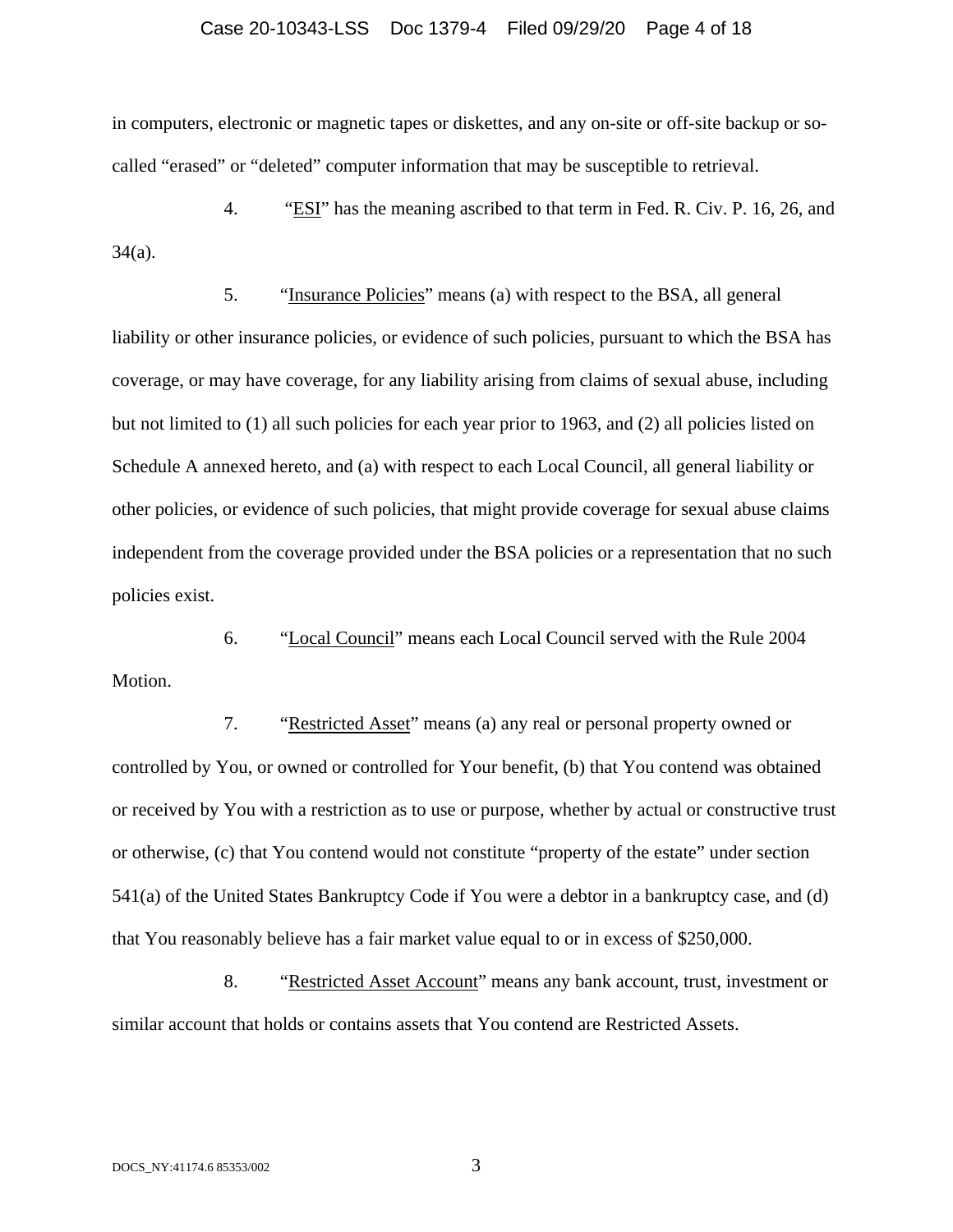#### Case 20-10343-LSS Doc 1379-4 Filed 09/29/20 Page 5 of 18

9. "Rosters" mean the lists maintained by You, including camp and troop rosters, that (a) identify (or may identify) the Local Council, sponsoring organization, troop or unit number, adult supervisors and volunteers, and the scouts/participants, at particular moments in time and that (b) You have previously refused to produce to the TCC.

10. "Rule 2004 Motion" means that certain *Motion of the Official Tort Claimants' Committee Pursuant to Bankruptcy Rule 2004 and Local Rule 2004-1 for an Order Authorizing the Issuance of Subpoenas for Discovery from Debtors and Certain Local Councils* to which these Discovery Requests are attached as Exhibit C.

11. "You" or "Your" means, individually, the Boy Scouts of America and each individual Local Council that is required to respond to the Discovery Requests.

For all purposes herein, spelling, grammar, syntax, abbreviations, idioms, and proper nouns shall be construed and interpreted according to their context to give proper meaning and consistency to the Interrogatories and Document Requests.

#### **INSTRUCTIONS FOR INTERROGATORIES**

1. You are required to answer each Interrogatory with all information in Your possession, custody or control, including all information in the possession, custody or control of Your attorneys, investigators, agents, employees and representatives.

2. As used herein, to "identify" or "describe" or to state the "identity" means, in the case of a:

a. Document or thing, to state: (a) the type of Document or thing (*e.g.*, email, letter, memorandum, report, drawing, chart, pamphlet, telex); (b) a general description of the Document or thing; (c) the identity of each creator, author, signatory, or draftsman of the Document or thing (including the identity of each Person who has edited, corrected, revised or amended the Document or who has entered any initial comment or notation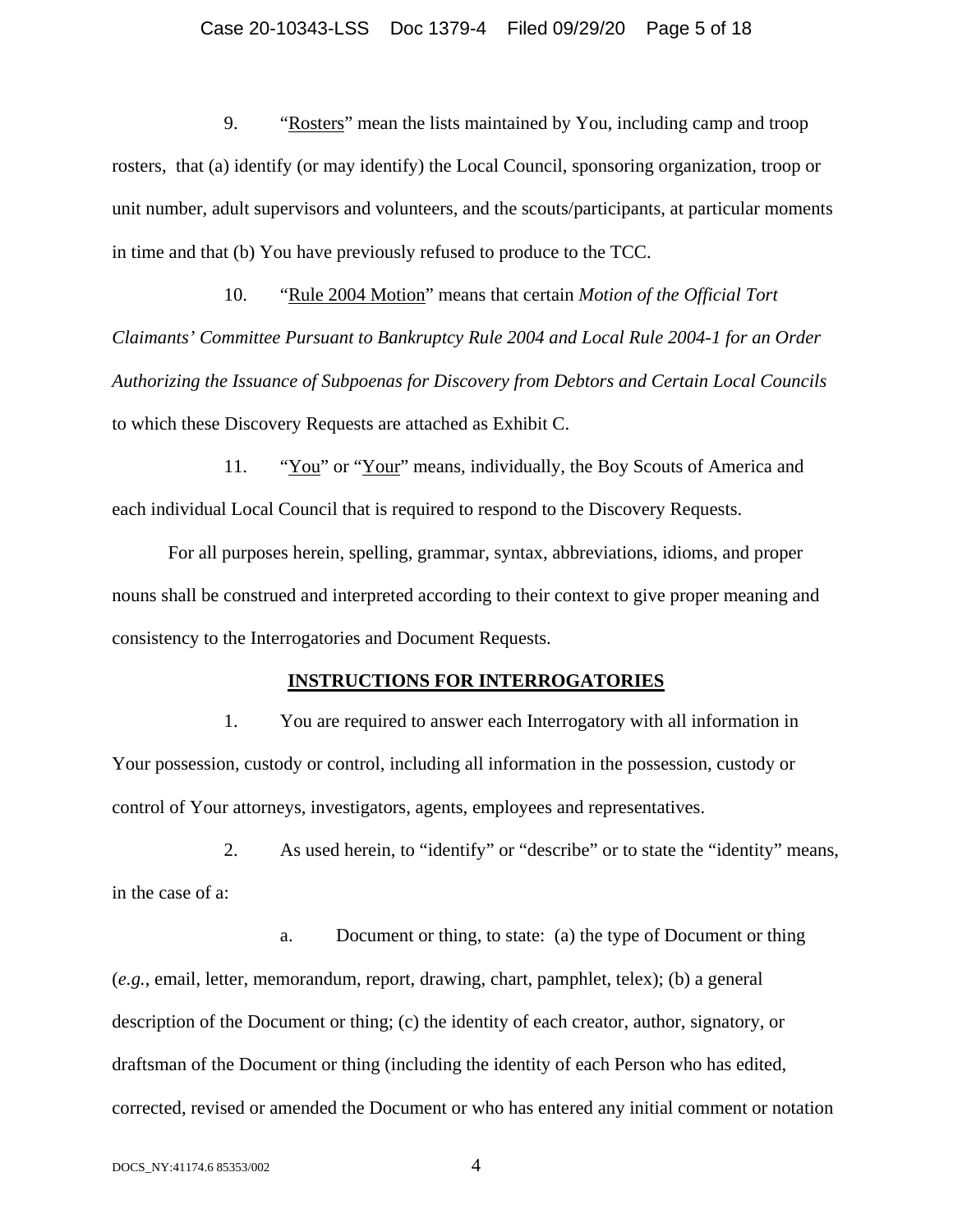#### Case 20-10343-LSS Doc 1379-4 Filed 09/29/20 Page 6 of 18

thereon); (d) the date of the Document or thing (including each date on which it was edited, corrected, revised or amended); (e) the identity of each addressee or recipient of the Document or thing or a copy thereof; and (f) the identity of each Person having possession, custody or control of the Document or thing; and

b. Communication, to state: (a) the type of Communication (*e.g.*, telephonic, telegraphic, face-to-face, letter, etc.); (b) the general subject matter of any conversation; (c) the identity of each Person making, receiving or witnessing the Communication; (d) the date and location of the Communication.

3. Where You make a statement upon information and belief, rather than upon actual knowledge, so state in Your answer and specifically identify the basis of such information and belief.

4. Where an Interrogatory calls for an answer which involves more than one part, each part of the answer should be clearly set out so that it is understandable.

5. If Your answer to any Interrogatory is "not applicable" or any similar phrase or answer is used, explain in detail why that Interrogatory is not applicable.

6. If Your answer to any Interrogatory is "do not know" or any similar phrase or answer is used, identify by name, address, telephone number, and e-mail address likely to have information relevant to that Interrogatory, and describe in detail where the answer to that Interrogatory might be found and all of your efforts to obtain the answer to that Interrogatory.

7. If You withhold any information on the basis that it is properly entitled to some limitation of discovery, You are instructed to use the following procedure:

c. during the period of production, supply a numerical list of the information for which the limitation of discovery is claimed; and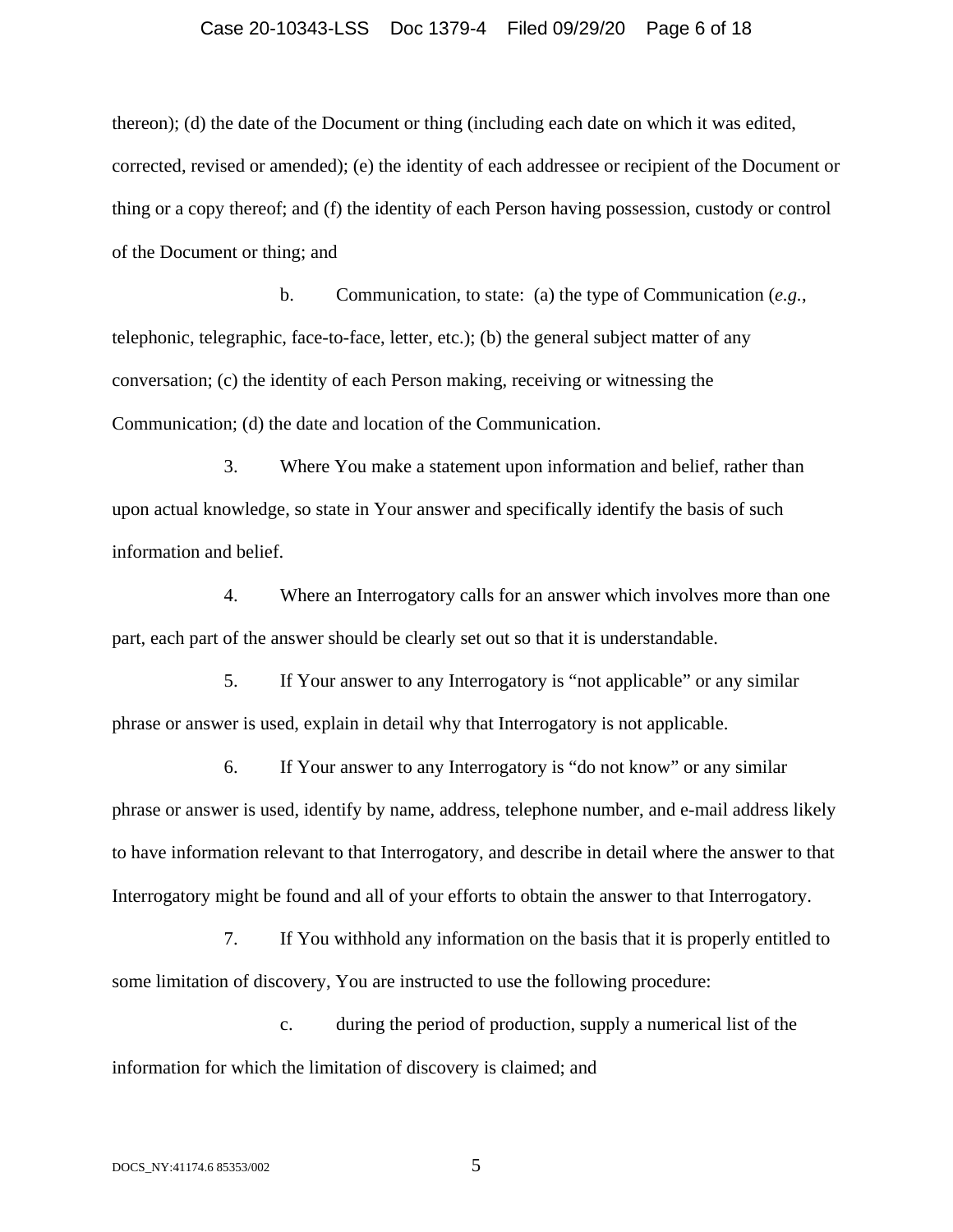#### Case 20-10343-LSS Doc 1379-4 Filed 09/29/20 Page 7 of 18

d. Indicate for each withheld information the following: (i) the name of each author, writer, sender, or initiator of such information, if any; (ii) the name of each recipient, addressee, or party to whom such information was intended, if any; (iii) the general subject matter of such information, so as to sufficiently identify the information; (iv) the basis for your belief that the information is properly entitled to a limitation of discovery; and (v) identify all persons having knowledge of facts relating to the limitation of discovery.

8. In the event the space provided after each Interrogatory is not sufficient for your answer to any of the following interrogatories, attach a separate sheet of paper setting forth the question, followed by the additional answering information

9. These Interrogatories shall be deemed continuing pursuant to Fed. R. Civ. P. 26(e) and Fed. R. Bankr. P. 7026 so as to require supplemental answers if You or Your attorneys obtain further information between the time answers are served and the time of trial.

10. The use of either the singular or plural shall not be deemed a limitation. The use of the singular should be considered to include the plural, and vice versa.

11. The words "and" and "or" are interchangeable and shall be construed either disjunctively or conjunctively or both, as broadly as necessary to bring within the scope of each request or question those responses that might otherwise be construed to be outside the scope.

#### **INTERROGATORIES**

1. Identify each asset owned or controlled by You, or owned or controlled for Your benefit, that You contend is a Restricted Asset.

2. For each asset identified in response to Interrogatory No. 1, identify (a) each fact that You rely upon to support Your contention that the asset is a Restricted Asset, and (b) each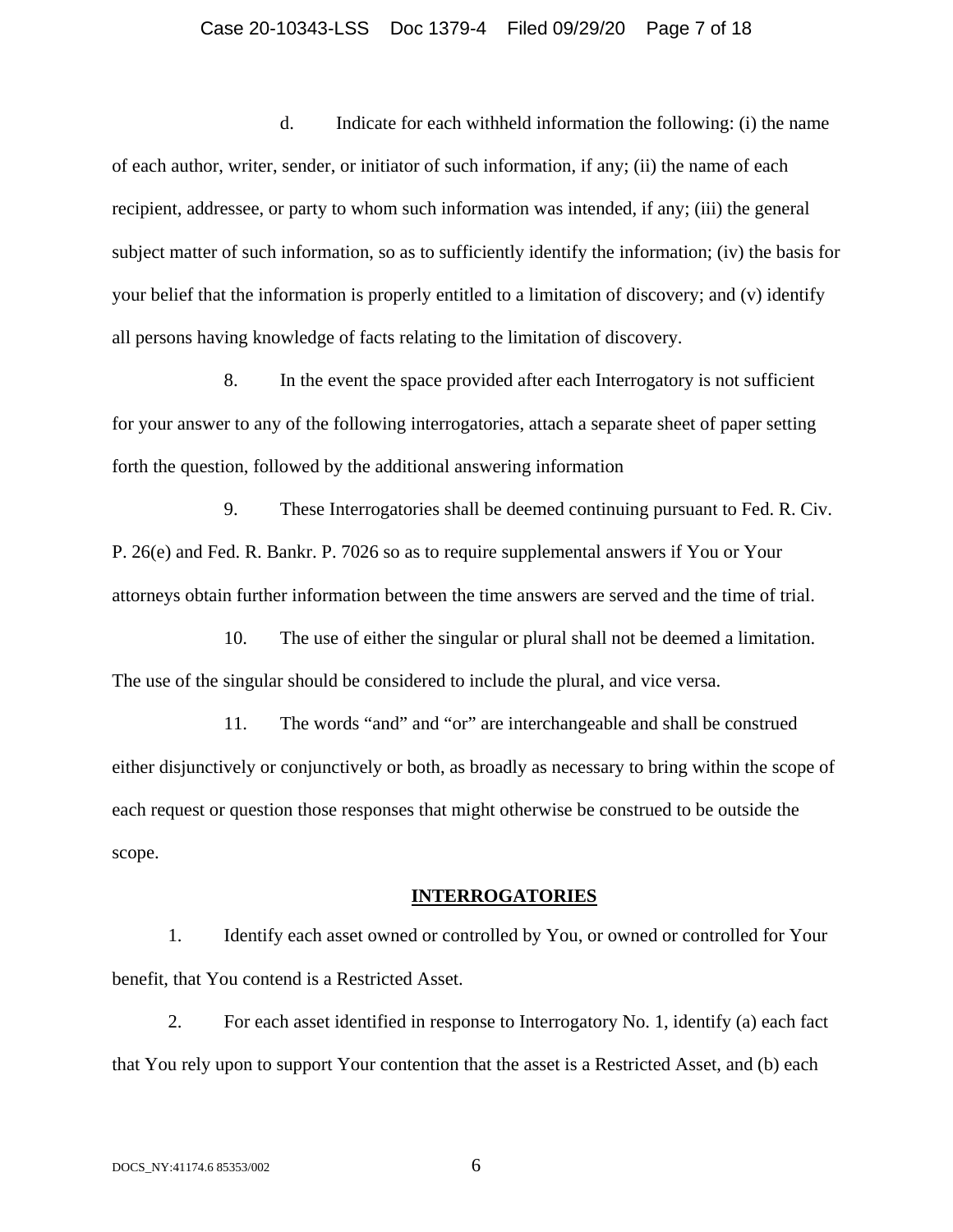#### Case 20-10343-LSS Doc 1379-4 Filed 09/29/20 Page 8 of 18

document (by bates number or by file in the Debtors' electronic data room) Concerning such asset.

3. For each Restricted Asset Account, describe the flow of the Restricted Assets, including whether the Restricted Assets were deposited directly into the Restricted Asset Account or whether the Restricted Assets were first placed into another account (or accounts) and subsequently transferred to the Restricted Asset Account. The description should include, but not be limited to, the following information:

- a. identify the initial account where the Restricted Assets were deposited, all intermediary bank and brokerage accounts where the Restricted Assets were transferred through, and the Restricted Asset Account where the Restricted Assets were ultimately deposited,
- b. identify if the Restricted Assets were ever commingled with non-Restricted Assets,
- c. identify the balances of the accounts over time,
- d. identify the PeopleSoft general ledger account(s) Concerning any Restricted Asset held or contained in a Restricted Asset Account, and
- e. describe all changes in policy or practice related to the flow of proceeds for the aforementioned Restricted Assets.

#### **INSTRUCTIONS FOR DOCUMENT REQUESTS**

Rules 26 through 37 of the Federal Rules of Civil Procedure, made applicable to this proceeding pursuant to Rules 7026 through 7037 of the Federal Rules of Bankruptcy Procedure, are hereby incorporated by reference and apply to each of the following instructions: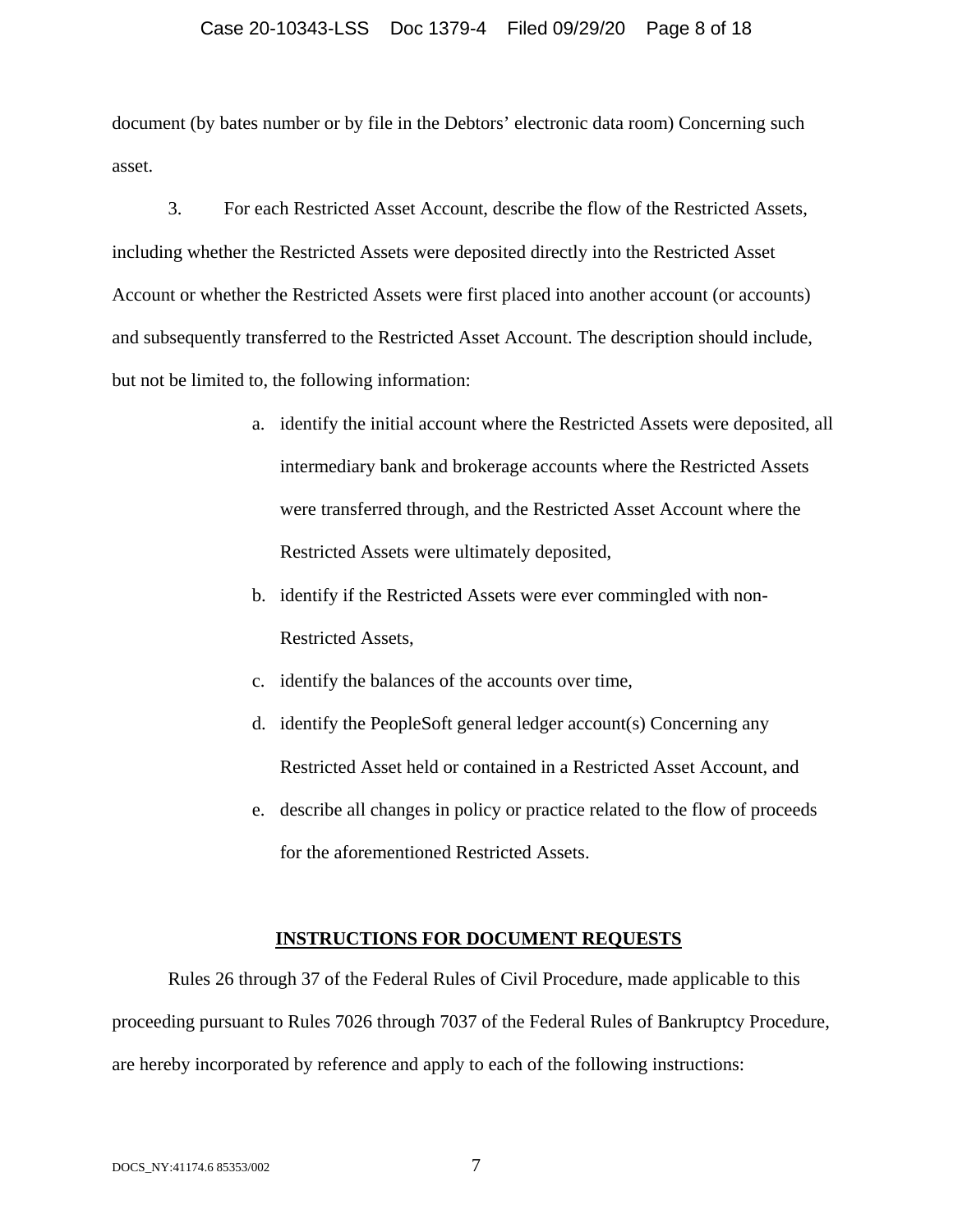#### Case 20-10343-LSS Doc 1379-4 Filed 09/29/20 Page 9 of 18

1. The Document Requests seek only documents that have *not* been previously produced by You. For the avoidance of doubt, You are not required to produce for a second time any documents responsive to the Document Requests that are already available to the TCC in the Debtors' electronic data room.

2. All Documents shall be identified by the Request(s) to which they are primarily responsive or be produced as they are maintained in the usual course of business.

3. Produce all Documents and all other materials described below in Your actual or constructive possession, custody, or control, including in the possession, custody, or control of a current or former employee or agent, that were created during or that relate or refer to the Applicable Period, wherever those Documents and materials are maintained, including on personal computers, PDAs, wireless devices, or web-based email systems such as Gmail, Yahoo, etc.

4. You must produce all Documents in Your possession, custody, or control, whether maintained in electronic or paper form and whether located on hardware owned and maintained by You or hardware owned and/or maintained by a third party that stores data on Your behalf. You must produce all such Documents even if they were deleted or are in draft form. Without limitation, hardware where such data may be stored (and from which such data must be retrieved) includes: servers; desktop, laptop, or tablet computers; cell and smart phones; PDA devices; scanners, fax machines, and copying machines; and mobile storage devices, such as thumb or external hard drives. Electronically stored Documents include any computerized data or content stored on electromagnetic media. Without limitation, types of electronically stored Documents include email, voicemail, instant messages, text messages (whether by SMS, applications such as "WhatsApp," or otherwise), intranet and internet system data, telephone and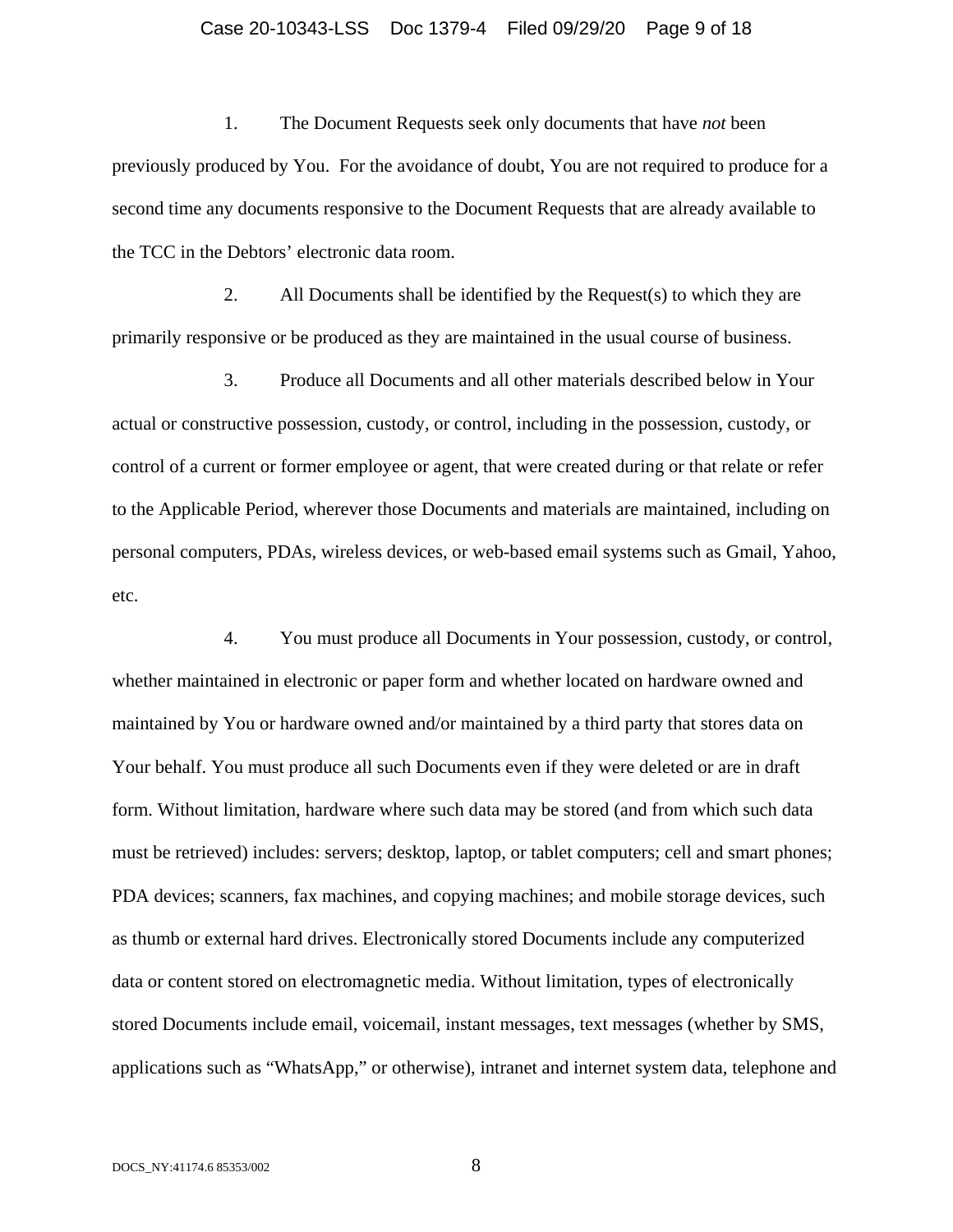#### Case 20-10343-LSS Doc 1379-4 Filed 09/29/20 Page 10 of 18

cellular telephone calling records, data compilations, spreadsheets, word processing files, images, databases, digital photocopier memory, and any other information stored in memory storage devices.

5. Produce the original or duplicate, as such terms are defined by Rule 1001 of the Federal Rules of Evidence, of each Document requested together with all non-identical copies and drafts of that Document. If a duplicate is produced, it should be legible and bound or stapled in the same manner as the original.

6. Documents not otherwise responsive to these Requests should be produced: (i) if such Documents mention, discuss, refer to, explain, or concern one or more Documents that are called for by these Requests; (ii) if such Documents are attached to, enclosed with, or accompany Documents called for by these Requests; or (iii) if such Documents constitute routing slips, transmittal memoranda or letters, comments, evaluations, or similar materials.

7. Documents attached to each other should not be separated; separate Documents should not be attached to each other.

8. Documents should include all exhibits, appendices, linked Documents, or otherwise appended Documents that are referenced in, attached to, included with, or are a part of the requested Documents.

9. If any Document, or any part thereof, is not produced based on a claim of attorney-client privilege, work-product protection, or any other privilege, then in answer to such Request or part thereof, for each such Document, You must:

a. Identify the type, title and subject matter of the Document;

b. State the place, date, and manner of preparation of the Document;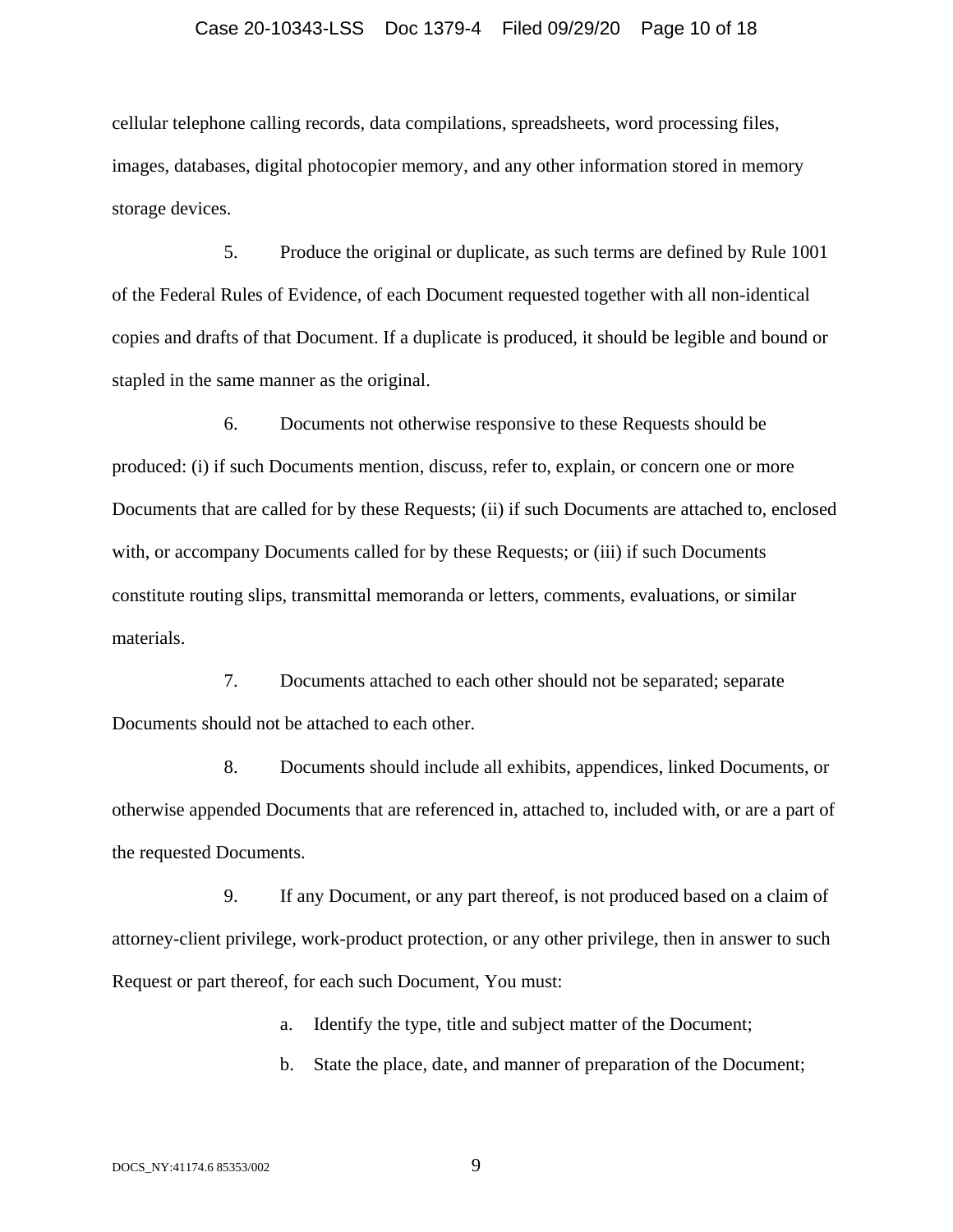- c. Identify all authors, addressees, and recipients of the Document, including information about such Persons to assess the privilege asserted; and
- d. Identify the legal privilege(s) and the factual basis for the claim with sufficient particularity to enable an assessment of the claim.

10. Documents should not contain redactions unless such redactions are made to protect information subject to the attorney-client privilege and/or work product doctrine. In the event any Documents are produced with redactions, a log setting forth the information requested in Instruction 8 above must be provided.

11. To the extent a Document sought herein was at one time, but is no longer, in your actual or constructive possession, custody, or control, state whether it: (i) is missing or lost; (ii) has been destroyed; (iii) has been transferred to others; and/or (iv) has been otherwise disposed of. In each instance, Identify the Document, state the time period during which it was maintained, state the circumstance and date surrounding authorization for such disposition, Identify each Person having knowledge of the circumstances of the disposition, and Identify each Person who had possession, custody, or control of the Document. Documents prepared prior to, but which relate or refer to, the time period covered by these Requests are to be identified and produced.

#### **MANNER OF PRODUCTION**

1. All Documents produced shall be provided in either native file ("native") or single-page 300 dpi-resolution group IV TIF format ("tiff") format as specified below, along with appropriately formatted industry-standard database load files, and accompanied by true and correct copies or representations of unaltered attendant metadata. Where Documents are produced in tiff format, each Document shall be produced along with a multi-page, Documentlevel searchable text file ("searchable text") as rendered by an industry-standard text extraction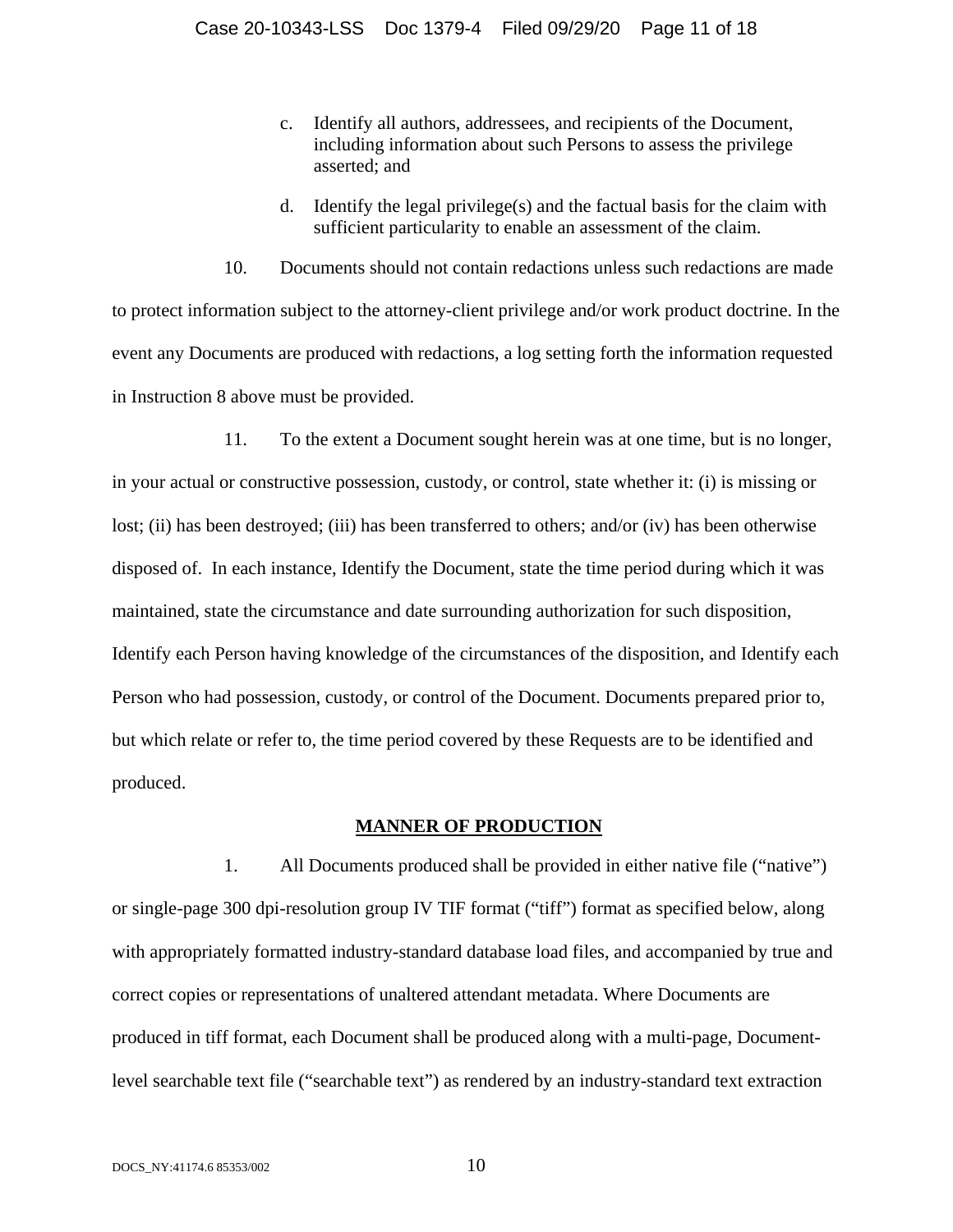#### Case 20-10343-LSS Doc 1379-4 Filed 09/29/20 Page 12 of 18

program in the case of electronic originals, or by an industry-standard Optical Character Recognition ("ocr") program in the case of scanned paper Documents. Searchable text of Documents shall not be produced as fielded data within the ".dat file" as described below.

2. Database load files shall consist of: (i) a comma-delimited values (.dat) file containing: production Document identifier information, data designed to preserve "parent and child" relationships within Document "families," reasonably accessible and properly preserved metadata (or bibliographic coding in the case of paper Documents), custodian or Document source information; and (ii) an Opticon (.opt) file to facilitate the loading of tiff images. Load files should be provided in a root-level folder named "Data," images shall be provided within a root level "Images" folder containing reasonably structured subfolders, and searchable text files shall be provided in a single root-level "Text" folder. If any of the Documents produced in response to these Requests are designated as confidential pursuant to a Protective Order or Confidentiality Agreement, in addition to marking the Documents with the brand "CONFIDENTIAL" or branding the media with the word "CONFIDENTIAL," also include a confidential field within the load file, with a "yes" or "no" indicating whether the Document has been designated as confidential, as well as native file loading/linking information (where applicable).

3. Documents and other responsive data or materials created, stored, or displayed on electronic or electro-magnetic media shall be produced in the order in which the Documents are or were stored in the ordinary course of business, including all reasonably accessible metadata, custodian or Document source information, and searchable text as to allow, through a reasonable and modest effort, the fair, accurate, and complete access, search, display, comprehension, and assessment of the Documents' true and original content.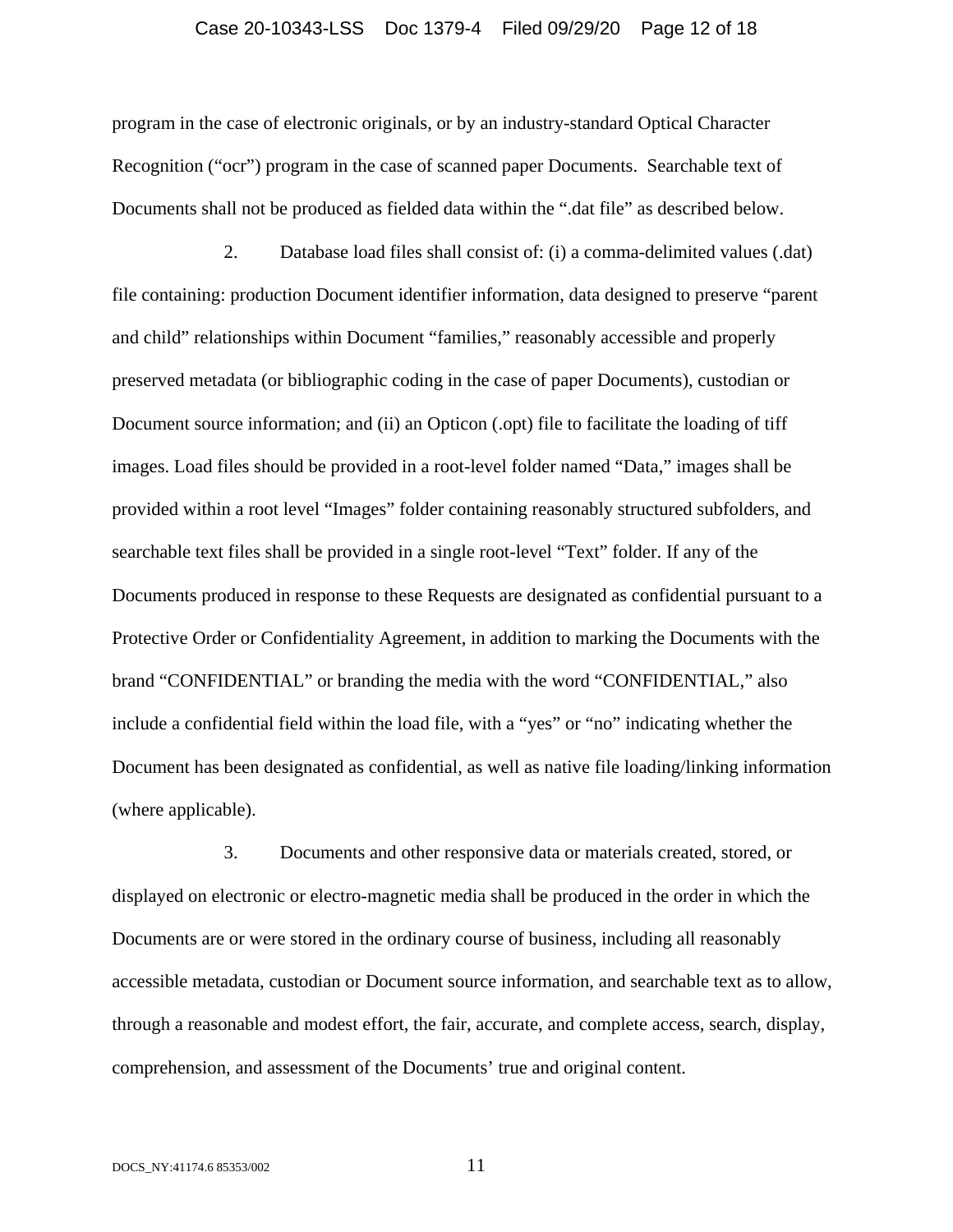#### Case 20-10343-LSS Doc 1379-4 Filed 09/29/20 Page 13 of 18

4. All Documents and accompanying metadata created and/or stored in the ordinary course of business within commercial, off-the-shelf email systems including but not limited to Microsoft Exchange™, Lotus Notes™, or Novell Groupwise™ shall be produced in tiff format, accompanying metadata, and searchable text files or, alternately, in a format that fairly, accurately, and completely represents each Document in such a manner as to make the Document(s) reasonably useable, manageable, and comprehendible.

5. With the exclusion of email and email account-related Documents and data, all Documents and accompanying metadata created and/or stored in structured electronic databases or files shall be produced in a format that enables the reasonable management and importation of those Documents into a useable, coherent database. Documents must be accompanied by reasonably detailed documentation explaining the Documents' content and format including but not limited to data dictionaries and diagrams. Some acceptable formats, if and only if provided with definitive file(s), table(s), and field level schemas include:

- a. XML format file(s);
- b. Microsoft SQL database(s);
- c. Access database(s); and/or
- d. fixed or variable length ASCII delimited files.

6. All Documents generated or stored in software such as Microsoft Excel or other commercially available spreadsheet programs, as well as any multimedia files such as audio or video, shall be produced in their native format, along with an accompanying placeholder image in tiff format indicating a native file has been produced. A "Nativelink" entry shall be included in the .dat load file indicating the relative file path to each native file on the production media. To the extent You have other file types that do not readily or easily and accurately convert to tiff and searchable text, You may elect to produce those files in native format subject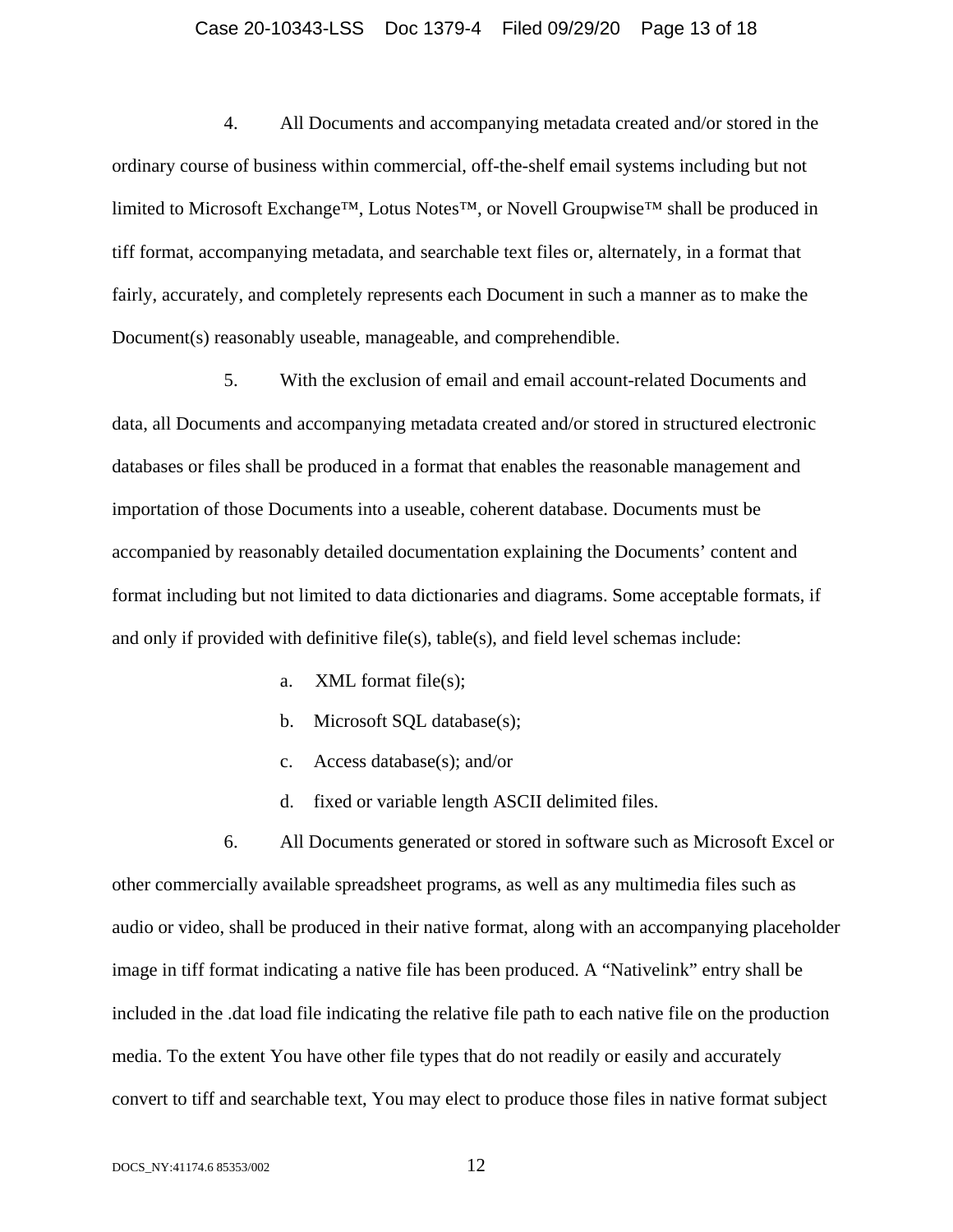#### Case 20-10343-LSS Doc 1379-4 Filed 09/29/20 Page 14 of 18

to the other requirements listed herein. Native files may be produced within a separate root-level folder structure on deliverable media entitled "Natives."

7. All other Documents and accompanying metadata and embedded data created or stored in unstructured files generated by commercially available software systems (excluding emails, structured electronic databases, spreadsheets, or multimedia) such as, but not limited to, word processing files (such as Microsoft Word), image files (such as Adobe .pdf files and other formats), and text files shall be produced in tiff and searchable text format in the order the files are or were stored in the ordinary course of business.

8. Documents originally created or stored on paper shall be produced in tiff format. Relationships between Documents shall be identified within the Relativity .dat file utilizing document identifier numbers to express parent document/child attachment boundaries, folder boundaries, and other groupings. In addition, the searchable text of each Document shall be provided as a multi-page text file as provided for by these Requests.

#### **DOCUMENT REQUESTS**

1. All Documents and Communications that You rely upon to support Your contention that an asset owned or controlled by You, or owned or controlled for Your benefit, is a Restricted Asset.

2. All Documents and Communications Concerning whether any asset owned or controlled by You, or owned or controlled for Your benefit, is a Restricted Asset.

3. All Documents and Communications that you rely upon to identify and trace any asset owned or controlled by You, or owned or controlled for Your benefit, that you contend is a Restricted Asset.

4. Documents sufficient to identify each bank or investment accounts utilized (whether open or closed) by You or for Your benefit since January 1, 2010, including the identity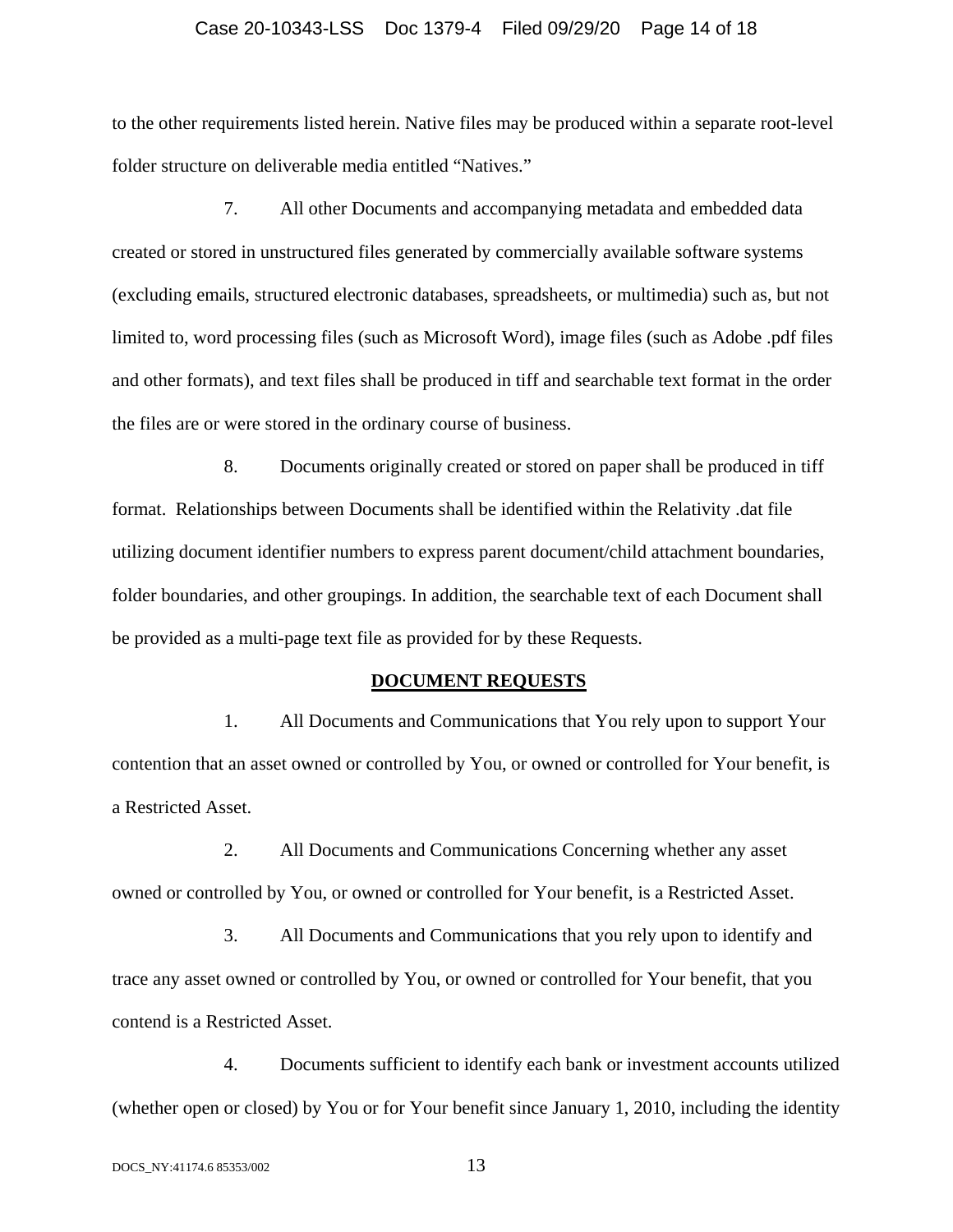of the institution, name on account, account number, account type (*e.g.*, checking, savings,

investment), account function (*e.g.*, operating, payroll, sweep), date opened, and date closed (if

applicable).

5. All Insurance Policies pursuant to which You have coverage, or may have

coverage, for any liability arising from claims of sexual abuse.

6. All Rosters.

### Date: September 29, 2020 **THE OFFICIAL COMMITTEE OF TORT CLAIMANTS**

*/s/ James E. O'Neill*  James I. Stang (CA Bar No. 94435) John A. Morris (NY Bar No. 2405397) James E. O'Neill (DE Bar No. 4042) John W. Lucas (CA Bar No. 271038) 919 North Market Street, 17th Floor Wilmington, DE 19899 (Courier 19801) Telephone: 302-652-4100 Facsimile: 302-652-4400 Email: jstang@pszjlaw.com jmorris@pszjlaw.com joneill@pszjlaw.com jlucas@pszjlaw.com

*Counsel for the Tort Claimants' Committee*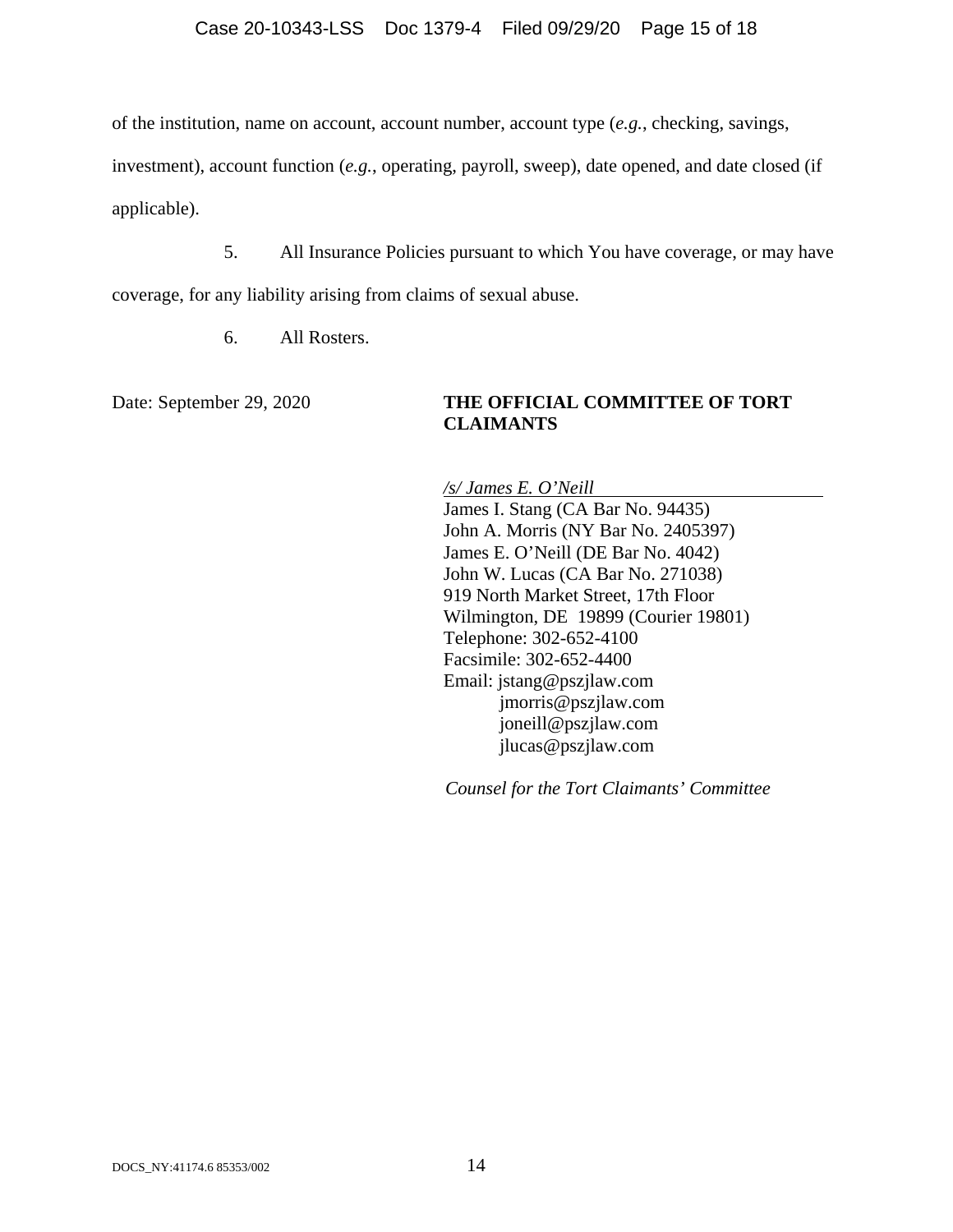# **SCHEDULE A**

# **1. 1975-1976**

a. National Union (BE1140592)

# **2. 1976-1977**

- a. Hartford (10CA43349E)
- **3. 1984-1986** 
	- a. INA (ISLGO2931722)—missing declarations page
- **4. 1996-1997** 
	- a. American Zurich (AUO 3657270-00)
	- b. AEIA (HR000105096)

# **5. 1997-1998**

- a. Liberty Mutual (TB1-191-409751-127)
- b. XL Bermuda (XLUMB-02391)

# **6. 2001-2020**

- a. Federal (79078617)
- b. Interstate (XUO-1102139
- **7. 2003** 
	- a. Interstate (XSO 1014504)- does not contain any insuring agreement or limits of liability

### **8. 2008**

- a. Endurance (ELD10000334502)
- b. Everest National (71 G000050-08)
- c. Allied World (C009030/003)
- d. Lexington (1172859)
- e. Endurance (ELD1 00003346 02)
- f. Lexington (1172861)
- **9. 2009** 
	- a. Endurance (ELD1 00003345 03)
	- b. Everest National (71G000059091)
	- c. Allied World (C009030/004)
	- d. Endurance (ELD10001240600)
	- e. Axis (EAU737684/01/2009)
	- f. Interstate (HFX00082075581)
	- g. Arch Re (UXP0025030-01)
	- h. Ohio Casualty (ECO9(10)53709\*960)

# **10. 2010**

- a. Endurance (ELD10000334504)
- b. Everest National (71G6000050101)
- c. Axis (EAU720252/01/2010)
- d. Allied World (0305-3351)
- e. Endurance (ELD1000019337)
- f. Arch Re (UXP0025020-02)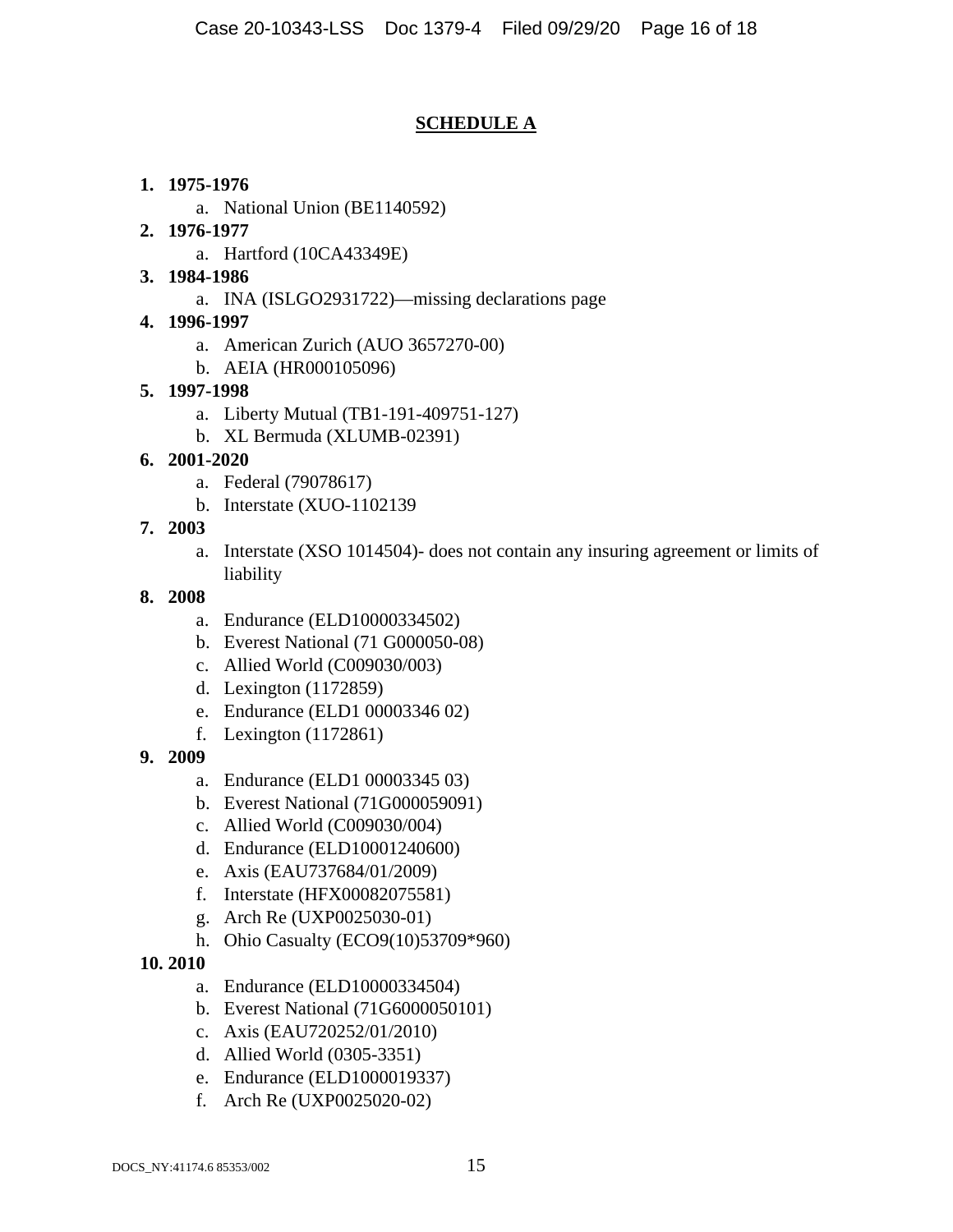- g. Ohio Casualty (ECO2253709960)
- h. Westchester (G2500467200)

# **11. 2011**

- a. Endurance (ELD10000334505)
- b. Everest National (71G6000050101)
- c. Allied World (0305-3351)
- d. Axis (EAU758049012011)
- e. Endurance (ELD10003026000)
- f. Arch Re (UXP0042842)
- g. Westchester (G24114673002)
- h. Ohio Casualty (ECO1153709960)
- i. Liberty (EXCDA1205871)

# **12. 2012**

- a. Old Republic (MWZY59555)
- b. Endurance (ELD10000334506)
- c. Catlin (XSC-94255-0313)
- d. Axis (EAU720252/01/2012)
- e. Allied World (0305-3351)
- f. Axis (EAU758049/01/2012)
- g. Alterra ES (MAX3EC30000062)
- h. Endurance (ELD10003553700)
- i. Arch Re (UXP0042842-01)
- j. Ohio Casualty (ECO 13 54672120)
- k. Westchester (G24114673003)
- l. Navigators (CH13EXC747034IC)

# **13. 2013**

- a. Allied World (0305-3351)
- b. Alterra ES (MAX3EC30000092)

# **14. 2014**

a. Alterra ES (MAX3EC30000296) the PDF we were provided contained blank pages

# **15. 2015**

- a. Gemini (CEX09600052-02)
- **16. 2017** 
	- a. Colony (AR3461897)
- **17. 2018** 
	- a. Aspen (CX0043418)
	- b. Allied World (0305-3351)
	- c. Colony (AR4460619)
	- d. Unknown—this is what is stated in the policy chart
	- e. Evanston (MKLV4EUE10038)
	- f. XL Catlin (PNCW021015)
	- g. Gemini (CEX09600166-05)
	- h. Endurance (EXC1004584704)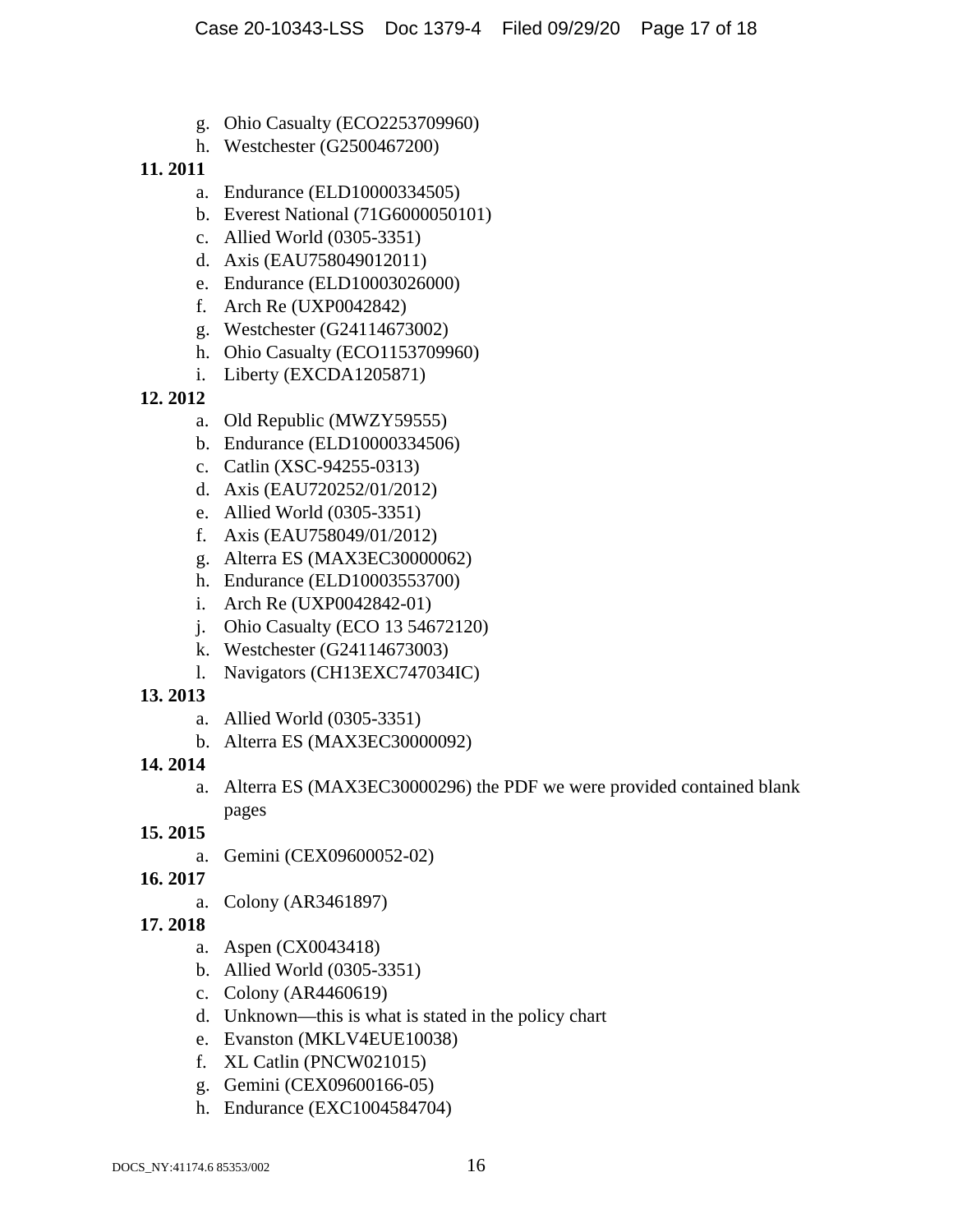i. Ohio Casualty (ECO (19) 55942839)

# **18. 2019**

- a. Arch Re (UXP102797700)
- b. Westchester (G71497094001)
- c. Ategrity (01BXLP000012300)
- d. Colony (AR4460619)
- e. Allied World (3053351)
- f. Endurance (EXC10004584705)
- g. Gemini (CEX09600166-06)
- h. Liberty Mutual (100032394701)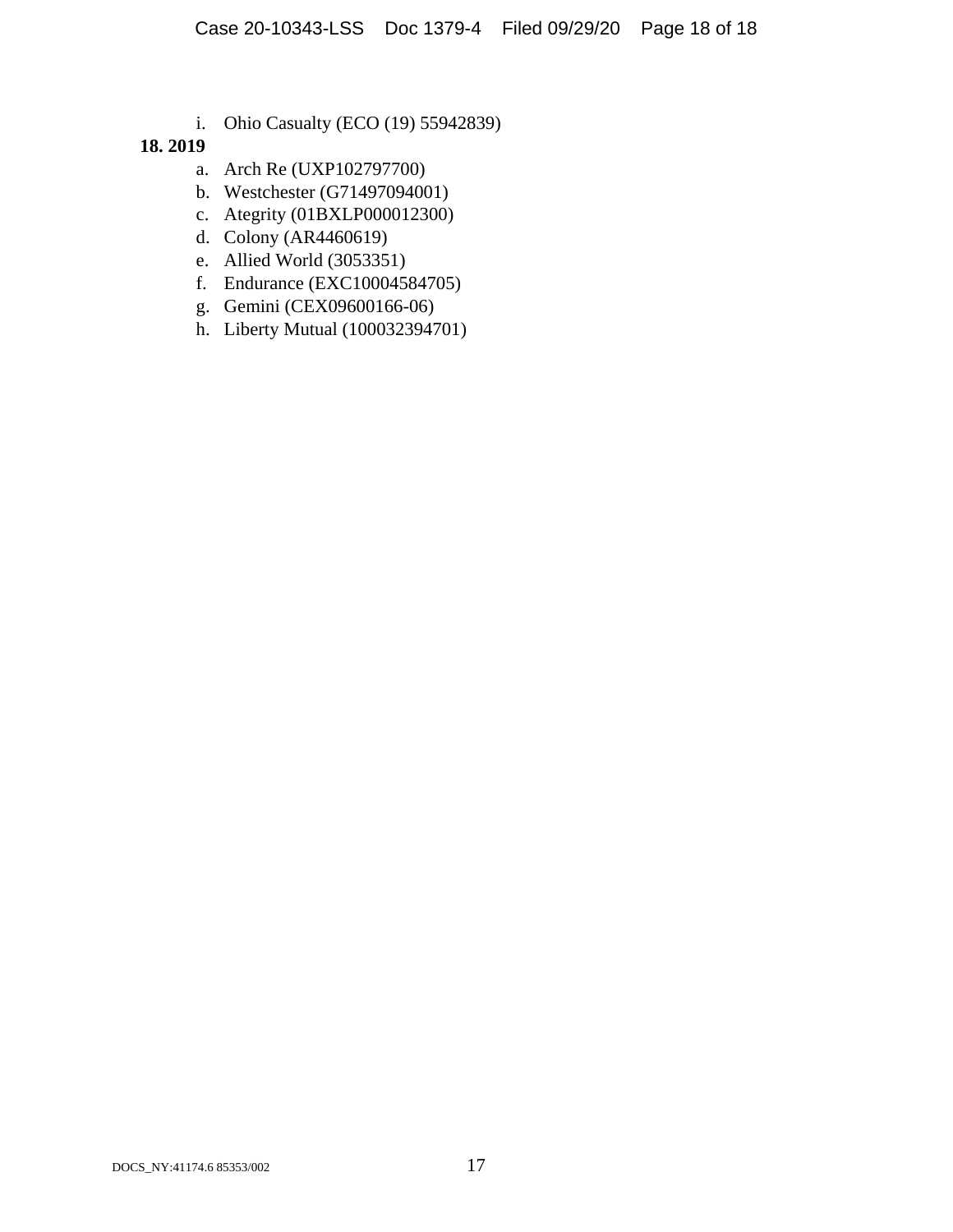# **EXHIBIT D**

# **COMPLIANCE CERTIFICATE**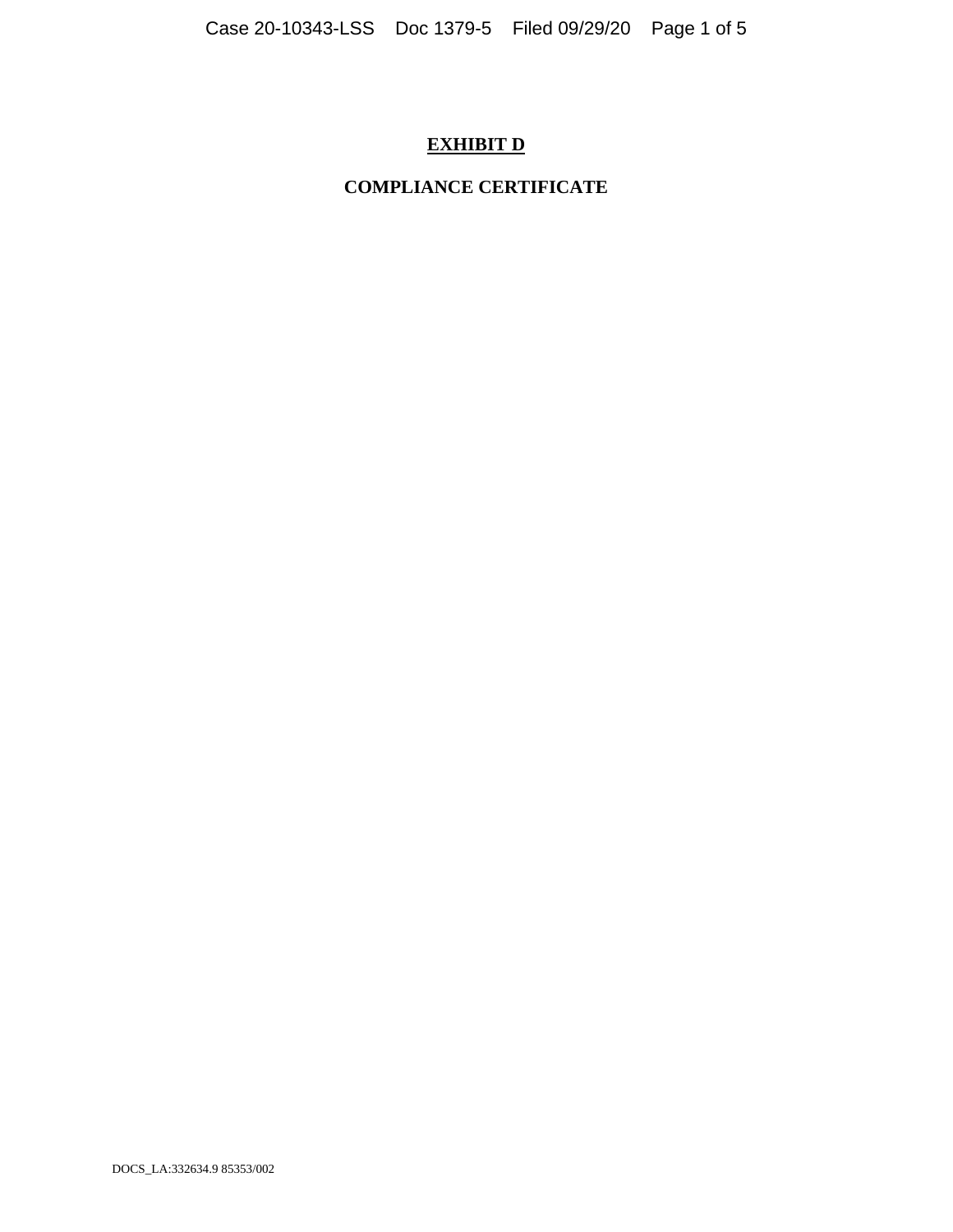### **IN THE UNITED STATES BANKRUPTCY COURT FOR THE DISTRICT OF DELAWARE**

In re:

BOY SCOUTS OF AMERICA AND DELAWARE BSA, LLC, $^\mathrm{1}$ 

Chapter 11

Case No. 20-10343 (LSS)

Jointly Administered

Debtors.

# **CERTIFICATION OF COMPLIANCE WITH LOCAL RULE 2004-1 IN CONNECTION WITH MOTION OF THE OFFICIAL TORT CLAIMANTS' COMMITTEE PURSUANT TO BANKRUPTCY RULE 2004 AND LOCAL RULE 2004-1 FOR AN ORDER AUTHORIZING THE ISSUANCE OF SUBPOENAS FOR THE PRODUCTION OF DOCUMENTS AND DISCOVERY FROM DEBTORS, MEMBERS OF THE AD HOC COMMITTEE OF LOCAL COUNCILS, AND CERTAIN LOCAL COUNCILS**

I, James E. O'Neill, hereby certify as follows:

1. I submit this certification as counsel to the Tort Claimants' Committee in

conformity with Rule 2004-1 of the Local Rules and in support of the Motion. 2

2. Prior to the filing of the Motion, members of my firm made the numerous

attempts to confer with counsel to the Examinees, the most significant of which are described

below. 3

1

3. On March 25, 2020, shortly after its formation, the TCC sent its initial set

of informal document requests to the BSA which included, among other things, the following:

<sup>1</sup> The Debtors in these chapter 11 cases, together with the last four digits of each Debtor's federal tax identification number, are as follows: Boy Scouts of America (6300) and Delaware BSA, LLC (4311). The Debtors' mailing address is 1325 West Walnut Hill Lane, Irving, Texas 75038.

 $2^{2}$  Capitalized terms not otherwise defined herein shall have the meanings ascribed to them in the Motion.

 $3 \text{ I}$  am informed that counsel for the TCC participated in dozens of telephone conferences and e-mail communications with the BSA, counsel for the Ad Hoc Committee of Local Councils, and each of the Local Council Committee members concerning the TCC's informal discovery requests; many of those communications concerned Restricted Assets, Rosters, and insurance policies.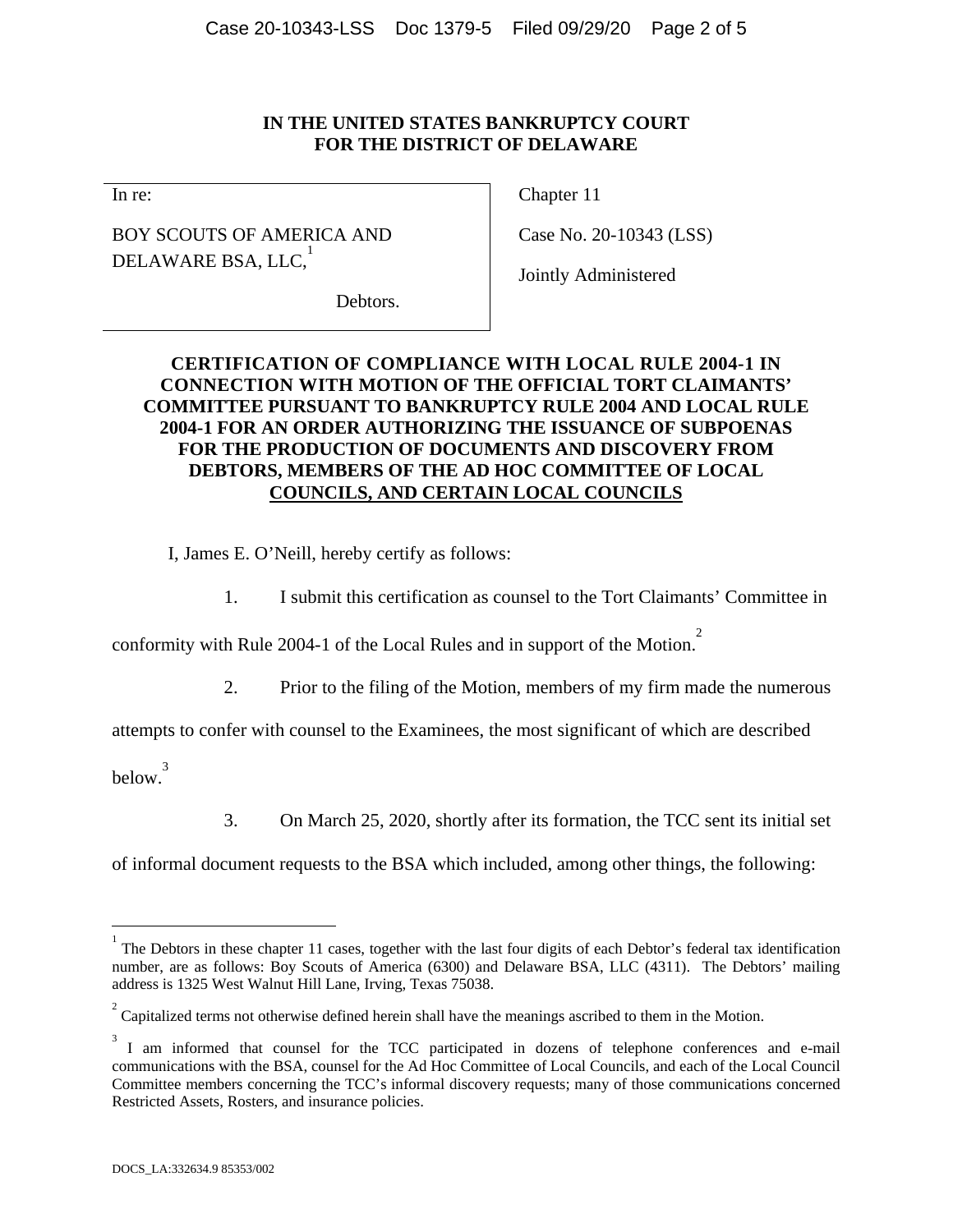#### Case 20-10343-LSS Doc 1379-5 Filed 09/29/20 Page 3 of 5

(a) "[a]sset listings / schedules detailing unrestricted (including designated), temporarily restricted and permanently restricted assets owned or controlled by the BSA or any of the BSA Related Entities," (b) "[a]ll supporting documentation for assets referred to in the prior request, including but not limited to wills, bequests, letters, and correspondence," and (c) "[t]roop Rosters for the BSA and each of the BSA Related Parties." The Local Councils fell within the definition of "BSA Related Entities."

4. On March 30, 2020, at the BSA's request, the TCC sent a follow-up set of "priority" requests that included, among other things, the following: (a) "[d]etailed asset listings / schedules detailing each and every unrestricted (including board designated and donor advisory funds), temporarily restricted and permanently restricted assets owned or controlled by the BSA or any of the BSA Related Entities," and (b) "[t]o the extent not already in the data room, all documents that the Debtors contend support their position that the "Identified Property" "is subject to enforceable use restrictions," as alleged in the *Debtors' Motion for Entry of an Order (I) Scheduling Certain Deadlines in Connection with Potential Disputes Regarding the Debtors' Identified Property and (II) Granting Related Relief*, filed at Docket No. 19.

5. On May 10, 2020, the TCC wrote to counsel for the Local Council Committee Members concerning its request for Rosters and stated as follows: "The TCC needs the Troop Rosters from each Local Council going back as far as they are available. This was part of the TCC's original requests and, as we presume [Debtor's counsel] has conveyed to you, an issue we have frequently pressed. The Troop Rosters provide information concerning, among other things, potentially responsible parties (*e.g.*, sponsoring organizations) that is frequently unknown to survivors but that is critical with statutes of limitation expiring in various jurisdictions at various times. We don't believe this is a burdensome request, but note that Troop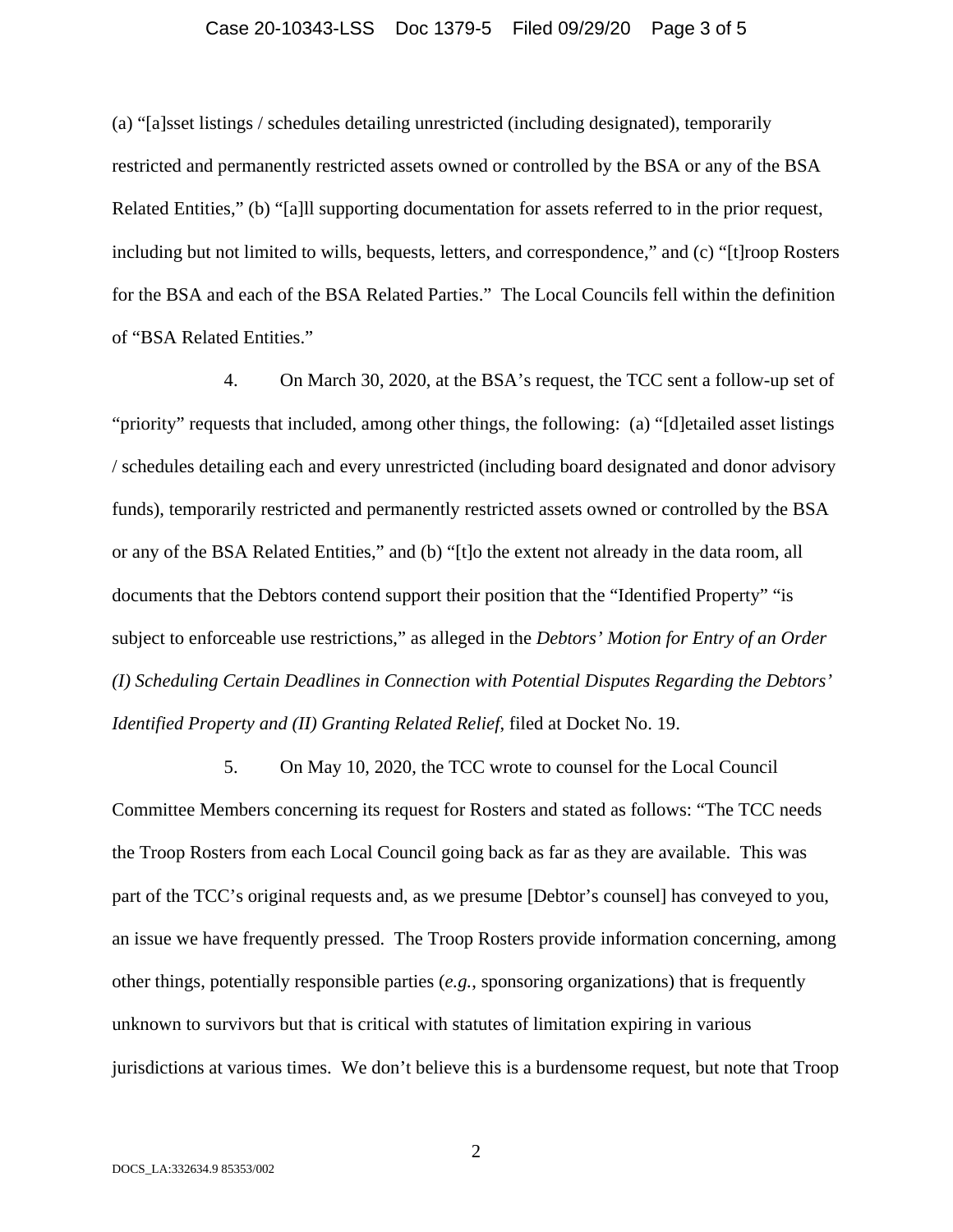#### Case 20-10343-LSS Doc 1379-5 Filed 09/29/20 Page 4 of 5

Rosters were not among the categories of information included in the information spreadsheet provided to Local Councils."

6. On or about July 16, 2020, counsel for the TCC sent letters to each of the Local Council Committee Members requesting the informal production of documents, including, among other things, the Restricted Asset Information, the Rosters, and the Insurance Policies. 4 Counsel for the TCC and each Local Council Committee Member have had at least two "meet and confer" telephone conferences and have exchanged numerous written communications regarding the TCC's requests. While each Local Council Committee Member has provided (and in some cases, continues to provide) documents responsive to at least some of the requests, most have not provided the underlying support for asset restrictions (including, for examples, copies of the key source documents such as wills, bequests, and agreements). In addition, none of the Local Council Committee Members have demonstrated an ability to specifically identify and trace restricted funds from origination to current date (including, for example, the identification of the account where the asset was originally deposited, transferred to, or now resides and whether the asset has been commingled with non-Restricted Assets), nor have any of the Local Council Committee Members produced any information concerning the Insurance Policies or any Rosters.

7. On July 28, 2020, after learning from certain Local Council Committee Members that the BSA possessed certain of the documents requested, counsel for the TCC emailed the BSA's counsel regarding the production of documents related to the Local Council

<sup>4</sup> The TCC specifically requested, among other things, (a) copies of all "insurance policies in effect at any time from 1950 through the present issued to, sold to, acquired by, purchased by, or naming or including any Local Council as an insured, named insured or additional," (b) "[a]sset listings / schedules detailing unrestricted (including designated), temporarily restricted and permanently restricted assets owned or controlled by each Local Council," and "[a]ll supporting documentation" for such assets, and (c) "Troop / unit rosters (including names, troop / unit numbers, time periods covered, etc.)."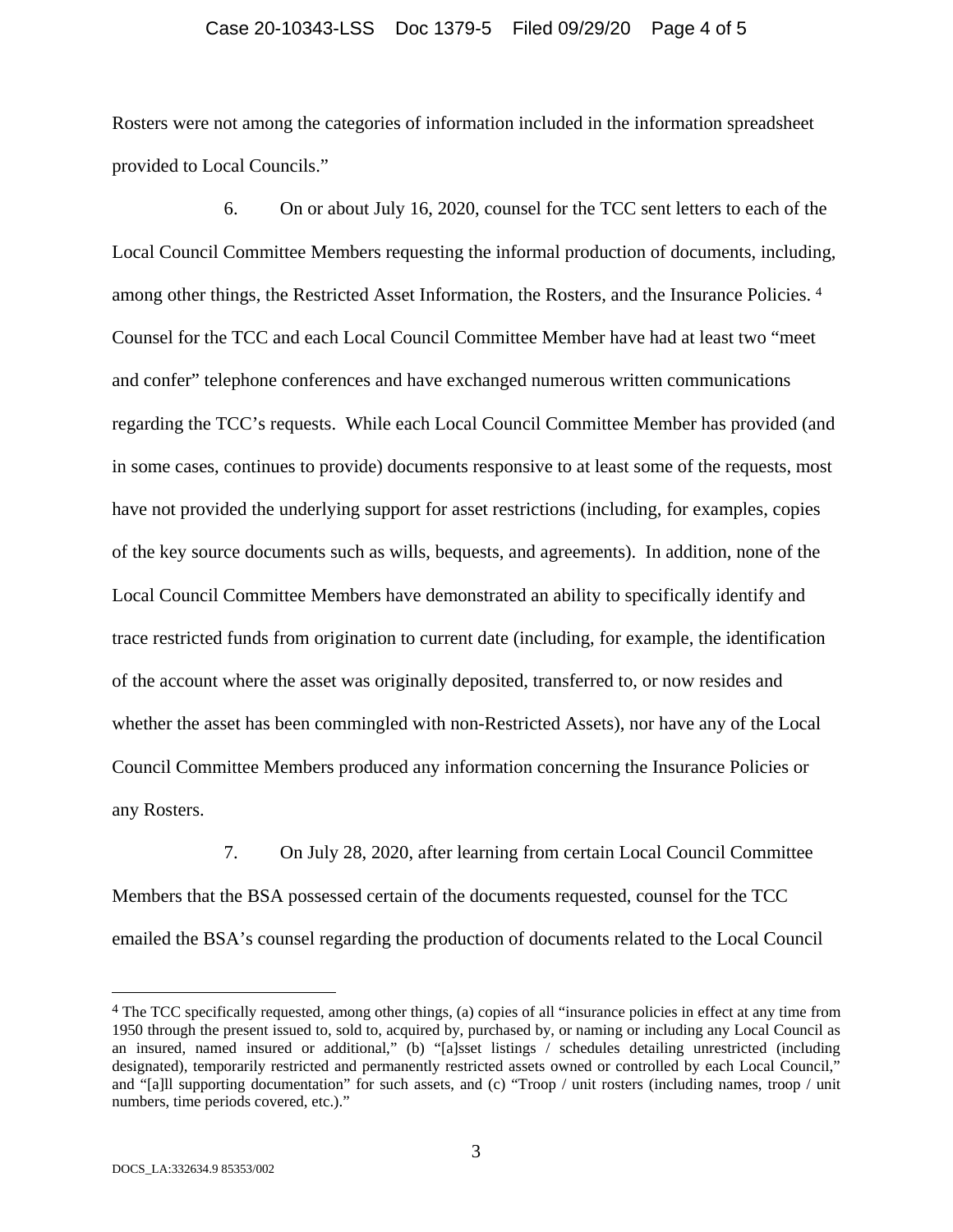#### Case 20-10343-LSS Doc 1379-5 Filed 09/29/20 Page 5 of 5

Committee Members, including the Rosters. Counsel met and conferred on August 13, 2020. The Debtors have produced certain documents, but have refused to produce the Rosters.

8. On September 4, 2020, the TCC wrote to each of the Additional Local Councils and included informal document requests that specifically sought, among other things, the Restricted Asset Information, the Rosters, and the Insurance Policies. None of the Additional Local Councils responded.

9. These various efforts did not produce an agreement for the production of the requested documents and information, let alone a mutually agreeable date, time, place and scope for such production. Given the number of Examinees, and the lack of substantive response from any of the Additional Local Councils to two separate letters, I believe it would be impractical and a waste of time and resources to continue to seek the voluntary production of the vital documents and information requested. Accordingly, the TCC has filed the foregoing Motion.

Dated: September 29, 2020

By: */s/ James E. O'Neill*  James E. O'Neill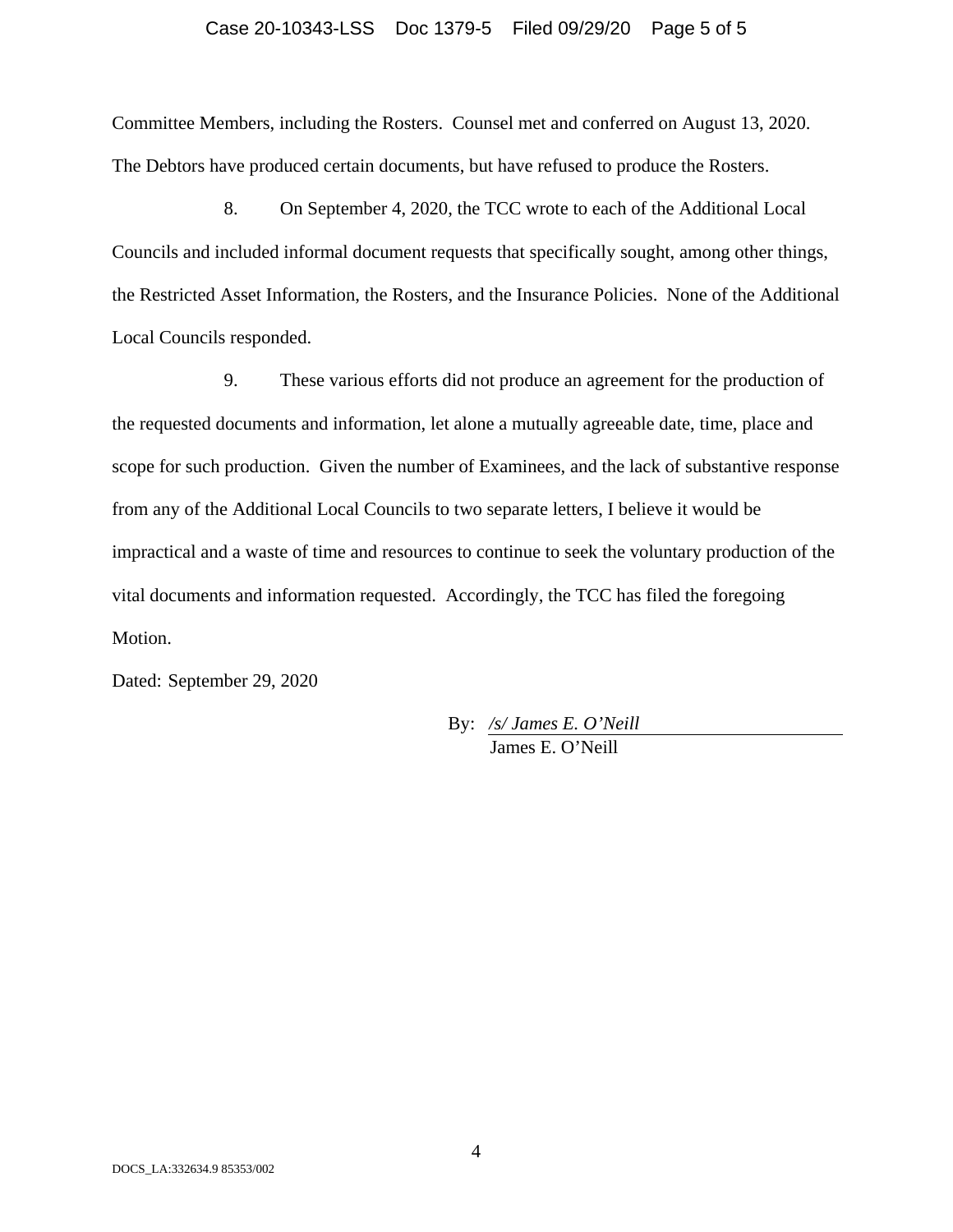# **IN THE UNITED STATES BANKRUPTCY COURT FOR THE DISTRICT OF DELAWARE**

In re:

BOY SCOUTS OF AMERICA AND DELAWARE BSA, LLC,<sup>1</sup>

Chapter 11

Case No. 20-10343 (LSS)

Jointly Administered

Debtors.

# **CERTIFICATE OF SERVICE**

I, James E. O'Neill, hereby certify that on the 29th day of September, 2020, I

caused a copy of the following document(s) to be served on the individual(s) on the attached

service list(s) in the manner indicated:

**Notice of Motion of the Official Tort Claimants' Committee Pursuant to Bankruptcy Rule 2004 and Local Rule 2004-1 for an Order Authorizing the Issuance of Subpoenas for Discovery from Debtors and Certain Local Councils** 

**Motion of the Official Tort Claimants' Committee Pursuant to Bankruptcy Rule 2004 and Local Rule 2004-1 for an Order Authorizing the Issuance of Subpoenas for Discovery from Debtors and Certain Local Councils** 

> */s/ James E. O'Neill*  James E. O'Neill (DE Bar No. 4042)

 $\overline{a}$ 

 $1$  The Debtors in these chapter 11 cases, together with the last four digits of each Debtor's federal tax identification number, are as follows: Boy Scouts of America (6300) and Delaware BSA, LLC (4311). The Debtors' mailing address is 1325 West Walnut Hill Lane, Irving, Texas 75038.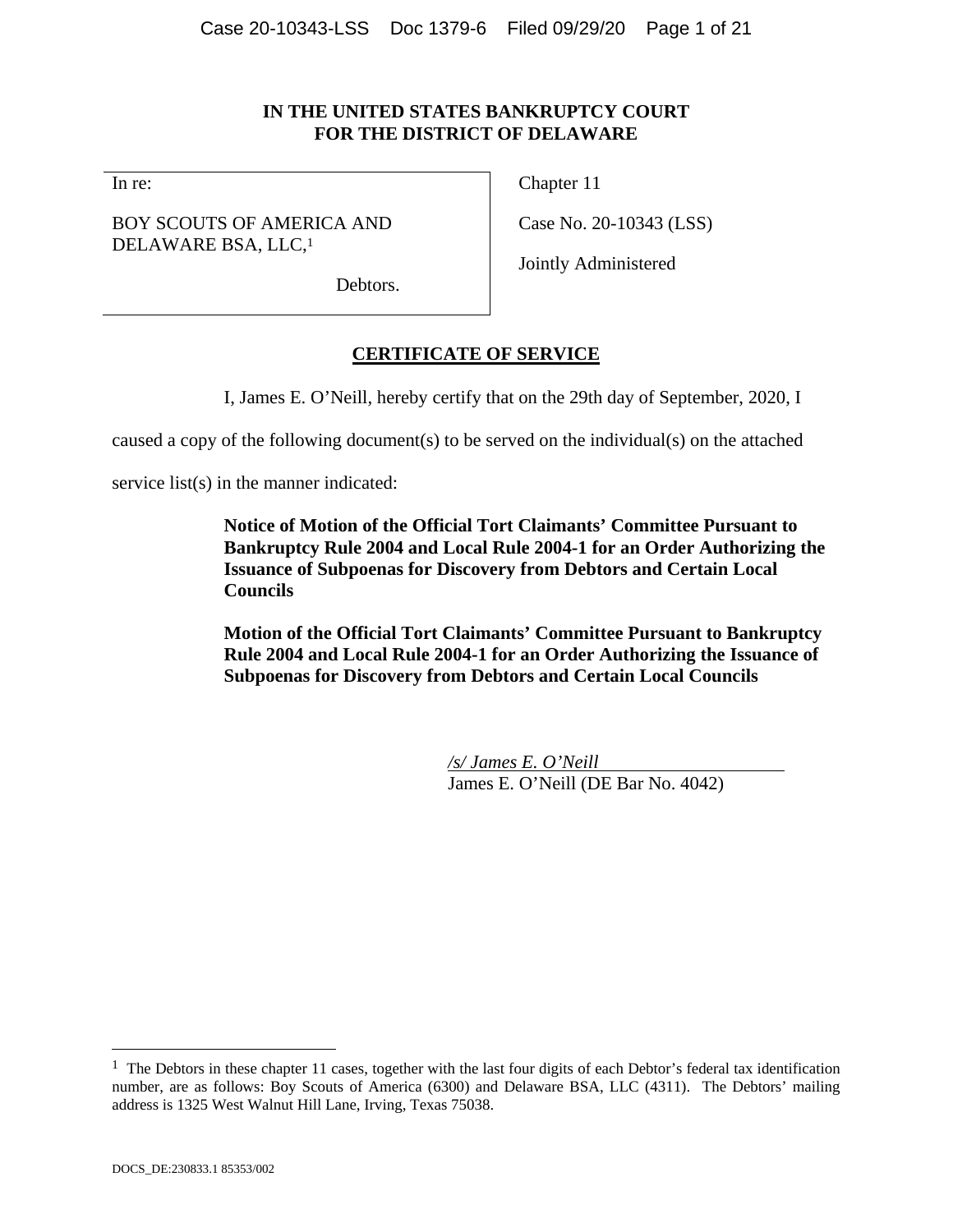Boy Scouts of America and Delaware BSA, LLC 2002 Service List EXPEDITED Case No. 20-10343 (LSS) Document No. 227583.2 007 – First Class Mail 195 – Emails

(Counsel to Tort Claimants Committee) James I. Stang, Esq. Robert B. Orgel, Esq. James O'Neill, Esq. John W. Lucas, Esq. John A. Morris, Esq. Linda Cantor, Esq. Kenneth Brown, Esq. Ilan Scharf, Esq. Pachulski Stang Ziehl & Jones LLP 919 North Market Street, 17th Floor Wilmington, DE 19801 **Email:** jstang@pszjlaw.com; jo'neill@pszjlaw.com; rorgel@pszjlaw.com; jlucas@pszjlaw.com; jmorris@pszjlaw.com; lcantor@pszjlaw.com; kbrown@pszjlaw.com; ischarf@pszlaw.com

#### **FIRST CLASS MAIL**

The County Commission of Fayette County Attn: President P.O. Box 307 Fayetteville, WV 25840

#### **FIRST CLASS MAIL**

Internal Revenue Service Centralized Insolvency Operation P.O. Box 7346 Philadelphia, PA 19101-7346

#### **FIRST CLASS MAIL**

United States Dept. of Justice 950 Pennsylvania Ave, NW Room 2242 Washington, DC 20530-0001

#### **FIRST CLASS MAIL**

John A. Vos 1430 Lincoln Avenue San Rafael, CA 94901

#### **FIRST CLASS MAIL**

JPMorgan Chase Bank, NA Phil Martin 10 S Dearborn Street Mail Code Il1-1415 Chicago, IL 60603

#### **FIRST CLASS MAIL**

(Creditor *Pro Se*) D.J.S. #795743 D-G-6 Clallam Bay Corr. Center 1830 Eagle Crest Way Clallam Bay, WA 98326

#### **FIRST CLASS MAIL**

(Creditor *Pro Se*) N.E.K. #402985 D-G-5 Clallam Bay Corr. Center 1830 Eagle Crest Way Clallam Bay, WA 98326

#### **EMAIL**

(Counsel to Certain Claimants) Tad Thomas, Esq. Louis C. Schneider, Esq. Thomas Law Office, PLLC 9418 Norton Commons Blvd, Suite 200 Louisville, KY 40059 **Email:** tad@thomaslawoffices.com; lou.schneider@thomaslawoffices.com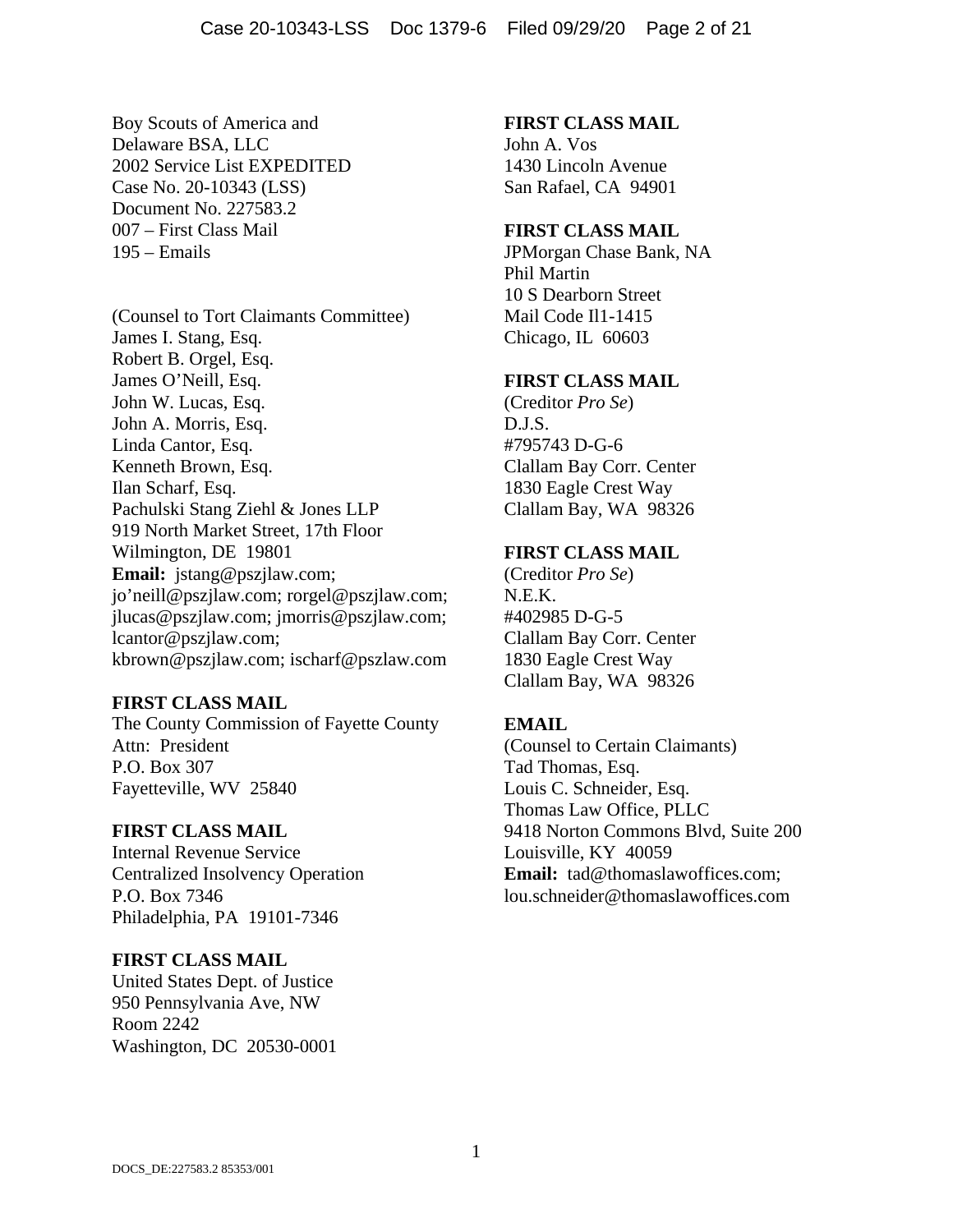Pension Benefit Guaranty Corp Patricia Kelly, CFO Cassandra Burton Craig Fessenden 1200 K Street NW Washington, DC 20005 **Email:** kelly.patricia@pbgc.gov; burton.cassandra@pbgc.gov; fessenden.craig@pbgc.gov

#### **EMAIL**

(Counsel to the Debtors) Derek C. Abbott, Esq. Joseph Charles Barsalona II, Esq. Andrew R. Remming, Esq. Eric Moats, Esq. Paige Noelle Topper, Esq. Morris, Nichols, Arsht & Tunnell 1201 N. Market Street Wilmington, DE 19899 **Email:** dabbott@mnat.com; jbarsalona@mnat.com; aremming@mnat.com; emoats@mnat.com; ptopper@mnat.com

#### **EMAIL**

(Counsel to the Debtors) Thomas A. Labuda, Esq. Michael C. Andolina, Esq. Matthew E. Linder, Esq. Karim Basaria, Esq. Blair M. Warner, Esq. Sidley Austin One South Dearborn Street Chicago, IL 60603 **Email:** tlabuda@sidley.com; mandolina@sidley.com; mlinder@sidley.com; kbasaria@sidley.com; blair.warner@sidley.com

#### **EMAIL**

(Counsel to the Debtors) Jessica C. Boelter, Esq. Sidley Austin 787 Seventh Avenue New York, NY 10019 **Email:** jboelter@sidley.com

### **EMAIL**

(Counsel to Sequoia Council of Boy Scouts, Inc.) Jan T. Perkins, Esq. Baker Manock & Jensen, PC 5260 N Palm Ave, Suite 421 Fresno, CA 93704 **Email:** jperkins@bakermanock.com

### **EMAIL**

(Counsel to National Surety Corporation) Todd C. Jacobs, Esq. Bradley Riley Jacobs PC 320 W Ohio Street, Suite 3W Chicago, IL 60654 **Email:** tjacobs@bradleyriley.com

### **EMAIL**

(Counsel to Chickasaw Council, Boy Scouts of America) Daniel W. Van Horn, Esq. Butler Snow LLP P.O. Box 171443 Memphis, TN 38187-1443 **Email:** danny.vanhorn@butlersnow.com

#### **EMAIL**

(Counsel to Chickasaw Council, Boy Scouts of America) Jason P. Hood, Esq. Davies Hood PLLC 22 N. Front Street, Suite 620 Memphis, TN 38103-2100 **Email:** jason.hood@davieshood.com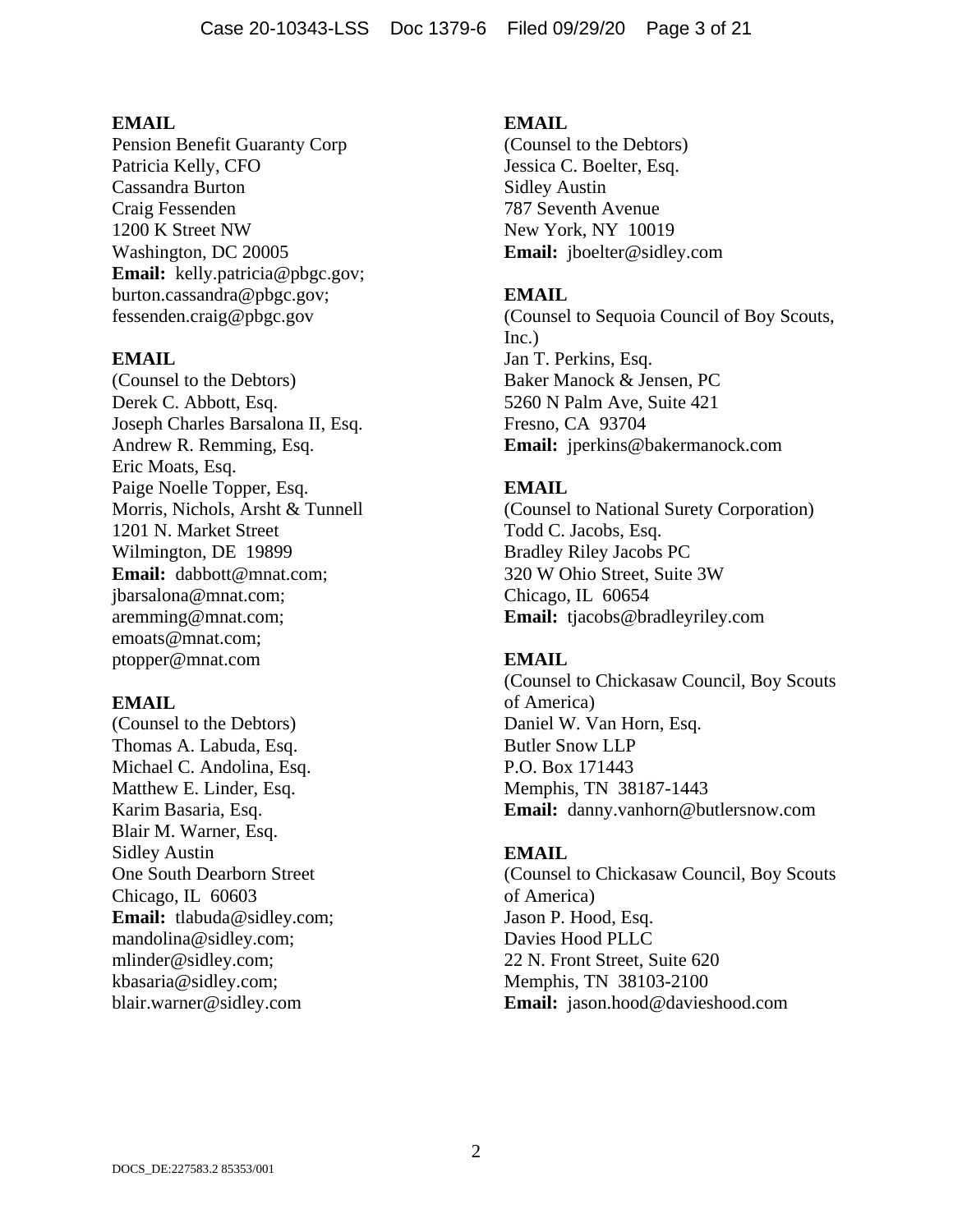(Counsel to Girl Scouts of the United States of America) Eric Lopez Schnabel, Esq. Alessandra Glorioso, Esq. Dorsey & Whitney LLP 300 Delaware Ave, Suite 1010 Wilmington, DE 19801 **Email:** schnabel.eric@dorsey.com; glorioso.alessandra@dorsey.com

### **EMAIL**

(Counsel to Girl Scouts of the United States of America) Bruce R Ewing, Esq. Dorsey & Whitney LLP 51 W 52nd Street New York, NY 10019 **Email:** ewing.bruce@dorsey.com

### **EMAIL**

(Counsel to Old Republic Insurance Company) Margaret M. Anderson, Esq. Fox Swibel Levin & Carroll LLP 200 W Madison Street, Suite 3000 Chicago, IL 60606 **Email:** panderson@foxswibel.com

### **EMAIL**

(Counsel to Certain Claimants, Joseph Kaminski and Other Claimants, Claimant J.M.) Raeann Warner, Esq. Thomas Crumplar, Esq. Jacobs & Crumplar, P.A. 750 Shipyard Drive, Suite 200 Wilmington, DE 19801 **Email:** raeann@jcdelaw.com; tom@jcdelaw.com

### **EMAIL**

(Counsel to Certain Claimants, Joseph Kaminski and Other Claimants, Claimant J.M.) Thomas S. Neuberger, Esq. Stephen J. Neuberger, Esq. The Neuberger Firm 17 Harlech Drive Wilmington, DE 19807 **Email:** tsn@neubergerlaw.com sjn@neubergerlaw.com

# **EMAIL**

(Counsel to JPMorgan Chase Bank, NA) Louis R. Strubeck, Jr., Esq. Norton Rose Fulbright US LLP 1301 Avenue of the Americas New York, NY 10019-6022 **Email:** louis.strubeck@nortonrosefulbright.com

# **EMAIL**

(Counsel to The Church of Jesus Christ of Latter-day Saints) Jeffrey E Bjork, Esq. Kimberly A Posin, Esq. Nicholas J Messana, Esq. Latham & Watkins LLP 355 S Grand Ave, Suite 100 Los Angeles, CA 90071-1560 **Email:** jeff.bjork@lw.com; kim.posin@lw.com; nicholas.messana@lw.com

### **EMAIL**

(Counsel to The Church of Jesus Christ of Latter-day Saints) Adam J Goldberg, Esq. Latham & Watkins LLP 885 3rd Ave New York, NY 10022-4834 **Email:** adam.goldberg@lw.com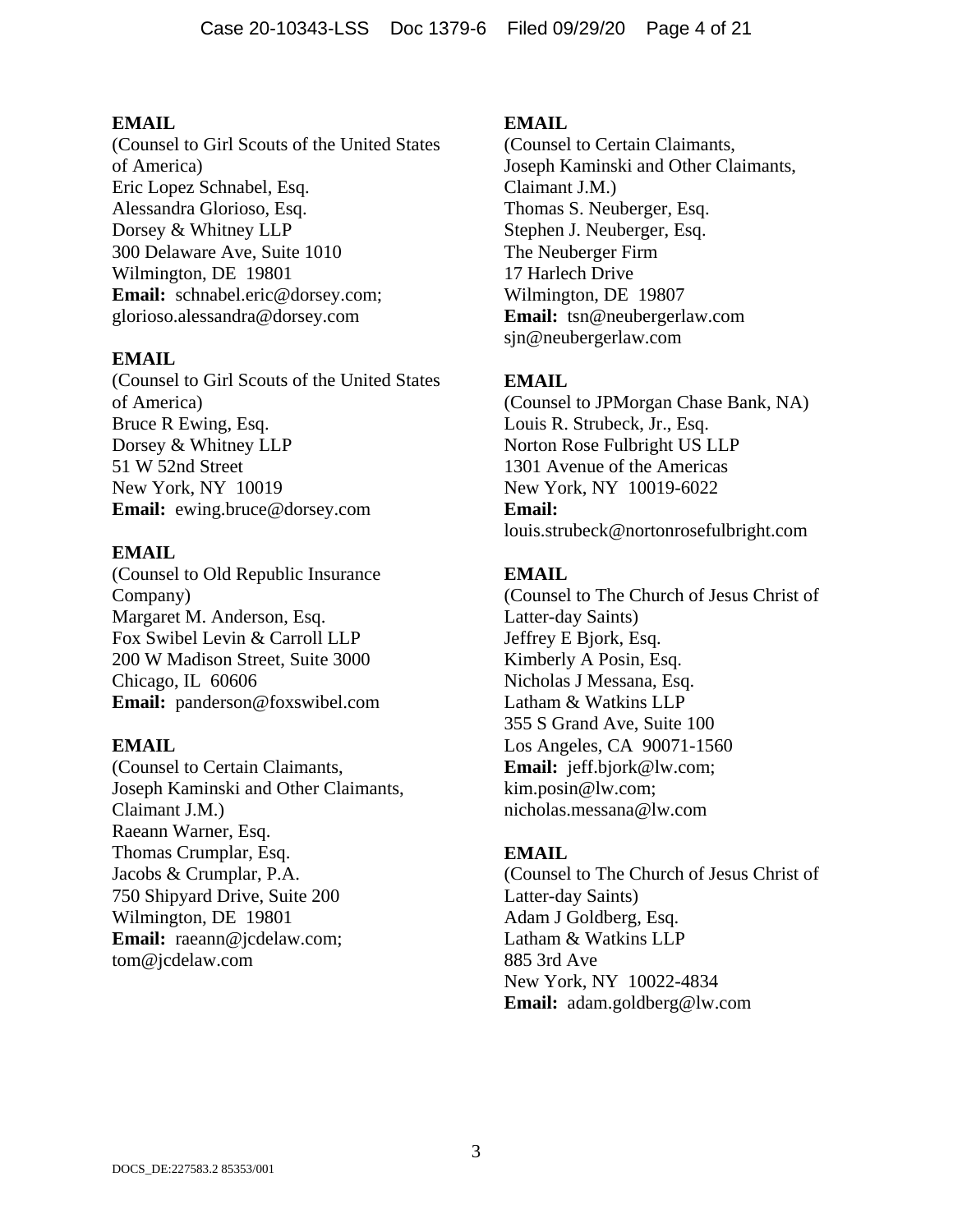(Counsel to Houston Liens, Montgomery County, Harris County, Orange County, Cleveland ISD, Fort Bend County) John P. Dillman, Esq. Linebarger Goggan Blair & Sampson, LLP P.O. Box 3064 Houston, TX 77253-3064 **Email:** houston\_bankruptcy@publicans.com

# **EMAIL**

(Counsel to Dallas County) Elizabeth Weller, Esq. Linebarger Goggan Blair & Sampson, LLP 2777 N. Stemmons Freeway, Suite 1000 Dallas, TX 75207 **Email:** dallas.bankruptcy@publicans.com

# **EMAIL**

(Counsel to Sun Life Assurance Company of Canada) Paul W Carey, Esq. Mirick, O'Connell, DeMallie & Lougee, LLP 100 Front Street Worcester, MA 01608 **Email:** pcarey@mirickoconnell.com

### **EMAIL**

(Counsel to Sun Life Assurance Company of Canada) Kate P Foley, Esq. Mirick, O'Connell, DeMallie & Lougee, LLP 1800 W Park Drive, Suite 400 Westborough, MA 01581 **Email:** kfoley@mirickoconnell.com

### **EMAIL**

(Counsel to Old Republic Insurance Company) Brya M. Keilson, Esq. Morris James LLP 500 Delaware Ave, Suite 1500 Wilmington, DE 19801 **Email:** bkeilson@morrisjames.com

# **EMAIL**

(Counsel to JPMorgan Chase Bank, NA) Louis Strubeck, Esq. Kristian Gluck, Esq. Ryan Manns, Esq. Norton Rose Fulbright US LLP 2200 Ross Ave, Suite 3600 Dallas, TX 75201-7932 **Email:**

louis.strubeck@nortonrosefulbright.com; kristian.gluck@nortonrosefulbright.com; ryan.manns@nortonrosefulbright.com

# **EMAIL**

Office of the U.S. Trustee David L. Buchbinder, Esq. Hannah Mufson McCollum, Esq. 844 King Street, Suite 2207 Lockbox 35 Wilmington, DE 19801 **Email:** david.l.buchbinder@usdoj.gov; hannah.mccollum@usdoj.gov

# **EMAIL**

(Counsel to National Surety Corporation and Allianz Global Risks US Insurance Company) David M. Fournier, Esq. Marcy J. McLaughlin Smith, Esq. Troutman Pepper Hamilton Sanders LLP 1313 Market Street, Suite 5100 P.O. Box 1709 Wilmington, DE 19899-1709 **Email:** david.fournier@troutman.com; marcy.smith@troutman.com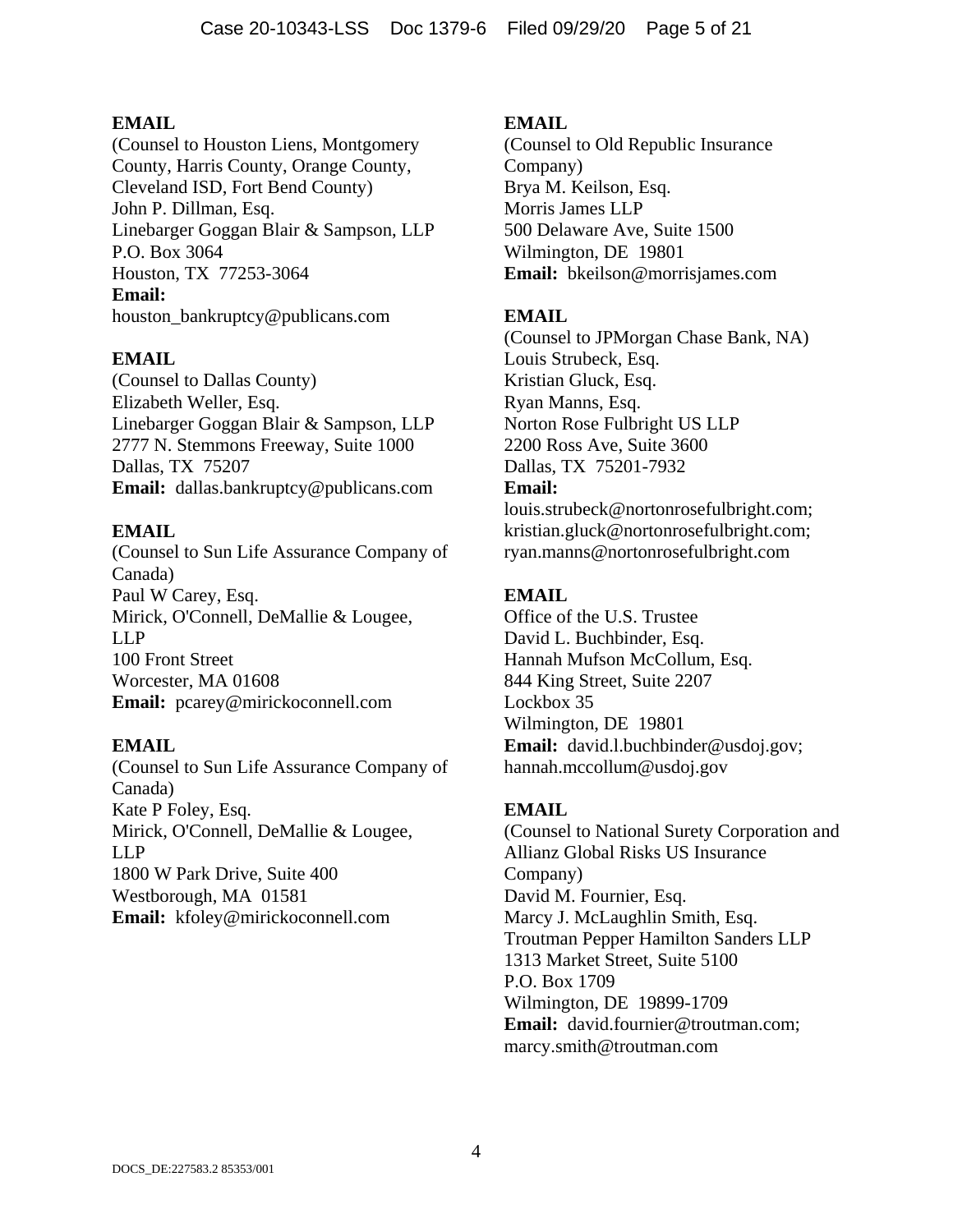(Counsel to The Church of Jesus Christ of Latter-day Saints) Michael Merchant, Esq. Brett Haywood, Esq. Richards, Layton & Finger, PA One Rodney Square 920 N King Street Wilmington, DE 19801 **Email:** merchant@rlf.com; haywood@rlf.com

# **EMAIL**

Sequoia Counsel of Boy Scouts, Inc. Michael Marchese 6005 N Tamera Ave Fresno, CA 93711 **Email:** michael.marchese@scouting.org

### **EMAIL**

(Counsel to Twin City Fire Insurance Company, First State Insurance Company, Hartford Accident and Indemnity Company) Eric S. Goldstein, Esq. Shipman & Goodwin LLP One Constitution Plaza Hartford, CT 06103-1919 **Email:** egoldstein@goodwin.com; bankruptcy@goodwin.com; bankruptcyparalegal@goodwin.com

### **EMAIL**

Synchrony Bank c/o PRA Receivables Management, LLC Valerie Smith PO Box 41021 Norfolk, VA 23541 **Email:** claims@recoverycorp.com

#### **EMAIL**

(Counsel to The County Commission Of Fayette County) John Stump, Esq. Steptoe & Johnson PLLC Chase Tower - Eighth Floor 707 Virginia Street E. Charleston, WV 25301 **Email:** john.stump@steptoe-johnson.com

### **EMAIL**

(Counsel to National Surety Corporation and Allianz Global Risks US Insurance Company) Harris B. Winsberg, Esq. Matthew G. Roberts, Esq. Troutman Pepper Hamilton Sanders LLP 600 Peachtree Street NE, Suite 3000 Atlanta, GA 30308 **Email:** harris.winsberg@troutman.com; matthew.roberts2@troutman.com

### **EMAIL**

US Attorney for Delaware David C. Weiss, Esq. Hercules Building 1313 N. Market Street, Suite 400 Wilmington, DE 19801 **Email:** usade.ecfbankruptcy@usdoj.gov

# **EMAIL**

(Counsel to Ad Hoc Committee of Local Councils of the Boy Scouts of America) Richard Mason, Esq. Douglas Mayer, Esq. Joseph C. Celentino, Esq. Wachtell, Lipton, Rosen & Katz 51 W 52nd Street New York, NY 10019 **Email:** rgmason@wlrk.com; dkmayer@wlrk.com; jccelentino@wlrk.com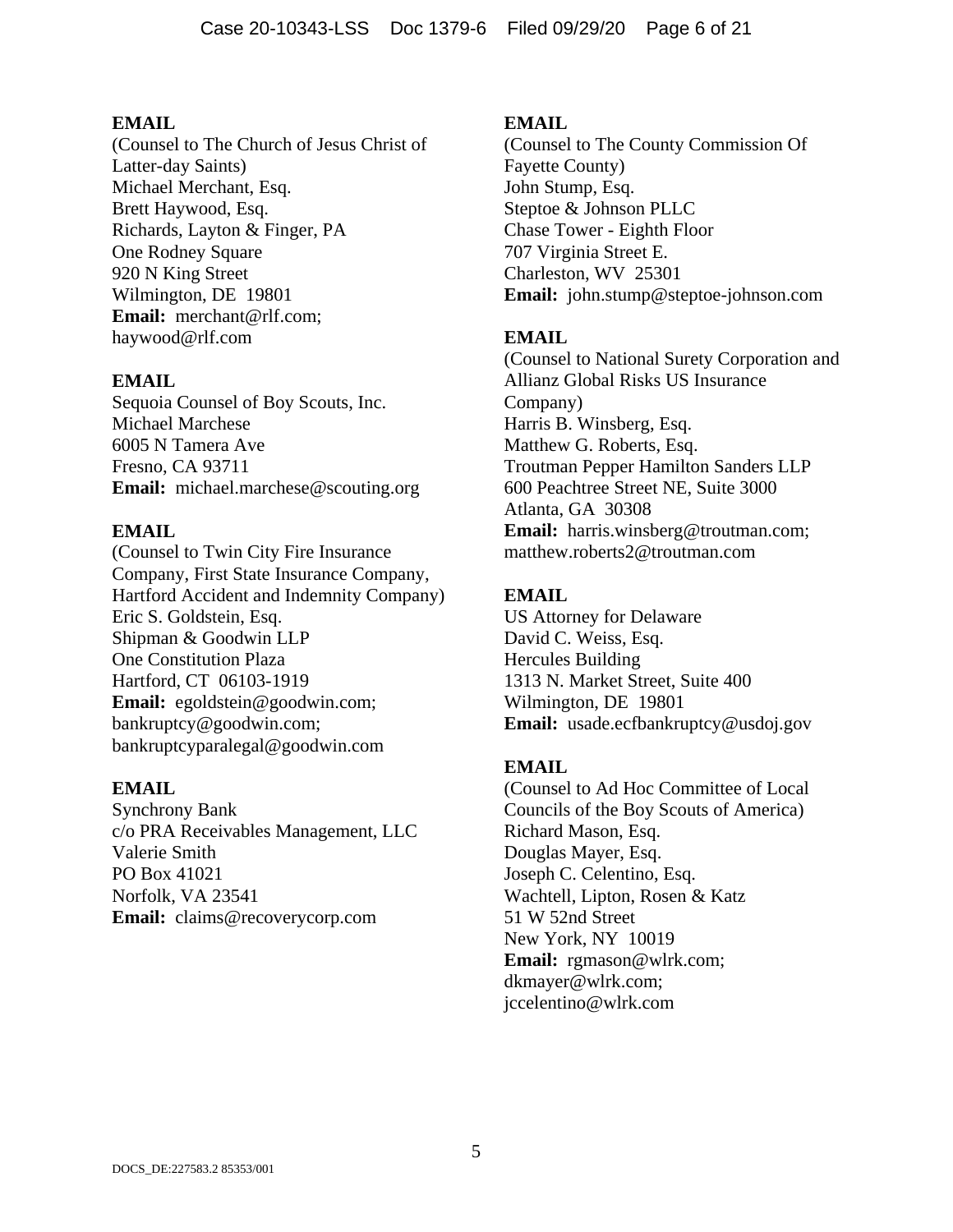(Counsel to Sequoia Council of Boy Scouts, Inc.) Riley C. Walter, Esq. Wanger Jones Helsley, PC. 265 E River Park Circle, Suite 310 Fresno, CA 93720 **Email:** rwalter@wjhattorneys.com

### **EMAIL**

(Counsel to JPMorgan Chase Bank, NA) Matthew Ward, Esq. Morgan Patterson, Esq. Womble Bond Dickinson (US) LLP 1313 N Market Street, Suite 1200 Wilmington, DE 19801 **Email:** matthew.ward@wbd-us.com; morgan.patterson@wbd-us.com

# **EMAIL**

James L. Patton, Jr., Esq. Robert Brady, Esq. Edwin Harron, Esq. Young Conaway Stargatt & Taylor Rodney Square 1000 N King Street Wilmington, DE 19801 **Email:** jpatton@ycst.com; rbrady@ycst.com; eharron@ycst.com

### **EMAIL**

(Counsel to Boy Scouts of America San Diego – Imperial Council; Three Harbors Council Inc. Boy Scouts of America) Richard J. Bernard, Esq. Foley & Lardner LLP 90 Park Avenue New York, NY 10016 **Email:** rbernard@foley.com

# **EMAIL**

(Counsel to Boy Scouts of America San Diego – Imperial Council; Three Harbors Council Inc. Boy Scouts of America) Victor Vilaplana, Esq. Foley & Lardner LLP 3579 Valley Centre Drive, Suite 300 San Diego, CA 92130 **Email:** vavilaplana@foley.com

# **EMAIL**

Steven A. Ginther, Esq. Missouri Department of Revenue Bankruptcy Unit General Counsel's Office 301 W. High Street, Room 670 PO Box 475 Jefferson, City, MO 65105-0475 **Email:** deecf@dor.mo.gov

# **EMAIL**

(Counsel to Chief Seattle Council, Boy Scouts of America) Bruce W. Leaverton, Esq. Karr Tuttle Campbell, P.S. 701 Fifth Avenue, Suite 3300 Seattle, WA 98104 **Email:** bleaverton@karrtuttle.com

# **EMAIL**

(Counsel to Weaver Fundraising, LLC d/b/a Tail's End Popcorn Company; Marco Romero, Jr. and Audrey Romero) Patrick A. Jackson, Esq. Faegre Drinker Biddle & Reath LLP 222 Delaware Avenue, Suite 1410 Wilmington, DE 19801-1621 **Email:** patrick.jackson@faegredrinker.com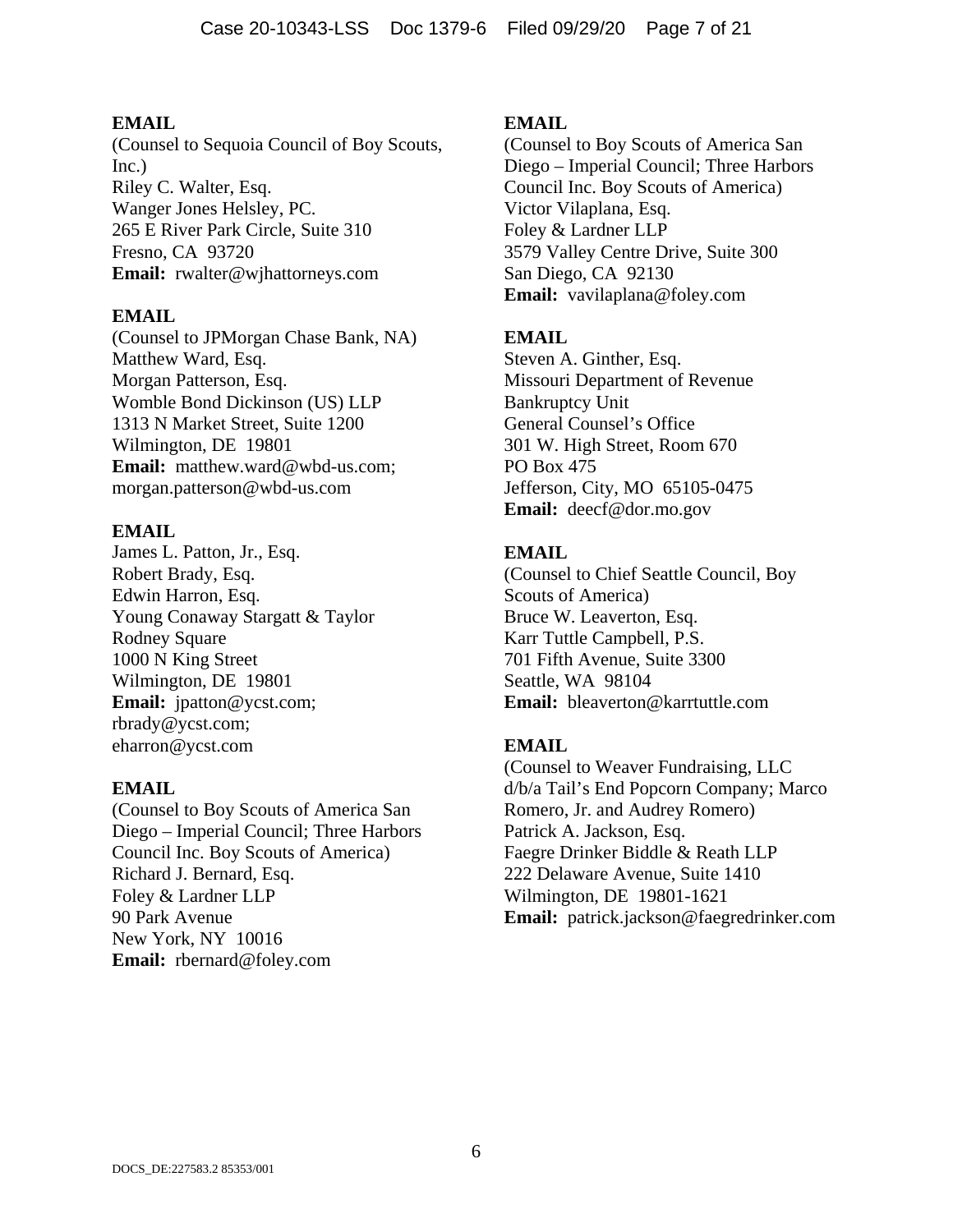(Counsel to Weaver Fundraising, LLC d/b/a Tail's End Popcorn Company) Jay Jaffe, Esq. Faegre Drinker Biddle & Reath LLP 600 E. 96th Street, Suite 600 Indianapolis, IN 46240 **Email:** jay.jaffe@faegredrinker.com

# **EMAIL**

Deb Secrest Commonwealth of Pennsylvania Department of Labor and Industry Collections Support Unit 651 Boas Street, Room 925 Harrisburg, PA 17121 **Email:** ra-li-ucts-bankrupt@state.pa.us

# **EMAIL**

(Counsel to Pearson Education, Inc.; NCS Pearson, Inc.) Jeffrey R. Waxman, Esq. Eric J. Monzo, Esq. Morris James LLP 500 Delaware Ave, Suite 1500 Wilmington, DE 19801 Email: jwaxman@morrisjames.com; emonzo@morrisjames.com

### **EMAIL**

(Counsel to Pearson Education, Inc.; NCS Pearson, Inc.) Angela Z. Miller, Esq. Phillips Lytle LLP One Canalside 125 Main Street Buffalo, NY 14203 **Email:** amiller@phillipslytle.com

# **EMAIL**

(Counsel to Waste Management; and Coalition of Abused Scouts for Justice) Rachel B. Mersky, Esq. Monzack Mersky Browder and Hochman, P.A 1201 N. Orange Street, Suite 400 Wilmington, DE 19801 **Email:** rmersky@monlaw.com

# **EMAIL**

(Counsel to Twin City Fire Insurance Company, First State Insurance Company, Hartford Accident and Indemnity Company) James P. Ruggeri, Esq. Joshua D. Weinberg, Esq. Michele Backus Konigsberg, Esq. Abigail W. Williams, Esq. Shipman & Goodwin LLP 1875 K Street, NW, Suite 600 Washington, DC 20006-1251 **Email:** jruggeri@goodwin.com; jweinberg@goodwin.com; mbackus@goodwin.com; awilliams@goodwin.com; bankruptcy@goodwin.com; bankruptcyparalegal@goodwin.com

# **EMAIL**

(Counsel to The County of Anderson Texas; The County of Denton, Texas; Harrison Central Appraisal District; The County of Harrison, Texas; The County of Henderson, Texas; Midland Central Appraisal District; The County of Milam, Texas; Terry County Appraisal District; The County of Williamson, Texas) Tara LeDay, Esq. McCreary, Veselka, Bragg & Allen, P.C. PO Box 1269 Round Rock, TX 78680 **Email:** tleday@mvbalaw.com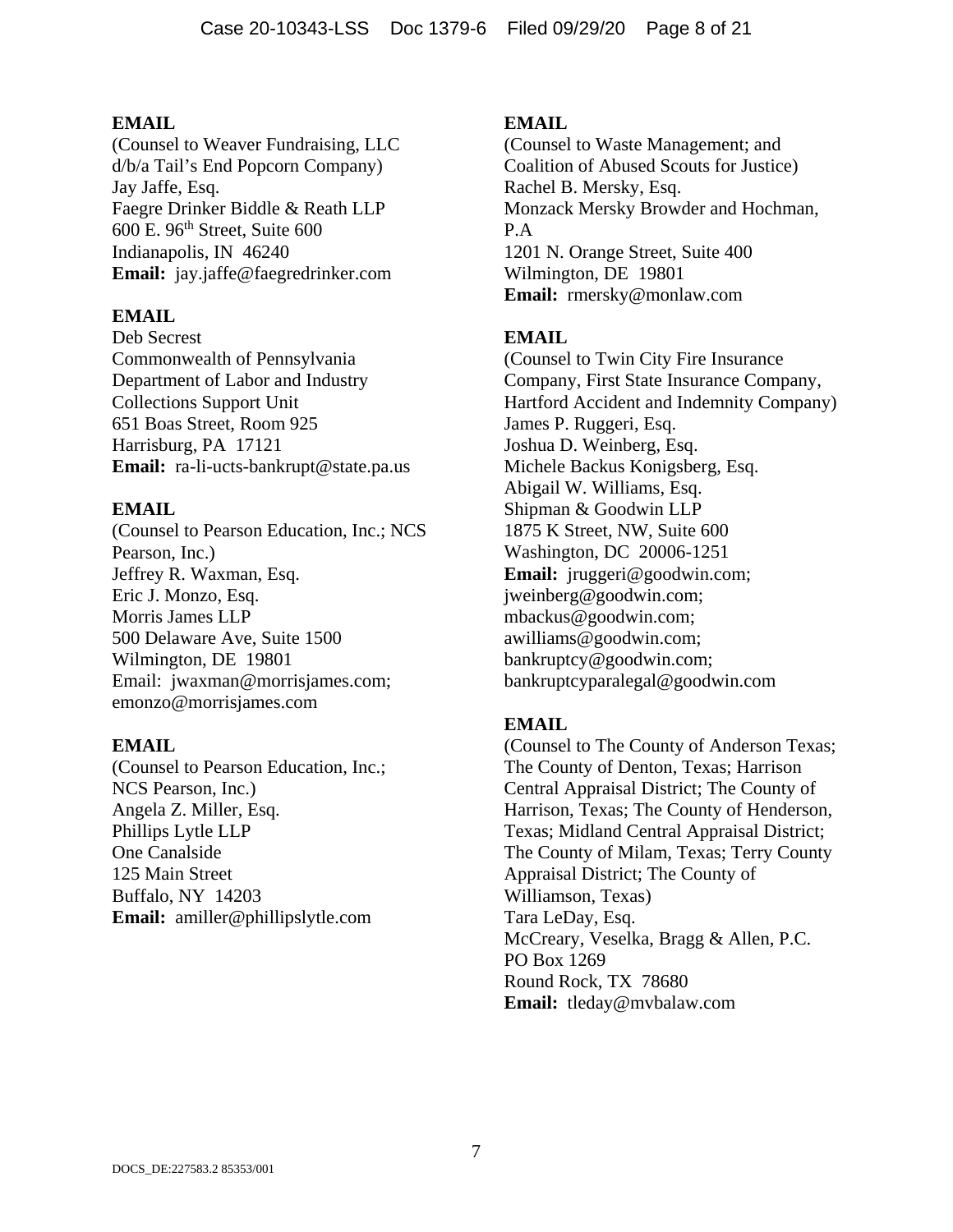(Counsel to National Union Fire Insurance Company of Pittsburgh, PA; Lexington Insurance Company; Landmark Insurance Company; The Insurance Company of the State of Pennsylvania) Deirdre M. Richards, Esq. Fineman Krekstein & Harris P.C. 1300 N. King Street Wilmington, DE 19801 **Email:** drichards@finemanlawfirm.com

### **EMAIL**

(Counsel to National Union Fire Insurance Company of Pittsburgh, PA; Lexington Insurance Company; Landmark Insurance Company; The Insurance Company of the State of Pennsylvania) Susan N.K. Gummow, Esq. Igor Shleypak, Esq. Foran Glennon Palandech Ponzi & Rudloff, P.C. 222 N. LaSalle Street, Suite 1400 Chicago, IL 60614 **Email:** sgummow@fgppr.com; ishleypak@fgppr.com

#### **EMAIL**

(Counsel to Columbia Casualty Company; The Continental Insurance Company as successor in interest to certain policies issued by Harbor Insurance Company; The Continental Insurance Company successor by merger to Niagara Fire Insurance; The Continental Insurance Company) Craig Goldblatt, Esq. Wilmer Cutler Pickering Hale and Dorr LLP 1875 Pennsylvania Avenue, NW Washington, DC 20006 **Email:** craig.goldblatt@wilmerhale.com

#### **EMAIL**

(Counsel to East Carolina Council BSA, Inc.) Paul A. Fanning, Esq. Ward and Smith, P.A. PO Box 8088 Greenville, NC 27835-8088 **Email:** paf@wardandsmith.com

### **EMAIL**

(Counsel to Jack Doe, creditor and defendant) Bradley L. Rice, Esq. Nagel and Rice LLP 103 Eisenhower Parkway Roseland, NJ 07068 **Email:** brice@nagelrice.com

# **EMAIL**

(Counsel to Jane Doe) Mark L. Desgrosseilliers, Esq. Chipman, Brown, Cicero & Cole, LLP Hercules Plaza 1313 North Market Street, Suite 5400 Wilmington, DE 19801 **Email:** desgross@chipmanbrown.com

### **EMAIL**

(Counsel to Jane Doe) Cindy L. Robinson, Esq. Doug Mahoney, Esq. Tremont Sheldon Robinson Mahoney P.C. 64 Lyon Terrace Bridgeport, CT 06604 **Email:** crobinson@tremontsheldon.com; dmahoney@tremontsheldon.com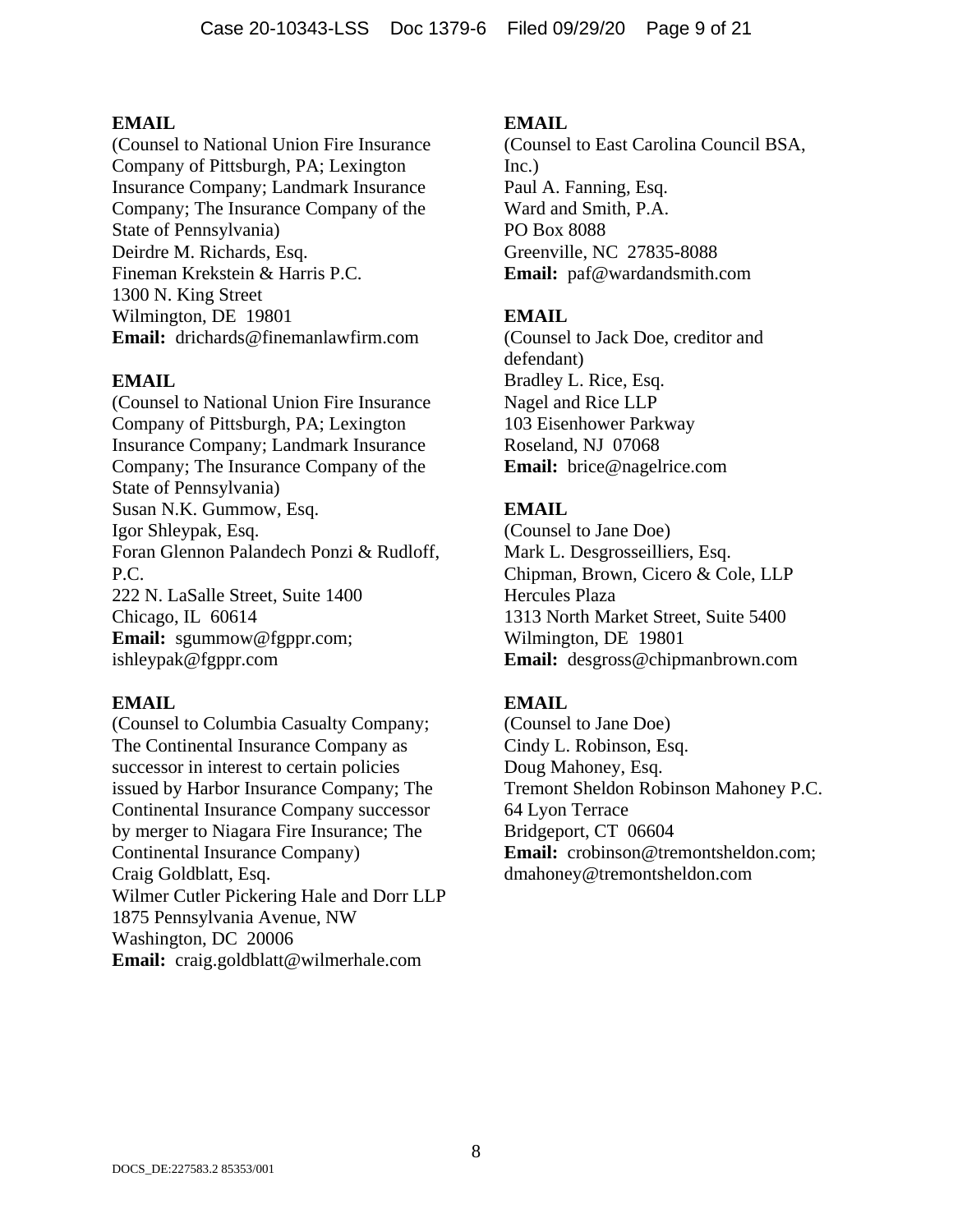(Counsel to the Official Committee of Unsecured Creditors) Thomas Moers Mayer, Esq. Rachael Ringer, Esq. David E. Blabey, Jr., Esq. Jennifer R. Sharret, Esq. Megan M. Wasson, Esq. Kramer Levin Naftalis & Frankel LLP 1177 Avenue of the Americas New York, NY 10036 **Email:** tmayer@kramerlevin.com; rringer@kramerlevin.com; dblabey@kramerlevin.com; jsharret@kramerlevin.com; mwasson@kramerlevin.com

# **EMAIL**

(Counsel to the Official Committee of Unsecured Creditors) Kurt F. Gwynne, Esq. Katelin A Morales, Esq. Reed Smith LLP 1201 N. Market Street, Suite 1500 Wilmington, DE 19801 **Email:** kgwynne@reedsmith.com; kmorales@reedsmith.com

### **EMAIL**

(Counsel to R.L. and C.L., his wife (Plaintiffs in State Court action pending in the Superior Court of New Jersey, Essex County, Docket No. ESX-L-63-20)) Joseph H. Lemkin, Esq. Stark & Stark, P.C. PO Box 5315 Princeton, NJ 08543 **Email:** jlemkin@stark-stark.com

### **EMAIL**

(Counsel to Claimant, J.M.) Gerald D. Jowers, Jr., Esq. Janet, Janet & Scuggs, LLC 500 Taylor Street, Suite 301 Columbia, SC 29201 **Email:** gjowers@jjsjustice.com

### **EMAIL**

(Counsel to The Roman Catholic Diocese of Brooklyn, New York) Patrick A. Jackson, Esq. Kaitlin W. MacKenzie, Esq. Faegre Drinker Biddle & Reath LLP 222 Delaware Ave., Suite 1410 Wilmington, DE 19801-1621 **Email:** Patrick.jackson@faegredrinker.com; Kaitlin.mackenzie@faegredrinker.com

# **EMAIL**

(Counsel to The Roman Catholic Diocese of Brooklyn, New York) Michael P. Pompeo, Esq. Faegre Drinker Biddle & Reath LLP 1177 Avenue of the Americas,  $41<sup>st</sup>$  Floor New York, NY 10036-2714 **Email:** michael.pompeo@faegredrinker.com

# **EMAIL**

(Counsel to Jane Doe) Mark L. Desgrosseilliers, Esq. Chipman, Brown, Cicero & Cole, LLP Hercules Plaza 1313 North Market Street, Suite 5400 Wilmington, DE 19801 **Email:** desgross@chipmanbrown.com

# **EMAIL**

(Counsel to Jane Doe) Cindy L. Robinson, Esq. Doug Mahoney, Esq. Tremont Sheldon Robinson Mahoney P.C. 64 Lyon Terrace Bridgeport, CT 06604 **Email:** crobinson@tremontsheldon.com: dmahoney@tremontsheldon.com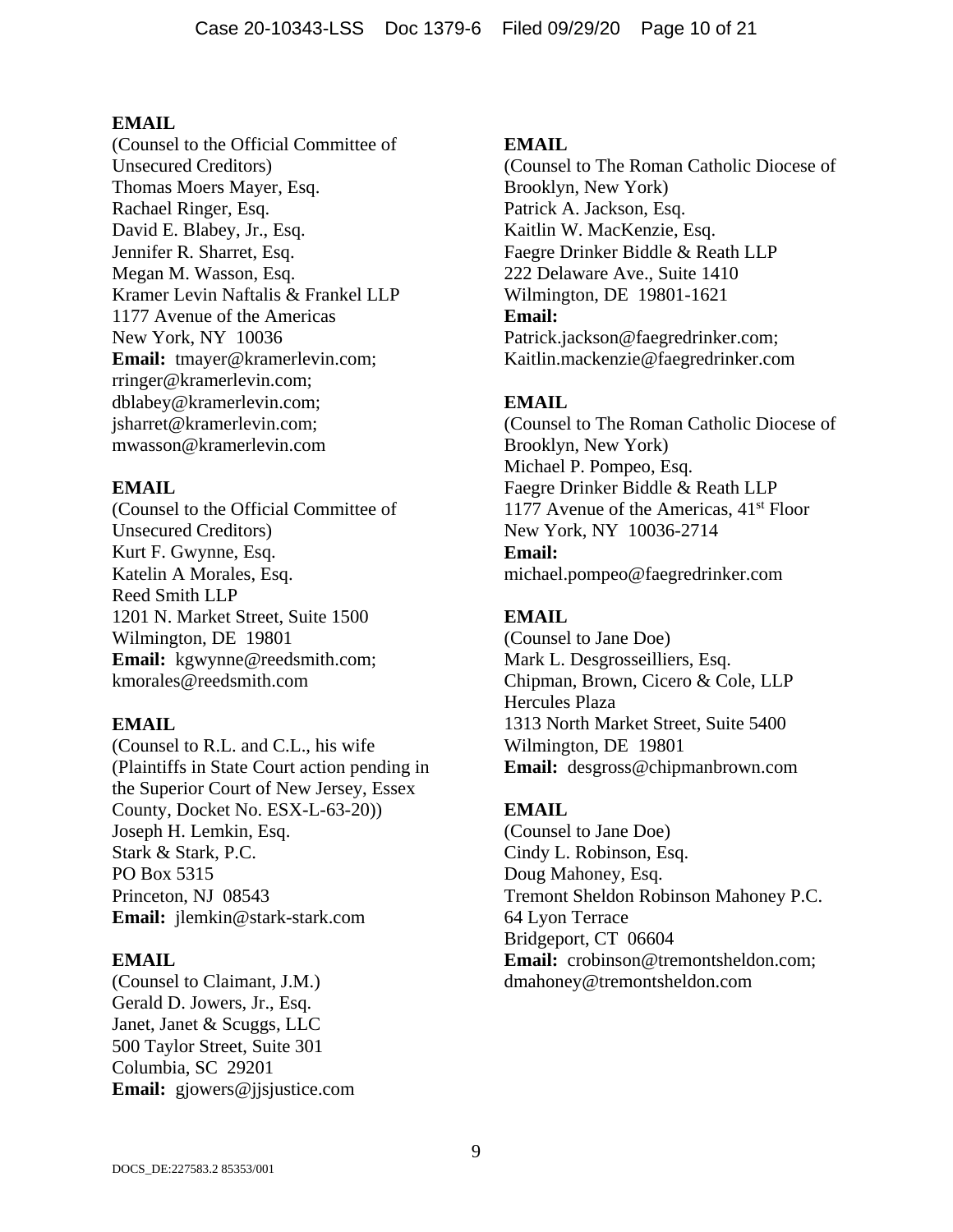(Counsel to Various Tort Claimants) David M. Klauder, Esq. Bielli & Klauder, LLC 1204 N. King Street Wilmington, DE 19801 **Email:** dklauder@bk-legal.com

### **EMAIL**

(Counsel to Various Tort Claimants) Michael T. Pfau, Esq. Jason P. Amala, Esq. Vincent T. Nappo, Esq. Pfau Cochran Vertetis Amala PLLC 403 Columbia Street, Suite 500 Seattle, WA 98104 **Email:** michael@pcvalaw.com; jason@pcvalaw.com; vnappo@pcvalaw.com

# **EMAIL**

(Counsel to IRC Burnsville Crossing, L.L.C. Karen C. Bifferato, Esq. Kelly M. Conlan, Esq. Connolly Gallagher LLP 1201 N. Market Street, 20<sup>th</sup> Floor Wilmington, DE 19801 **Email:** kbifferato@connollygallagher.com; kconlan@connollygallagher.com

### **EMAIL**

(Counsel to Del-Mar-Va Council, Inc., Boy Scouts of America) Bill Bowden, Esq. Ashby & Geddes, P.A. 500 Delaware Avenue, 8<sup>th</sup> Floor P.O. Box 1150 Wilmington, DE 19899-1150 **Email:** wbowden@ashbygeddes.com

### **EMAIL**

(Counsel to AmTrust North America, Inc. on behalf of Wesco Insurance Company) Alan C. Hochheiser, Esq. Maurice Wutscher, LLP 23611 Chagrin Blvd., Suite 207 Beachwood, OH 44122 **Email:** ahochheiser@mauricewutscher.com

# **EMAIL**

(Counsel to current or future personal injury claimants represented by the law firm of Andrews & Thornton) Anthony M. Saccullo, Esq. Mary E. Augustine, Esq. A.M. Saccullo Legal, LLC 27 Crimson King Drive Bear, DE 19701 **Email:** ams@saccullolegal.com; meg@saccullolegal.com

# **EMAIL**

(Counsel to current or future personal injury claimants represented by the law firm of Andrews & Thornton) Anne Andrews, Esq. John C. Thornton, Esq. Andrews & Thornton 4701 Von Karman Avenue, Suite 300 Newport Beach, CA 92660 **Email:** aa@andrewsthornton.com; jct@andrewsthornton.com

# **EMAIL**

(Counsel to Allianz Global Risks US Insurance Company) Matthew S. Sorem, Esq. Nicolaides Fink Thorpe Michaelides Sullivan LLP 10 S. Wacker Drive, 21st Floor Chicago, IL 60606 **Email:** msorem@nicolaidesllp.com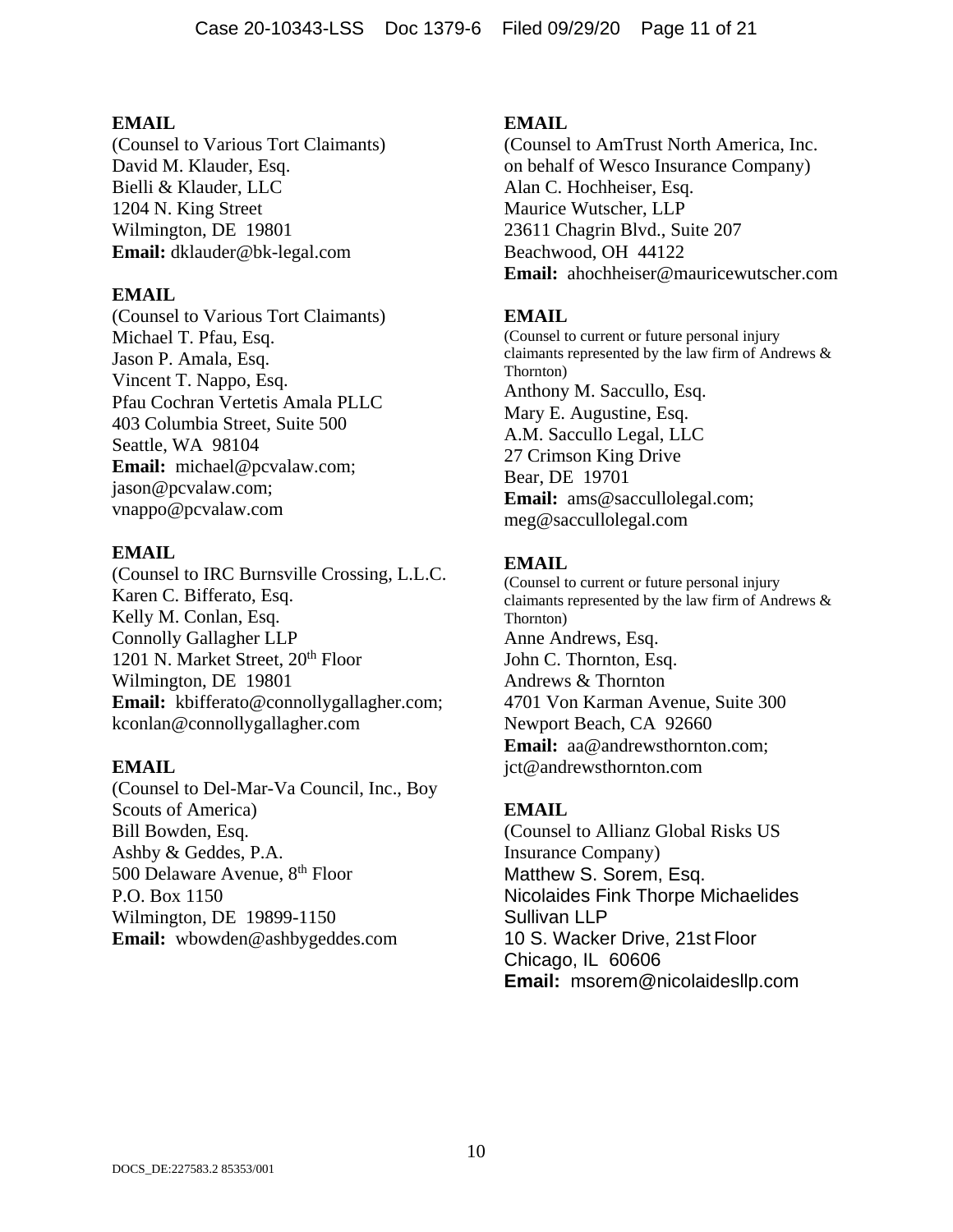(Counsel to Allianz Global Risks US Insurance Company) Ryan S. Smethurst, Esq. Margaret H. Warner, Esq. McDermott Will & Emery LLP The McDermott Building 500 North Capitol Street, NW Washington, DC 20001-1531 **Email:** rsmethurst@mwe.com

# **EMAIL**

(Counsel to Oracle America, Inc.) Shawn M. Christianson, Esq. Buchalter, A Professional Corporation 55 Second Street, 17th Floor San Francisco, CA 94105-3493 **Email:** schristianson@buchalter.com

# **EMAIL**

(Counsel to Robert Hernandez Hunter) David A. Lebowitz, Esq. Kaufman Lieb Lebowitz & Frick LLP 10 East 40th Street, Suite 3307 New York, NY 10016 **Email:** dlebowitz@kllf-law.com

### **EMAIL**

(Counsel to Century Indemnity Company, as successor to CCI Insurance Company, as successor to Insurance Company of North America and Indemnity, et al.) Stamatios Stamoulis, Esq. Richard C. Weinblatt, Esq. Stamoulis & Weinblatt LLC 800 N. West Street, Suite 800 Wilmington, DE 19801 **Email:** stamoulis@swdelaw.com weinblatt@swdelaw.com

### **EMAIL**

(Counsel to Century Indemnity Company, as successor to CCI Insurance Company, as successor to Insurance Company of North America and Indemnity, et al) Tancred Schiavnoi, Esq. Janine Panchok-Berry, Esq. O'Melveny & Myers LLP Times Square Tower 7 Times Square New York, NY 10036-6537 **Email:** tschiavoni@omm.com; jpanchokberry@omm.com

# **EMAIL**

(Counsel to Arrowood Indemnity Company) Michael J. Joyce, Esq. The Law Offices of Joyce, LLC 1225 King St., Suite 800 Wilmington, DE 19801 **Email:** mjoyce@mjlawoffices.com

# **EMAIL**

(Counsel to Arrowood Indemnity Company) Britton C. Lewis, Esq. Carruthers & Roth, P.A. 235 N. Edgeworth St. Greensboro, NC 27401 **Email:** bcl@crlaw.com

# **EMAIL**

(Counsel to Arrowood Indemnity Company) Kevin Coughlin, Esq. Lorraine Armenti, Esq. Michael Hrinewski, Esq. Coughlin Duffy, LLP 350 Mount Kemble Ave. Morristown, NJ 07960 Email: kcoughlin@coughlinduffy.com; larmenti@coughlinduffy.com; mhrinewski@coughlinduffy.com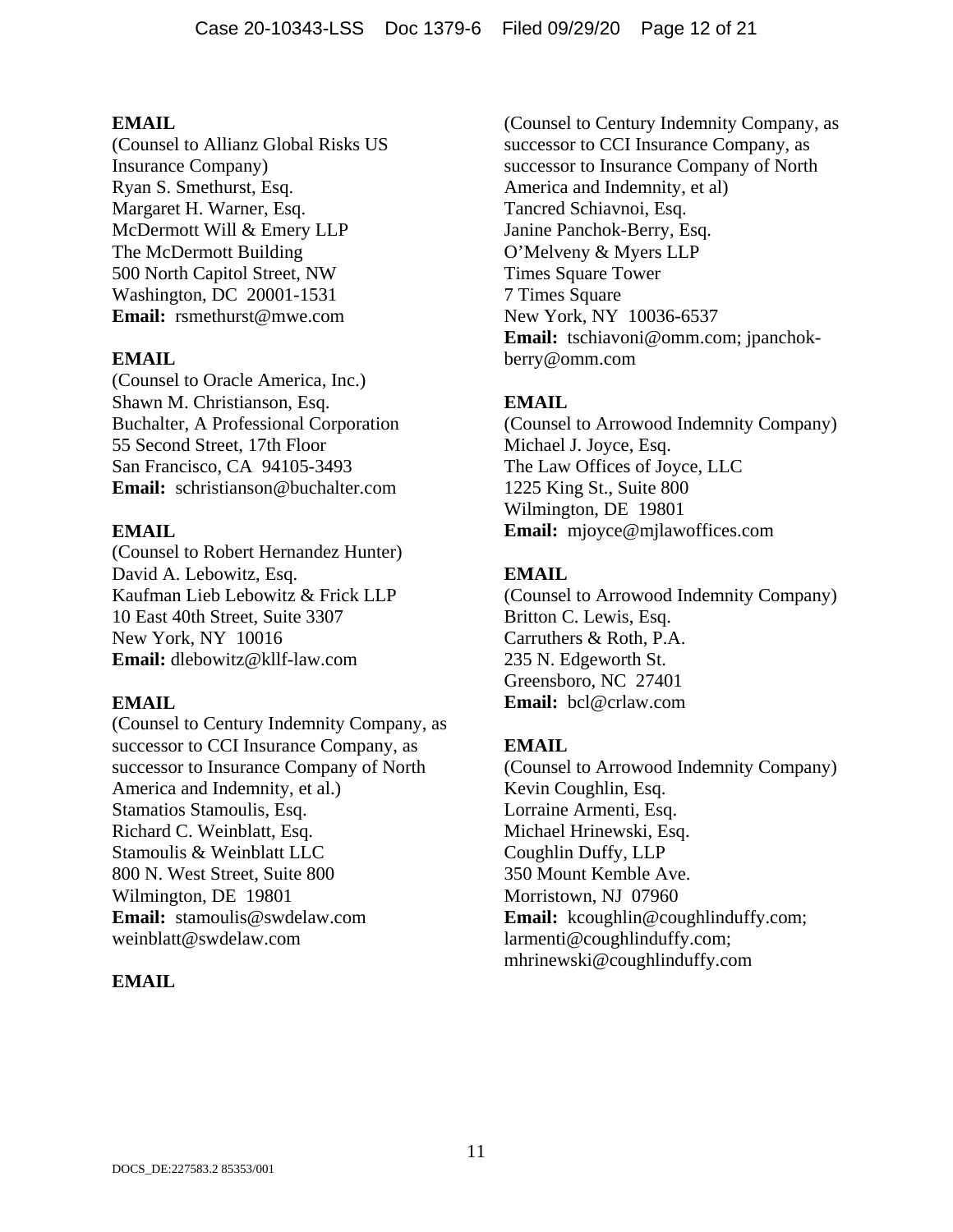(Counsel to Baltimore Area Council Boy Scouts of America, Inc.) Todd M. Brooks, Esq. Whiteford Taylor & Preston LLP Seven Saint Paul Street, 15th Floor Baltimore, MD 21202-1626 **Email:** tbrooks@wtplaw.com

### **EMAIL**

(Counsel to Baltimore Area Council Boy Scouts of America, Inc.) Richard W. Riley, Esq. Whiteford Taylor & Preston LLP The Renaissance Centre 405 North King Street, Suite 500 Wilmington, DE 19801 **Email:** rriley@wtplaw.com

# **EMAIL**

(Counsel to Texas Workforce Commission) Texas Attorney General's Office Bankruptcy & Collections Division Christopher S. Murphy, Assistant AG c/o Sherri K. Simpson, Paralegal P.O. Box 12548 Austin, TX 78711-2548 **Email:** christopher.murphy@oag.texas.gov; sherri.simpson@oag.texas.gov

### **EMAIL**

(Counsel to Liberty Mutual Insurance Company) R. Karl Hill, Esq. Seitz, Van Ogtrop & Green, P.A. 222 Delaware Avenue, Suite 1500 Wilmington, DE 19801 **Email:** khill@svglaw.com

### **EMAIL**

(Counsel to Liberty Mutual Insurance Company) Douglas R Gooding, Esq. Jonathan D. Marshall, Esq. Michael J. Foley, Jr., Esq. Choate, Hall & Stewart LLP Two International Place Boston, MA 02110 **Email:** dgooding@choate.com; jmarshall@choate.com; mjfoley@choate.com

# **EMAIL**

(Counsel to Liberty Mutual Insurance Company) Kim V. Marrkand, Esq. Nancy D. Adams, Esq. Laura Bange Stephens, Esq. Mintz, Levin, Corn, Ferris, Glovsky and Popeo, P.C. One Financial Center Boston, MA 02111 **Email:** kmarrkand@mintz.com; ndadams@mintz.com; lbstephens@mintz.com

# **EMAIL**

(Counsel to Ventura County Council of Boy Scouts of America) William E. Winfield, Esq. Nelson Comis Kettle & Kinney LLP 300 E. Esplanade Drive, Suite 1170 Oxnard, CA 93036 **Email:** wwinfield@calattys.com

# **EMAIL**

(Counsel to Courtney and Stephen Knight, Jointly as the Surviving Parents of E.J.K., a Minor Child, and Stephen Knight as the Personal Representative of the Estate of E.J.K.; Margaret Henderson, Personal Representative of the Estate of N.G.H.) Richard A. Barkasy, Esq. Kristi J. Doughty, Esq. Schnader Harrison Segal & Lewis LLP 824 N. Market Street, Suite 800 Wilmington, DE 19801-4939 Email: rbarkasy@schnader.com; kdoughty@schnader.com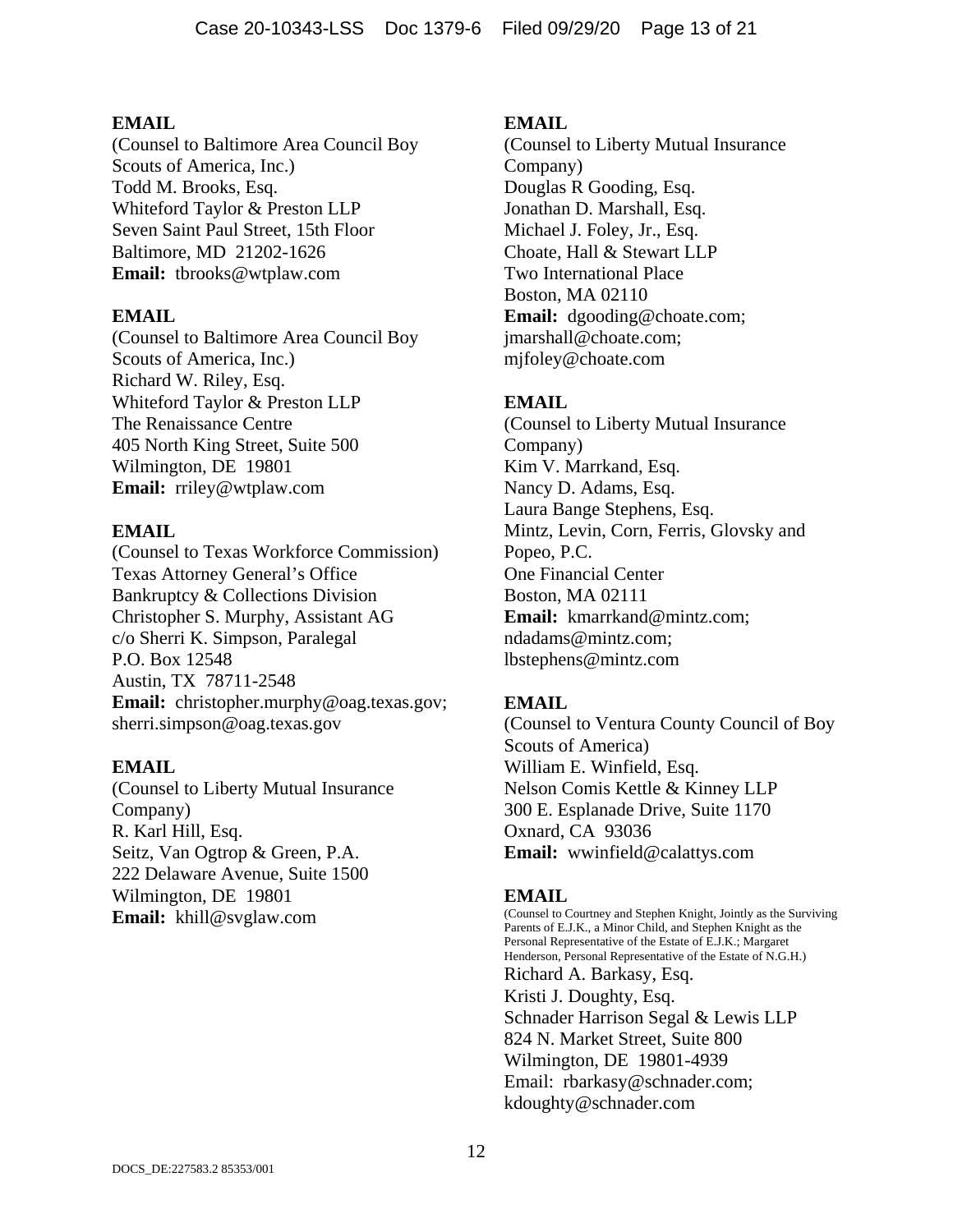(Counsel to Chickasaw Council, Boy Scouts of America, Inc.) Henry C. Shelton, III, Esq. Adams and Reese LLP 6075 Poplar Avenue, Suite 700 Memphis, TN 38119 **Email:** henry.shelton@arlaw.com

#### **EMAIL**

(Counsel to Hartford Accident and Indemnity Company, First State Insurance Company, and Twin City Fire Insurance Company) Erin R. Fay, Esq. Gregory J. Flasser, Esq. Bayard, P.A. 600 N. King Street, Suite 400 Wilmington, DE 19801 **Email:** efay@bayardlaw.com; gflasser@bayardlaw.com

#### **EMAIL**

(Counsel to Nichole Erickson and Mason Gordon, a minor by his mother Nichole Erickson) James Tobia, Esq. The Law Office of James Tobia, LLC 1716 Wawaset Street Wilmington, DE 19806 **Email:** jtobia@tobialaw.com

#### **EMAIL**

(Counsel to Agricultural Insurance Company) Bruce W. McCullough, Esq. Bodell Bové, LLC 1225 N. King Street, Suite 1000 Wilmington, DE 19801 **Email:** bmccullough@bodellbove.com

### **EMAIL**

(Counsel to Jorge Vega and Various Abuse Victims) Domenic E. Pacitti, Esq. Klehr Harrison Harvey Branzburg LLP 919 Market Street, Suite 1000 Wilmington, DE 19801 **Email:** dpacitti@klehr.com

### **EMAIL**

(Counsel to Various Abuse Victims) Morton R. Branzburg, Esq. Klehr Harrison Harvey Branzburg LLP 1835 Market Street, Suite 1400 Philadelphia, PA 19103 **Email:** mbranzburg@klehr.com

# **EMAIL**

(Counsel to Various Abuse Victims) Stephen Crew, Esq. Peter Janci, Esq. Crew Janci LLP 1200 NW Naito Parkway, Suite 500 Portland, OR 97209 **Email:** steve@crewjanci.com; peter@crewjanci.com

### **EMAIL**

(Counsel to Eric Pai, as Administrator of the Estate of J. Pai) William D. Sullivan, Esq. Sullivan Hazeltine Allinson LLC 919 N. Market Street, Suite 420 Wilmington, DE 19801 **Email:** bsullivan@sha-llc.com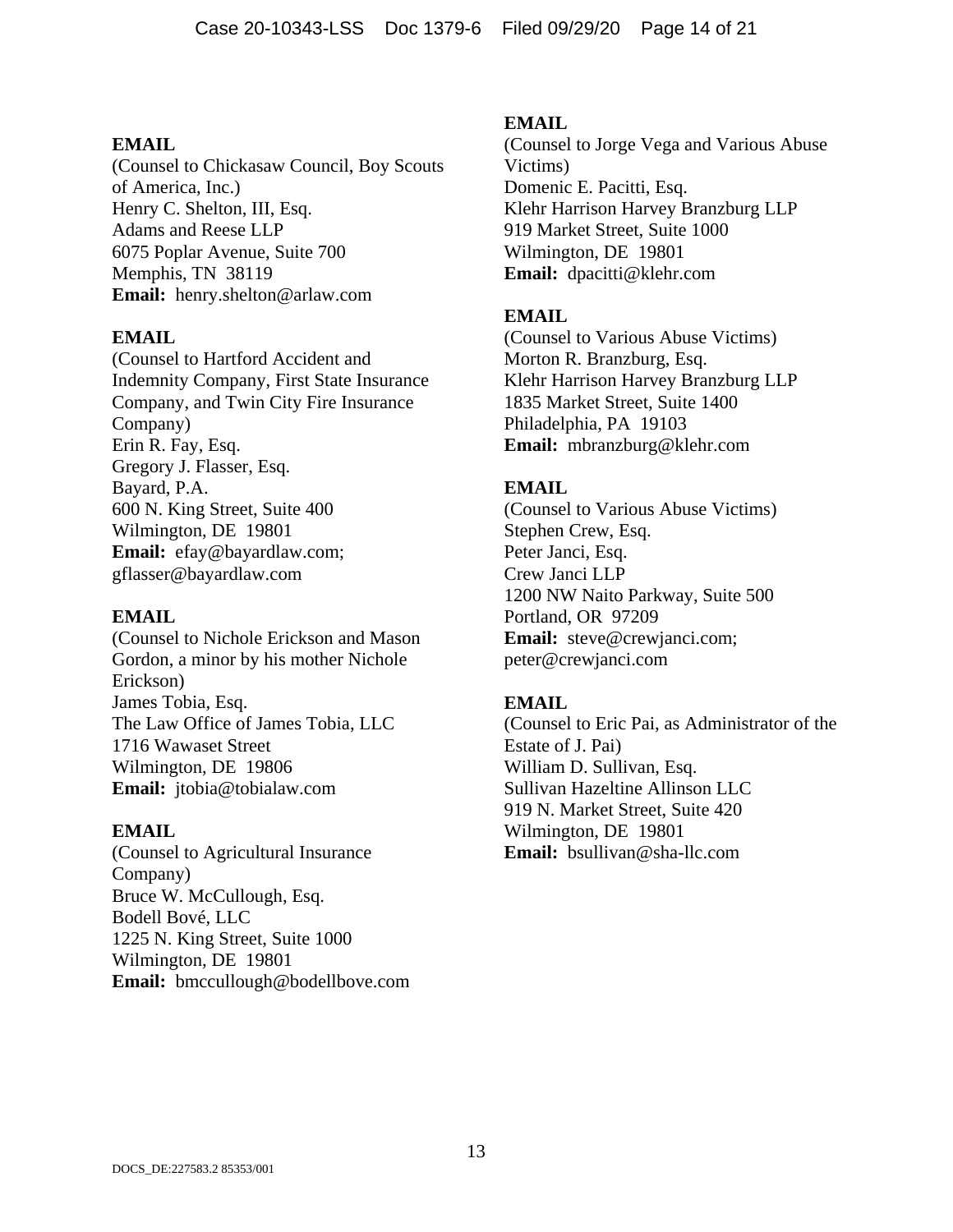(Counsel to Collin County Tax Assessor/Collector) Larry R. Boyd, Esq. Chad Timmons, Esq. Emily M. Hahn, Esq. Abernathy, Roeder, Boyd & Hullett, P.C. 1700 Redbud Blvd, Suite 300 McKinney, TX 75069 **Email:** lboyd@abernathy-law.com; ctimmons@abernathy-law.com; ehahn@abernathy-law.com; bankruptcy@abernathy-law.com

#### **EMAIL**

(Counsel to Buffalo Trail Council, Inc.) Michael G. Kelly, Esq. Kelly, Morgan, Dennis, Corzine & Hansen, P.C. PO Box 1311 Odessa, TX 79760-1311 **Email:** mkelly@kmdfirm.com

#### **EMAIL**

(Counsel to Maricopa County Treasurer) Peter Muthig, Esq. Maricopa County Attorney's Office Civil Services Division 225 W. Madison Street Phoenix, AZ 85003 **Email:** muthigk@mcao.maricopa.gov

#### **EMAIL**

(Counsel to Oracle America, Inc.) Amish R. Doshi, Esq. Doshi Legal Group, P.C. 1979 Marcus Avenue, Suite 210E Lake Success, NY 11042 **Email:** amish@doshilegal.com

#### **EMAIL**

(Special Insurance Counsel to the Future Claimants' Representative) Kami Quinn, Esq. Emily Grim, Esq. Meredith Neely, Esq. Jasmine Chalashtori, Esq. Gilbert LLP 700 Pennsylvania Avenue, SE, Suite 400 Washington, DC 20003 **Email:** quinnk@gilbertlegal.com; grime@gilbertlegal.com; neelym@gilbertlegal.com; chalashtorij@gilbertlegal.com

# **EMAIL**

(Counsel to Ector CAD) Don Stecker, Esq. Linebarger Goggan Blair & Sampson, LLP 112 E. Pecan Street, Suite 2200 San Antonio, TX 78205 **Email:** sanantonio.bankruptcy@publicans.com

# **EMAIL**

(Counsel to Trennie L. Williams and Kiwayna H. Williams) Flordia M. Henderson, Esq. PO Box 30604 Memphis, TN 38130-0604 **Email:** flordia@fhendersonlaw.net

### **EMAIL**

(Counsel to the TN Dept of Labor – Bureau of Unemployment Insurance) Laura L. McCloud, Esq. c/o TN Attorney General's Office, Bankruptcy Division PO Box 20207 Nashville, TN 37202-0207 **Email:** agbankdelaware@ag.tn.gov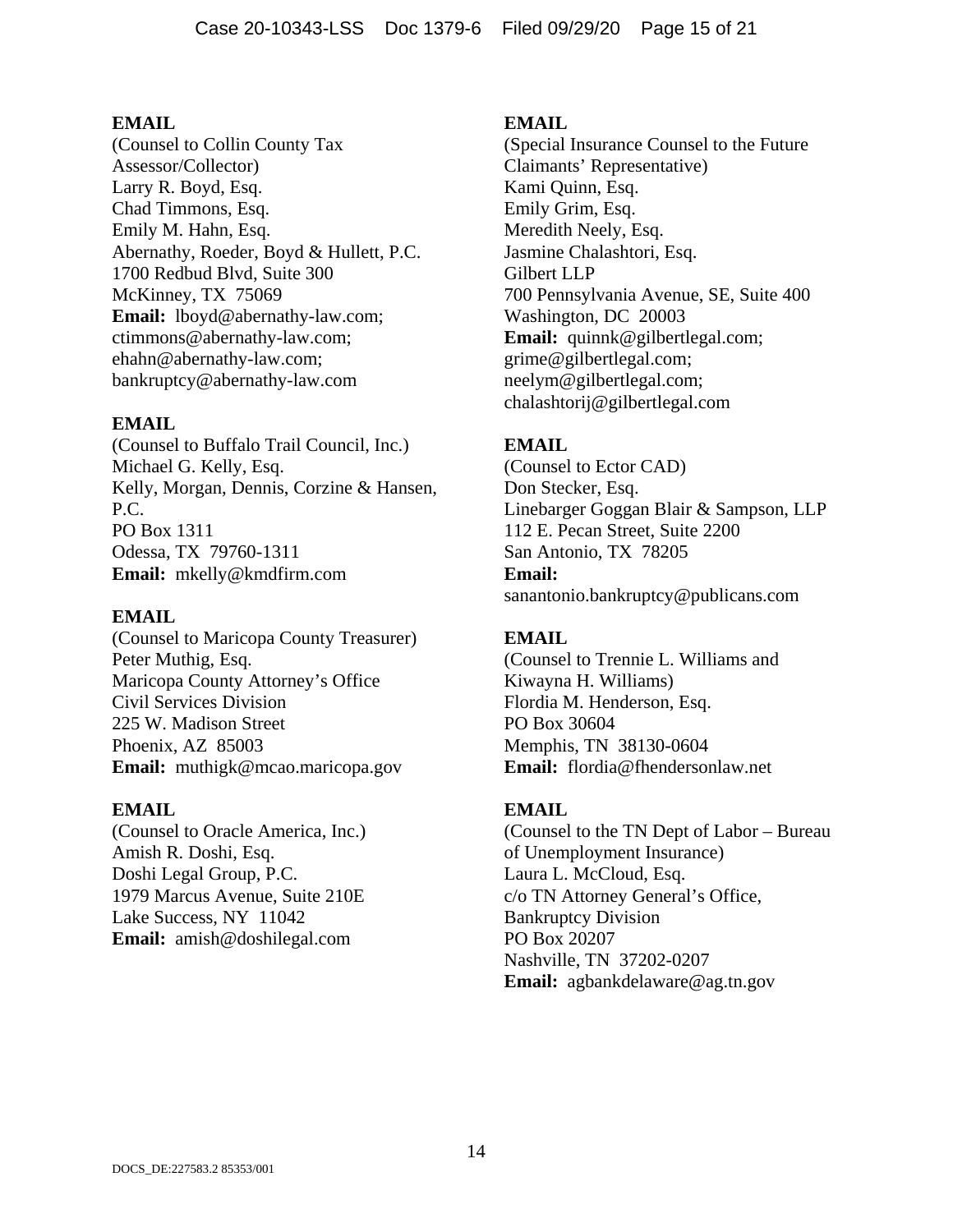(Counsel to Coalition of Abused Scouts for Justice) David J. Molton, Esq. Brown Rudnick LLP Seven Times Square New York, NY 10036 **Email:** dmolton@brownrudnick.com

### **EMAIL**

(Counsel to Coalition of Abused Scouts for Justice) Sunni P. Beville, Esq. Tristan G. Axelrod, Esq. Brown Rudnick LLP One Financial Center Boston, MA 02111 **Email:** sbeville@brownrudnick.com; taxelrod@brownrudnick.com

# **EMAIL**

(Counsel to Stryker Medical) Danielle Mason Anderson, Esq. Miller, Canfield, Paddock and Stone, P.L.C. 277 S. Rose Street, Suite 5000 Kalamazoo, MI 49007 **Email:** andersond@millercanfield.com

### **EMAIL**

(Counsel for The Waite and Genevieve Phillips Foundation) Jason C. Powell, Esq. Thomas Reichert, Esq. The Powell Firm, LLC 1201 N. Orange Street, Suite 500 Wilmington, DE 19801 **Email:** jpowell@delawarefirm.com; treichert@delawarefirm.com

# **EMAIL**

(Counsel to Certain Sexual Abuse Survivor Claimants) Stephen W. Spence, Esq. Baird Mandalas Brockstedt, LLC 1413 Savannah Road, Suite 1 Lewes, DE 19958 **Email:** sws@bmbde.com

# **EMAIL**

(Counsel to American Zurich Insurance Company) Seth J. Reidenberg, Esq. Tybout, Redfearn & Pell 750 Shipyard Drive, Suite 400 Wilmington, DE 19801 **Email:** sreidenberg@trplaw.com

# **EMAIL**

(Counsel to American Zurich Insurance Company) Mark D. Plevin, Esq. Austin J. Sutta, Esq. Crowell & Moring LLP Three Embarcadero Center, 26th Floor San Francisco, CA 94111 **Email:** mplevin@crowell.com, asutta@crowell.com

# **EMAIL**

(Counsel to American Zurich Insurance Company) Tacie H. Yoon, Esq. Crowell & Moring LLP 1001 Pennsylvania Ave., N.W. Washington, DC 20004 **Email:** tyoon@crowell.com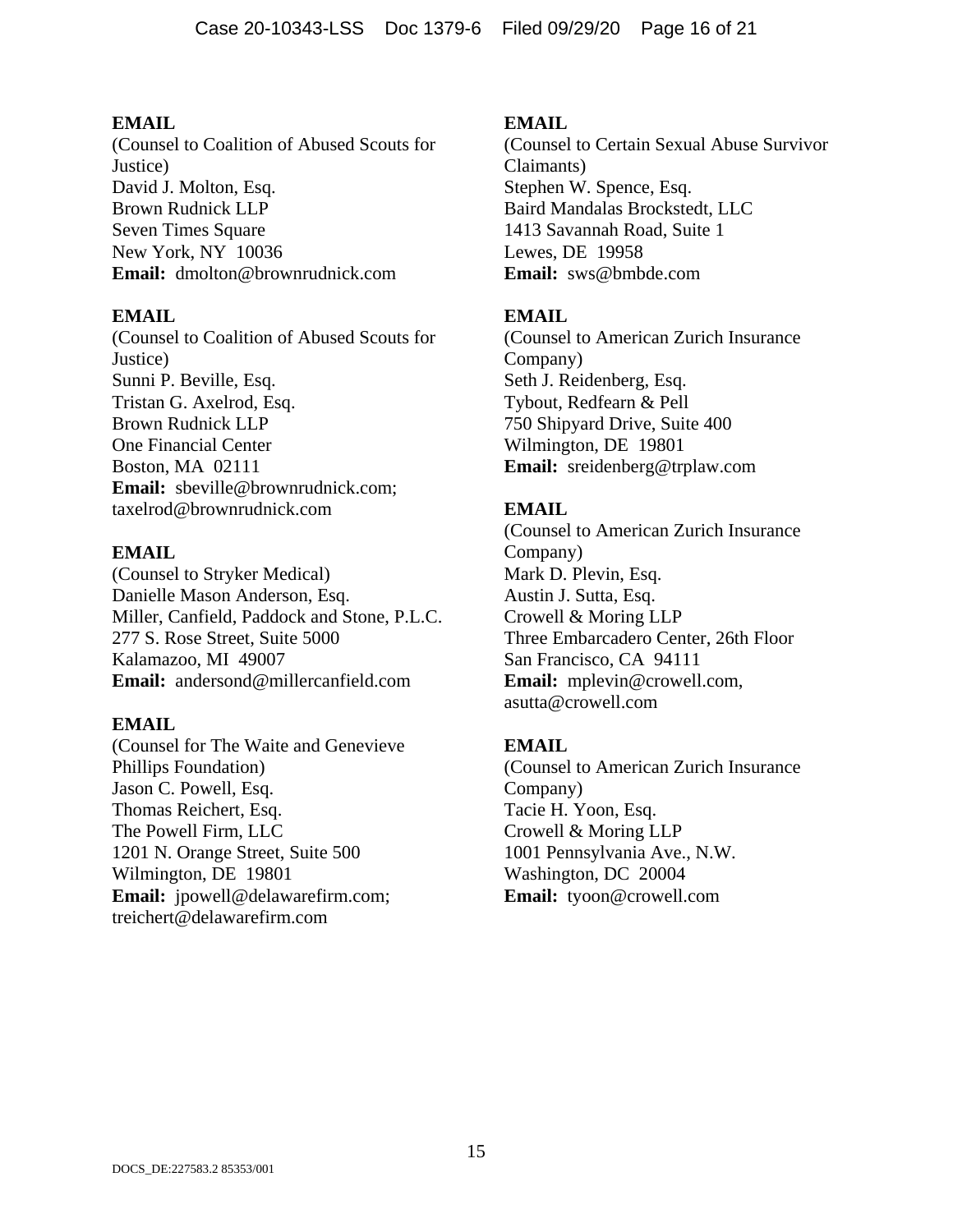(Counsel to Certain Tort Claimants) Leander L. James, Esq. Craig K. Vernon, Esq. R. Charlie Beckett, Esq. James, Vernon & Weeks, P.A. 1626 Lincoln Way Coeur d'Alene, ID 83815 **Email:** ljames@jvwlaw.net; cvernon@jvwlaw.net; rbeckett@jvwlaw.net

### **EMAIL**

(Counsel to Burleson County Tax Office; Luling ISD Tax Office; Colorado County Tax Office; Fayette County Tax Office; Milano ISD Tax Office; Gause ISD Tax Office) John T. Banks, Esq. Perdue, Brandon, Fielder, Collins & Mott, L.L.P. 3301 Northland Drive, Suite 505 Austin, TX 78731 **Email:** jbanks@pbfcm.com

#### **EMAIL**

(Counsel to Claimant J.M.) R. Joseph Hrubiec, Esq. Napoli Shkolnik PLLC 919 N. Market Street, Suite 1801 Wilmington, DE 19801 **Email:** rhrubiec@napolilaw.com

#### **EMAIL**

(Counsel to Andrew Van Arsdale and Timothy Kosnoff) David E. Wilks, Esq. Wilks Law, LLC 4250 Lancaster Pike, Suite 200 Wilmington, DE 19805 **Email:** dwilks@wilks.law

### **EMAIL**

(Counsel to Jorge Vega) Paul Mones, Esq. Paul Mones PC 13101 Washington Blvd. Los Angeles, CA 90066 **Email:** paul@paulmones.com

#### **EMAIL**

(Fee Examiner) Justin Rucki Rucki Fee Review, LLC 1111 Windon Drive Wilmington, DE 19803 **Email:** justinrucki@ruckifeereview.com

### **EMAIL**

(Counsel to Boy Scouts of America, Hawaii and Guam Chapter (Aloha Council)) Jerrold K. Guben, Esq. O'Connor Playdon Guben & Inouye LLP Makai Tower, 24th Floor 733 Bishop Street Honolulu, HI 96813 **Email:** jkg@opgilaw.com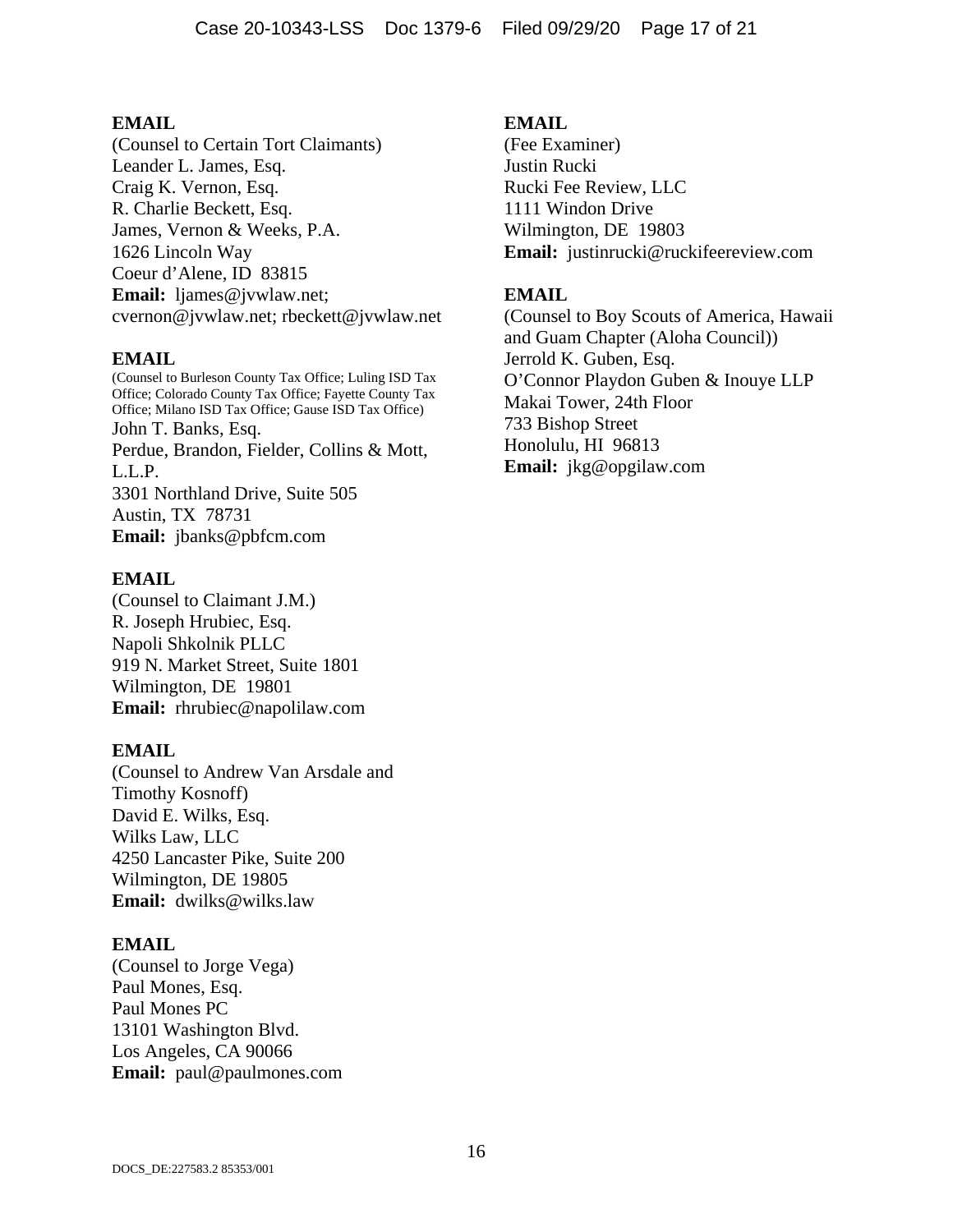Boy Scouts – Service List re 2004 Motion Case No. 20-10343 (LSS) Document No. 230769 01 – Hand Delivery 49 – First Class Mail 21 – Emails

**Hand Delivery and Email**  (Counsel to Minsi Trails Local Council) Mark Chehi, Esq. Skadden, Arps, Slate, Meagher & Flom LLP One Rodney Square 920 N. King Street Wilmington, DE 19801 **Email: mark.chehi@skadden.com** 

**First Class Mail**  Alamo Area Council #583 2226 Northwest Military Highway San Antonio, TX 78213-1894

**First Class Mail**  Aloha Council Jesse Lopez, Scout Executive 42 Puiwa Road Honolulu, HI 96817

**First Class Mail**  Baltimore Area Council #220 701 Wyman Park Drive Baltimore, MD 21211-2805

**First Class Mail**  Bay-Lakes Council Ralph Voelker, Scout Executive 2555 Northern Road Appleton, WI 54912-0267

**First Class Mail**  California Inland Empire Council Matt Myers, Scout Executive, CEO 1230 Indiana Court Redlands, CA 92375

**First Class Mail**  Capitol Area Council #564 12500 N. Interstate Hwy 35 Austin, TX 78753

**First Class Mail**  Chief Seattle Council #609 3120 Rainier Avenue S Seattle, WA 98144-6015

**First Class Mail**  Connecticut Rivers Council #66 60 Darlin Street East Hartford, CT 06108

**First Class Mail**  Cradle of Liberty Council #525 1485 Valley Forge Road Wayne, PA 19087-1346

**First Class Mail**  Crossroads of the West Council #590 1200 East 5400 South Ogden, UT 84403-4527

**First Class Mail**  Daniel Webster Council #330 571 Holt Avenue Manchester, NH 03109-5213

**First Class Mail**  Golden Gate Area Council John C. Fenoglio, Scout Executive 800 Ellingwood Way Pleasant Hill, CA 94523-4703

**First Class Mail**  Heart of America Council #307 10210 Holmes Road Kansas City, MO 01523

**First Class Mail**  Indian Nations Council #488 4295 S. Garnett Road Tulsa, OK 74146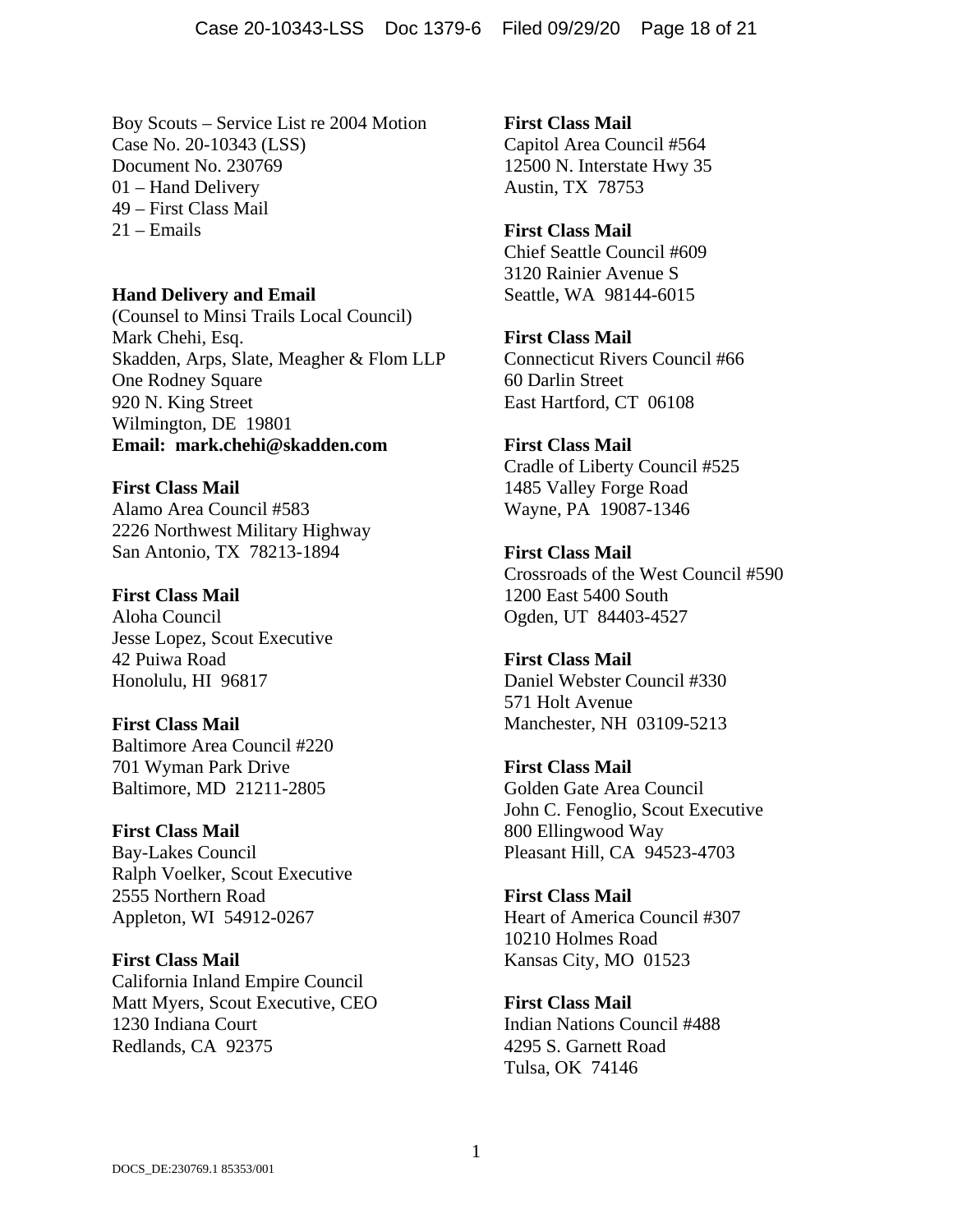**First Class Mail**  Lake Erie Council #440 2241 Woodland Avenue Cleveland, OH 44115-3295

**First Class Mail**  Last Frontier Council #480 3031 NW 64th Street Oklahoma City, OK 73116-3257

**First Class Mail**  Laurel Highlands Council Sharon M. Moulds, Scout Executive, CEO 1275 Bedford Avenue Pittsburgh, PA 15219

**First Class Mail**  Lincoln Heritage Council #205 12001 Sycamore Station Place Louisville, KY 40299

**First Class Mail**  Michigan Crossroads Council #780 137 S. Marketplace Blvd. Lansing, MI 48917

**First Class Mail**  Middle Tennessee Council #560 3414 Hillsboro Road Box 150409 Nashville, TN 37215-1412

**First Class Mail**  (Counsel to Montana Council) James A. Patten, Esq. Patten Peterman Bekkedahl & Green, PLLC 2817 2nd Avenue N., Suite 300 Billings, MT 59101

**First Class Mail**  Narragansett Council #546 10 Risho Avenue East Providence, RI 02914-1227 **First Class Mail**  National Capital Area Council #82 9190 Rockville Pike Bethesda, MD 20814-3812

**First Class Mail**  Northern New Jersey Council #333 25 Ramapo Valley Road Oakland, NJ 07436

**First Class Mail**  Greater Niagara Frontier Council #380 2860 Genesee Street Buffalo, NY 14225

**First Class Mail**  Greater St. Louis Area Council #312 4568 W. Pine Blvd. Saint Louis, MO 63108-2193

**First Class Mail**  Northern Star Council #250 6202 Bloomington Road Fort Snelling, MN 55111

**First Class Mail**  Pathway to Adventure Council Pathway to Adventure 617 E. Golf Road, Suite 101 Arlington Heights, IL 60005

**First Class Mail**  Patriot's Path Council #358 1 Saddle Road Cedar Knolls, NJ 07927

**First Class Mail**  Sam Houston Area Council #576 2225 North Loop W Houston, TX 77008-1311

**First Class Mail**  Silicon Valley Monterey Bay Council #55 970 W. Julian Street San Jose, CA 95126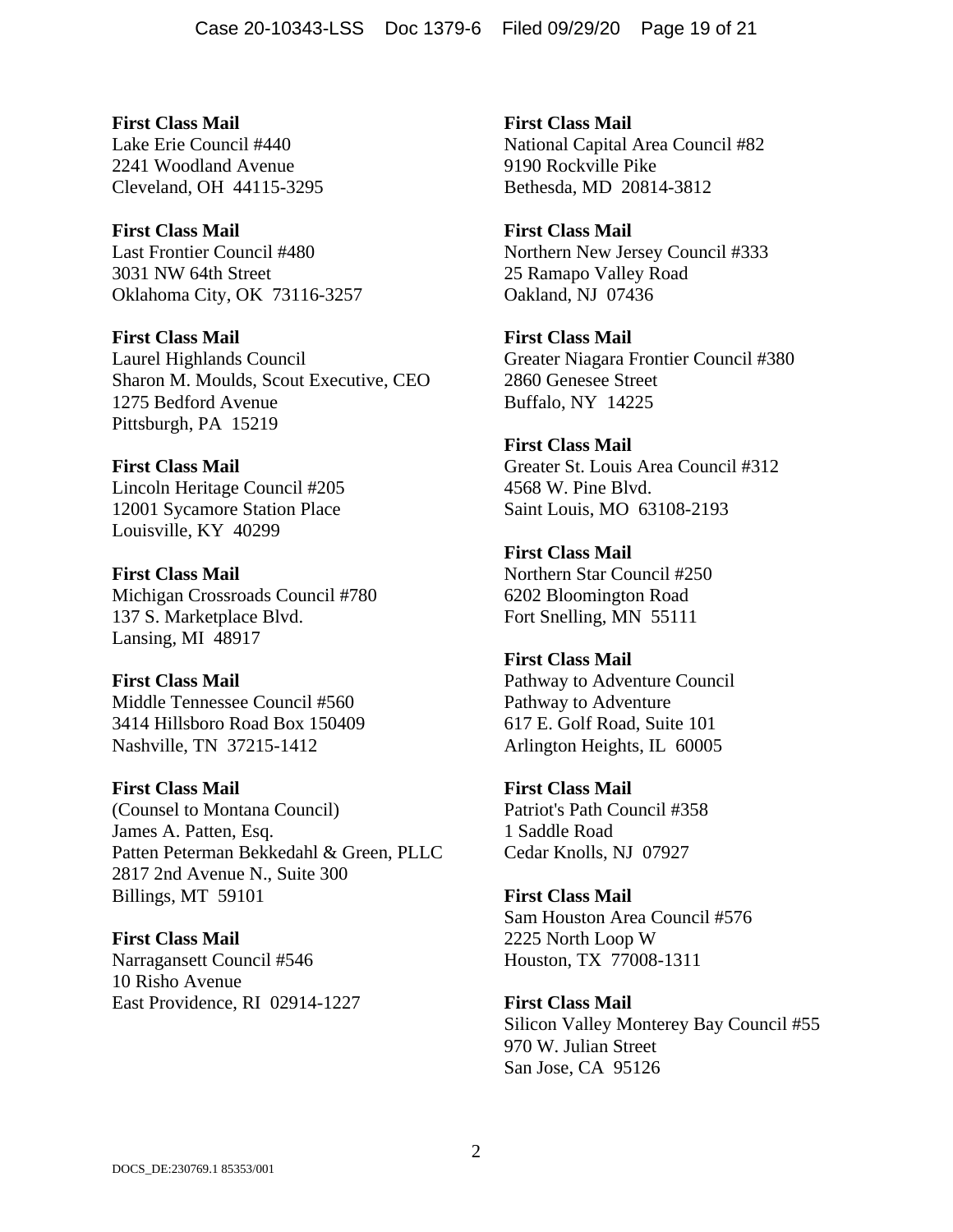**First Class Mail**  Simon Kenton Council #441 807 Kinnear Road Columbus, OH 43212

#### **First Class Mail**

Spirit of Adventure Council #227 2 Tower Office Park Woburn, MA 01801

#### **First Class Mail and Email**

(Counsel to Andrew Jackson Local Council) J. William Manuel, Esq. Bradley Arant Boult Cummings LLP One Jackson Place 188 E. Capitol Street, Suite 1000 Jackson, MS 39201 **Email: wmanuel@bradley.com** 

#### **First Class Mail and Email**

(Counsel to Andrew Jackson Local Council) James A. McCullough II, Esq. Brunini Law The Pinnacle Building 190 E. Capitol Street, Suite 100 Jackson, MS 39201 **Email: jmccullough@brunini.com** 

### **First Class Mail and Email**

(Counsel to Atlanta Local Council) William Sugden, Esq. Kay Hopkins, Esq. Alston & Bird LLP 1201 W. Peachtree Street Atlanta, GA 30309 **Email: will.sugden@alston.com; kay.hopkins@alston.com** 

#### **First Class Mail and Email**

(Counsel to Mid-America Local Council) Robert L. Freeman, Esq. Steven R. Hogan, Esq. Fraser Stryker PC LLO 500 Energy Plaza 409 S. 17th Street Omaha, NE 68102 **Email: rfreeman@fraserstryker.com; shogan@fraserstryker.com** 

### **First Class Mail and Email**

(Counsel to Crossroads of America Council) Mark Crandley, Esq. Michael K. McCrory, Esq. Barnes & Thornburg LLP 11 S. Meridian Street Indianapolis, IN 46204-3535 **Email: mark.crandley@btlaw.com; michael.mccrory@btlaw.com** 

#### **First Class Mail and Email**

(Counsel to Denver Local Council) Mark W. Williams, Esq. Sherman & Howard 633 Seventeenth Street, Suite 3000 Denver, CO 80202 **Email: mwilliams@shermanhoward.com** 

### **First Class Mail and Email**

(Counsel to Greater New York Local Council) Richard F. Hans, Esq. Negin Hadaghian, Esq. DLA Piper LLP 1251 Avenue of the Americas New York, NY 10020-1104 **Email: richard.hans@us.dlapiper.com; negin.hadaghian@us.dlapiper.com**